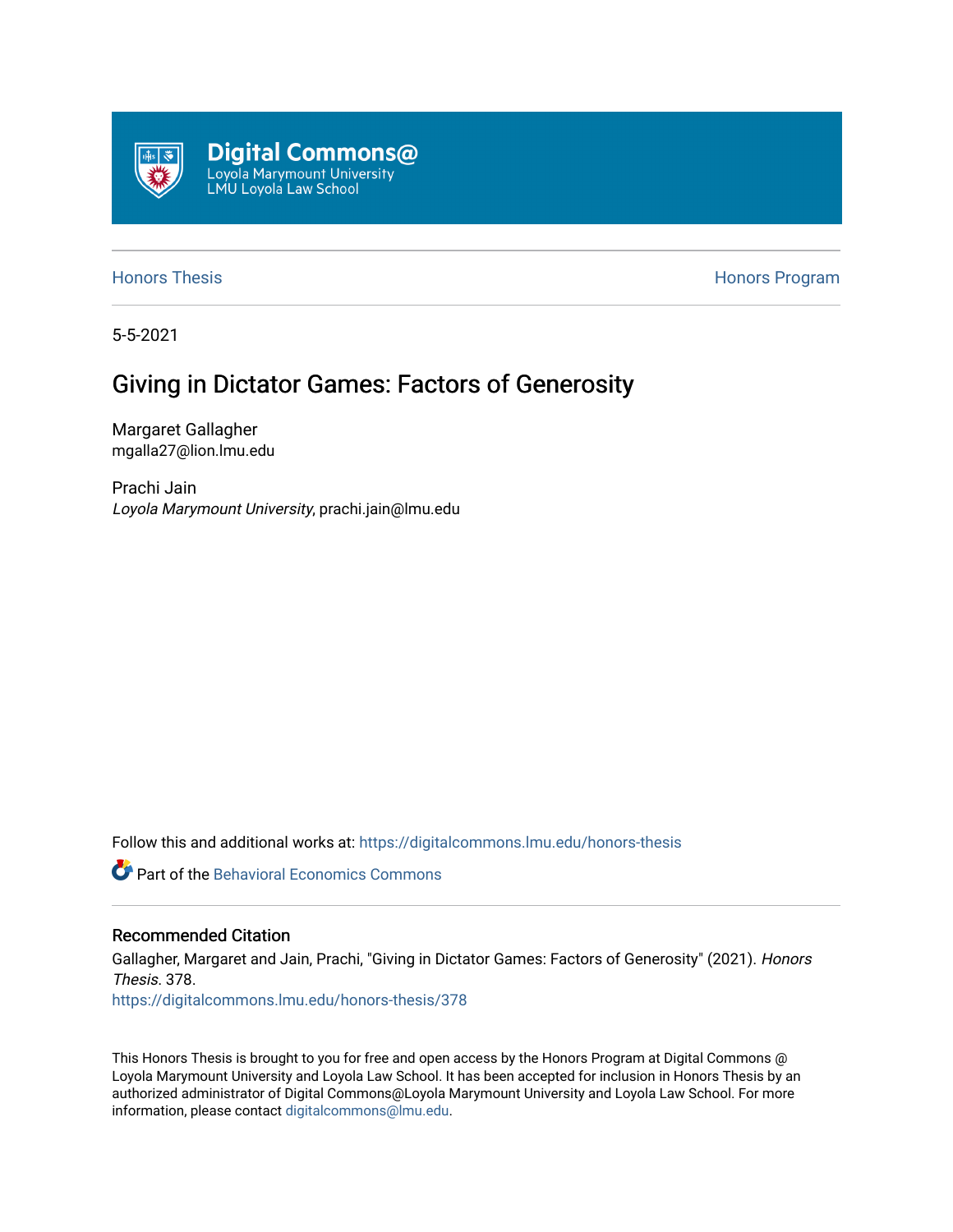

# **Giving in Dictator Games: Factors of Generosity**

A thesis submitted in partial satisfaction

of the requirements of the University Honors Program

of Loyola Marymount University

by

# **Margaret C. Gallagher**

**May 5th, 2021**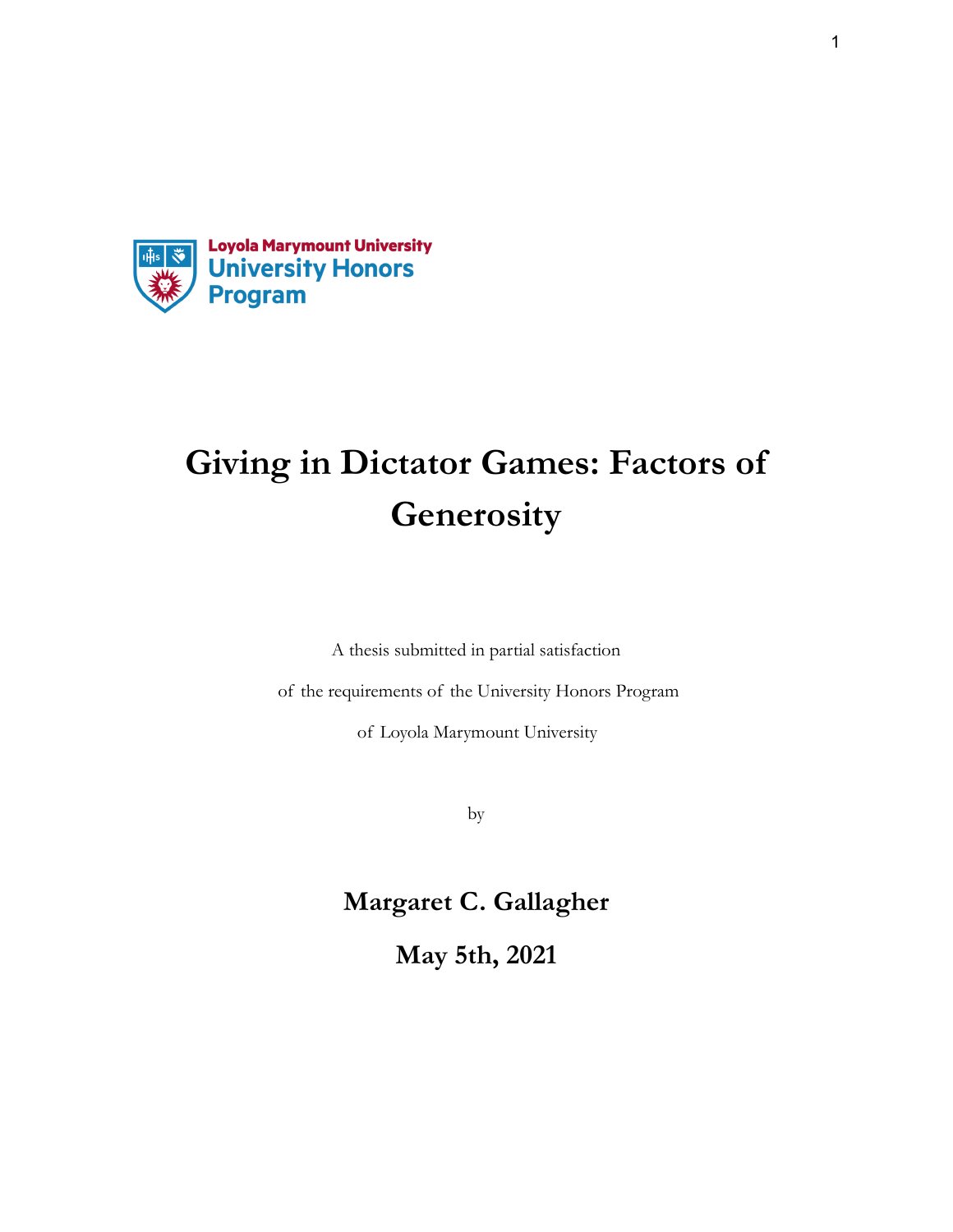#### **Abstract**

Because perceptions of luck, hard work, and the idea of a "me vs. you" mindset often influence people's ideas of fairness, it is important to understand these perceptions and how they can affect giving and support for redistributive policies. To better understand the factors that influence people to give or not give to others, I created two modified dictator games to answer the research questions, "How does the generation of initial allocation in a dictator game affect perceptions of deservingness?" and "How does competitive and cooperative priming affect dictator allocation choices between efficiency and inefficiency?" By varying the way the initial budget is generated (based on chance, effort-based earnings, or a combination) and analyzing participants' dictator allocations and survey responses regarding redistributive preferences and fairness views, I find that the Combination treatment creates a significant increase in giving percentage, a stronger belief in luck affecting poverty and failure, a stronger belief that taxing high-income families is efficient, and support for redistribution and fairness. The Effort treatment surprisingly does not affect the amount given, but produces an increase in the likelihood of giving a nonzero sum and an increased score in the survey efficiency index. By varying a competitive, cooperative, or neutral priming stage before the second dictator game, I find that no effect of these treatments on basic giving and mixed results of these treatments on prioritizing self-interest versus efficiency. The results of this research will provide illumination into the factors affecting how we think about generosity to others, perhaps lending insight into how we may more effectively think about welfare and redistribution programs, but also highlight the factors that need further research and investigation.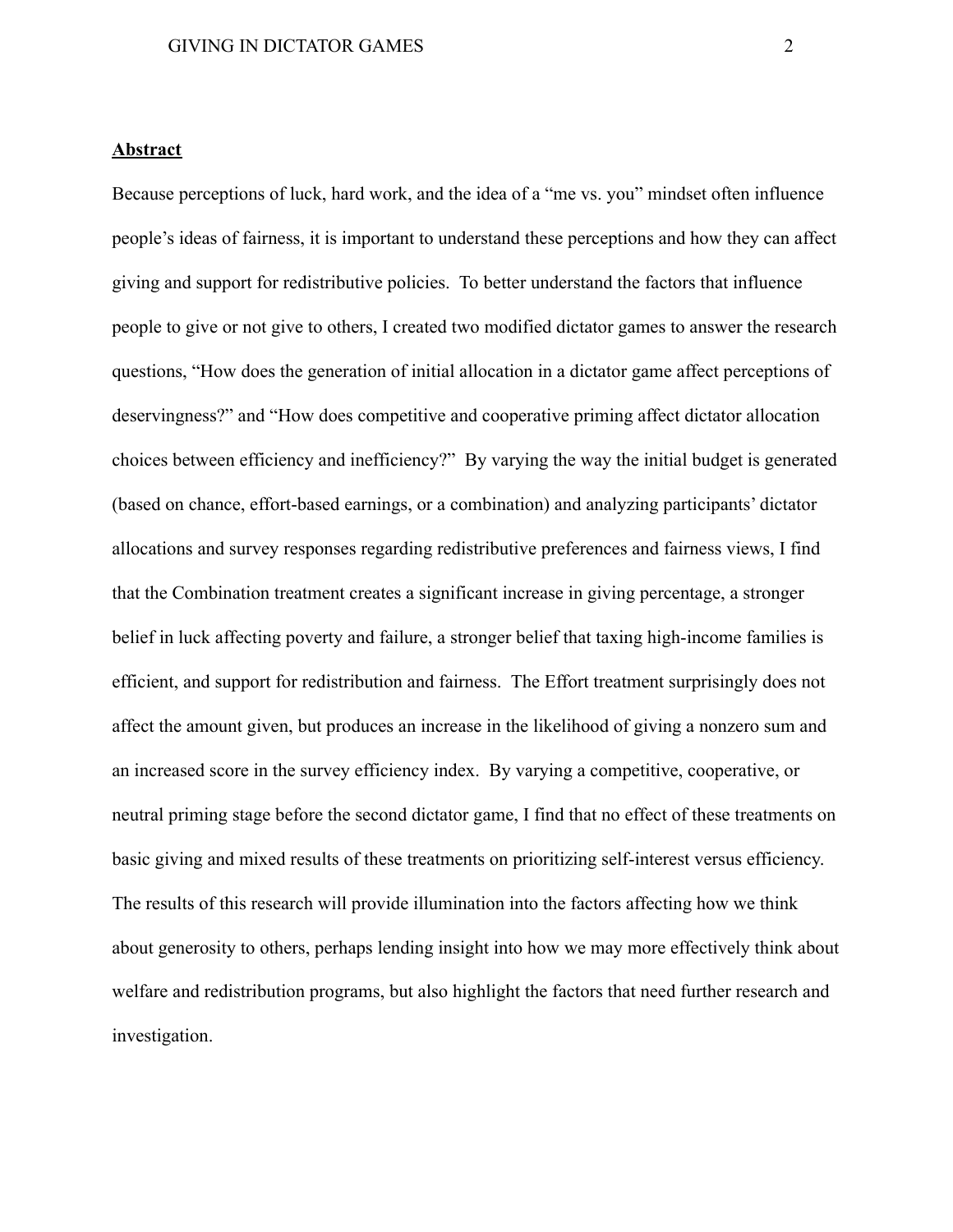Initial Allocation in a Dictator Game: Factors of Generosity

#### **Introduction**

Economics has long focused on homo economicus, how rational agents will be driven by self-interest to maximize their personal utility. However, as seen in charity and redistribution programs, individuals often are generous to others, acting in ways contrary to pure self-interest. Because perceptions of luck, hard work, and the idea of a "me vs. you" mindset often influence people's ideas of fairness, it is important to understand these perceptions and how they can affect generosity.

When studying generosity, a commonly used tool in experimental economics is the dictator game, because it is a simplistic game that can be easily manipulated to study a variety of social interaction factors. The traditional dictator game consists of two anonymous participants, labeled A and B. Participant A (playing the role of the "dictator") is given a \$10 pot, and is asked how they would like to allocate the \$10 between A and B, with no restrictions on their allocation decisions (Forsythe et al., 1994). Although self-interest would theoretically predict that individuals would keep all \$10 for themselves, and give B \$0, there is vast experimental evidence that shows Participant A often gives non-zero amounts, allocating 28.35% of the initial pot to B on average (Engel 2011). Although economics often relies on the idea that self-interest is the main motivator for all individuals, dictator games, along with ultimatum games, power-to-take games, gift-exchange games, and many others have proved to be simplistic, experimental games that challenge the self-interest hypothesis.

Over the last several decades, by experimenting with different variations of each game, it has been found that agents behave very differently depending on the context in these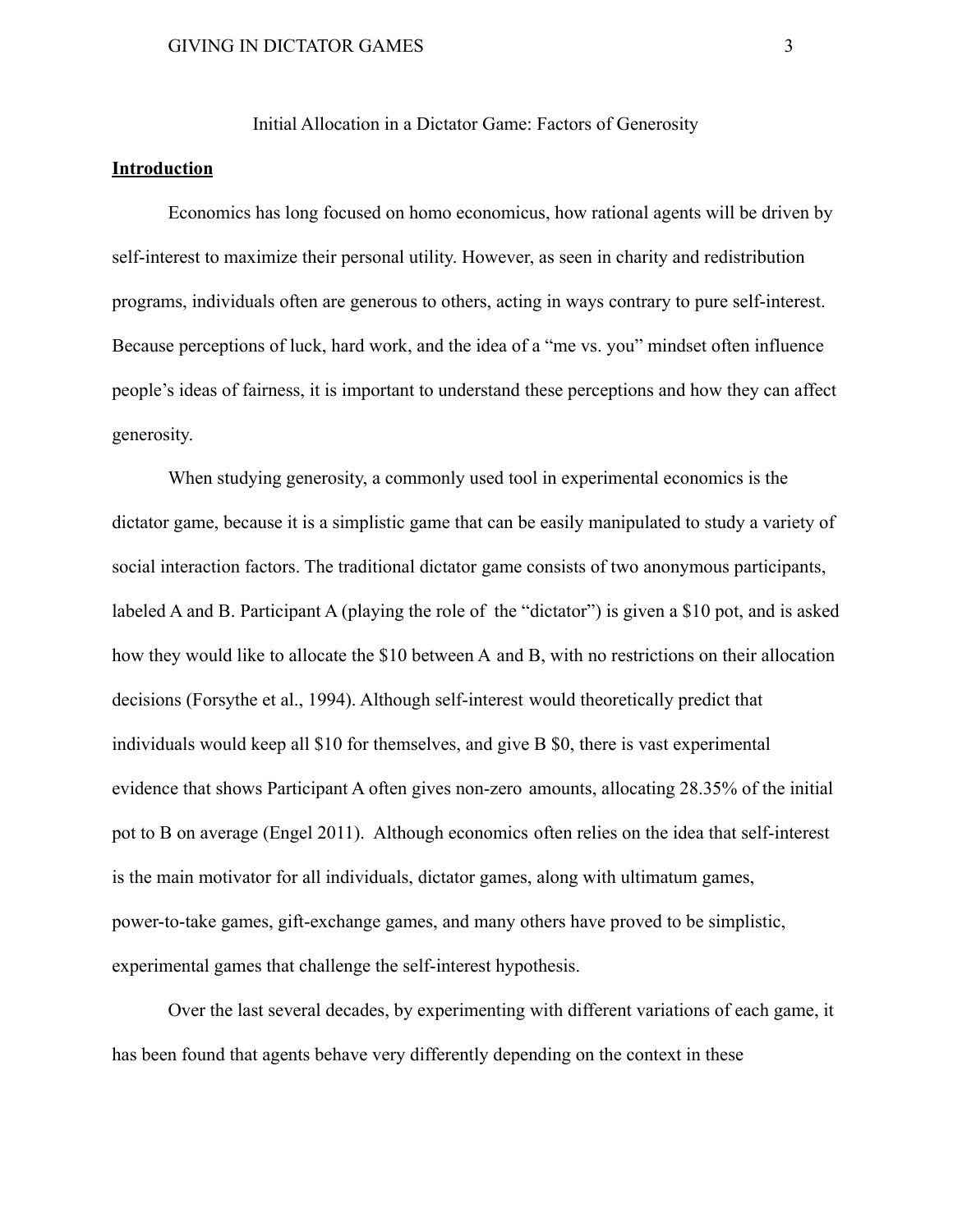experimental games. Behavior is influenced by factors like how much money the dictator starts with compared to the recipient, whether or not the other participant reciprocates in kind in following games, whether or not the initial pot is randomly given or earned, and the instructional framing of the game (whether the action is phrased as giving, sharing, or taking money) (Fehr and Schmidt, 2006, Levitt and List, 2007, List 2007). Within the dictator game specifically, it has been shown that an earned starting income generally results in smaller allocations to the other person than an unearned, randomly assigned starting income (Cherry et al, 2002). Relative status comparative to others also affects the amount allocated, sometimes resulting in inefficient allocations if it allows the dictator to relatively remain better off (Charness and Rabin, 2002, Andreoni and Miller, 2002).

Because of the significant variation in behavior occurring from small manipulations in the experimental dictator game, these results invite further investigation into how situational setup and framing can affect a dictator's allocation choices. If certain situational factors are able to explain why an individual chooses to give or not give, this may have significant implications for government redistribution and welfare policies, particularly regarding perceptions of recipient deservingness and choices between inefficient allocations and efficient ones. Intuitively, it makes sense that whether an individual believes that luck determines one's outcome in life, or whether an individual believes hard work determines one's outcomes in life could have an effect on whether the individual believes welfare and distribution programs are fair. Perhaps believing that luck determines one's outcome in life would result in higher support for these programs and higher generosity in a dictator game, while believing hard work determines one's outcomes in life would result in lower support and less generosity. Similarly, it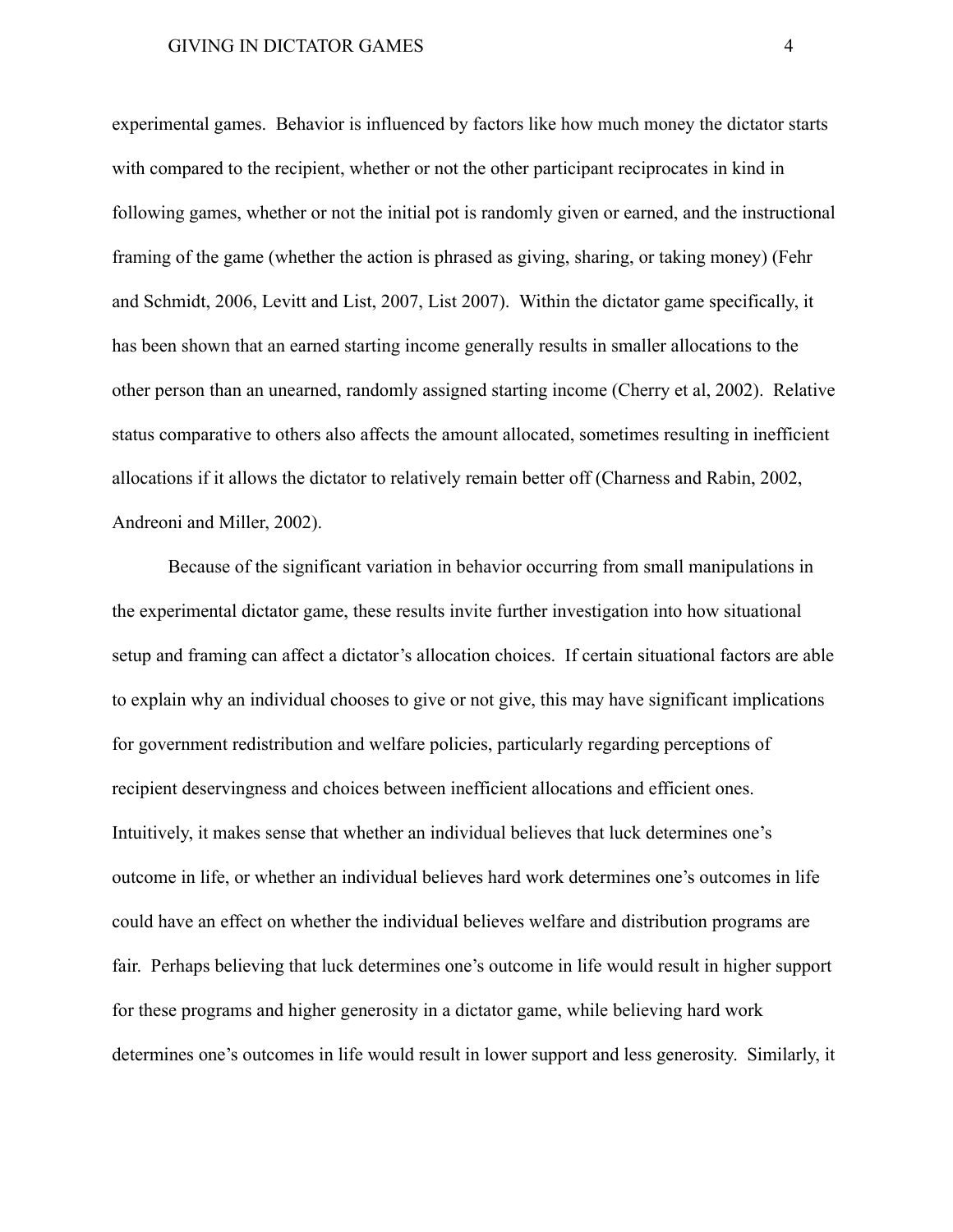seems intuitive that if an individual believes that giving more money to welfare and redistribution programs means that there will be fewer benefits for them (a sort of competitive or "me vs. you" mindset), and this will detract from their own personal well-being, they could be less likely to support welfare programs, and if an individual believes that giving money to these programs is beneficial to everyone in society (a mutually beneficial, cooperative mindset), they might be more likely to be in favor of such programs.

I explored these factors and their implications by conducting a two-part experimental lab, answering the following two research questions:

- 1. How does the generation of initial allocation (luck-generated income, earned income, combination-generated income) in a dictator game affect perceptions of deservingness?
- 2. How does competitive and cooperative priming affect dictator allocation choices that posit a tradeoff between self-interest and efficiency?

#### **Research Question 1:**

How does the generation of initial allocation (luck-generated income, earned income, combination-generated income) in a dictator game affect perceptions of deservingness?

#### **Background**

A large chunk of the literature consistently shows that support for redistribution and giving depends largely on perceptions of recipient "worthiness". Drenik and Perez-Truglia (2018) find survey evidence that individuals are more generous towards the poor who are perceived as diligent workers compared to non-diligent workers, and also tend to prefer social assistance programs with work requirements over unconditional welfare programs. Using a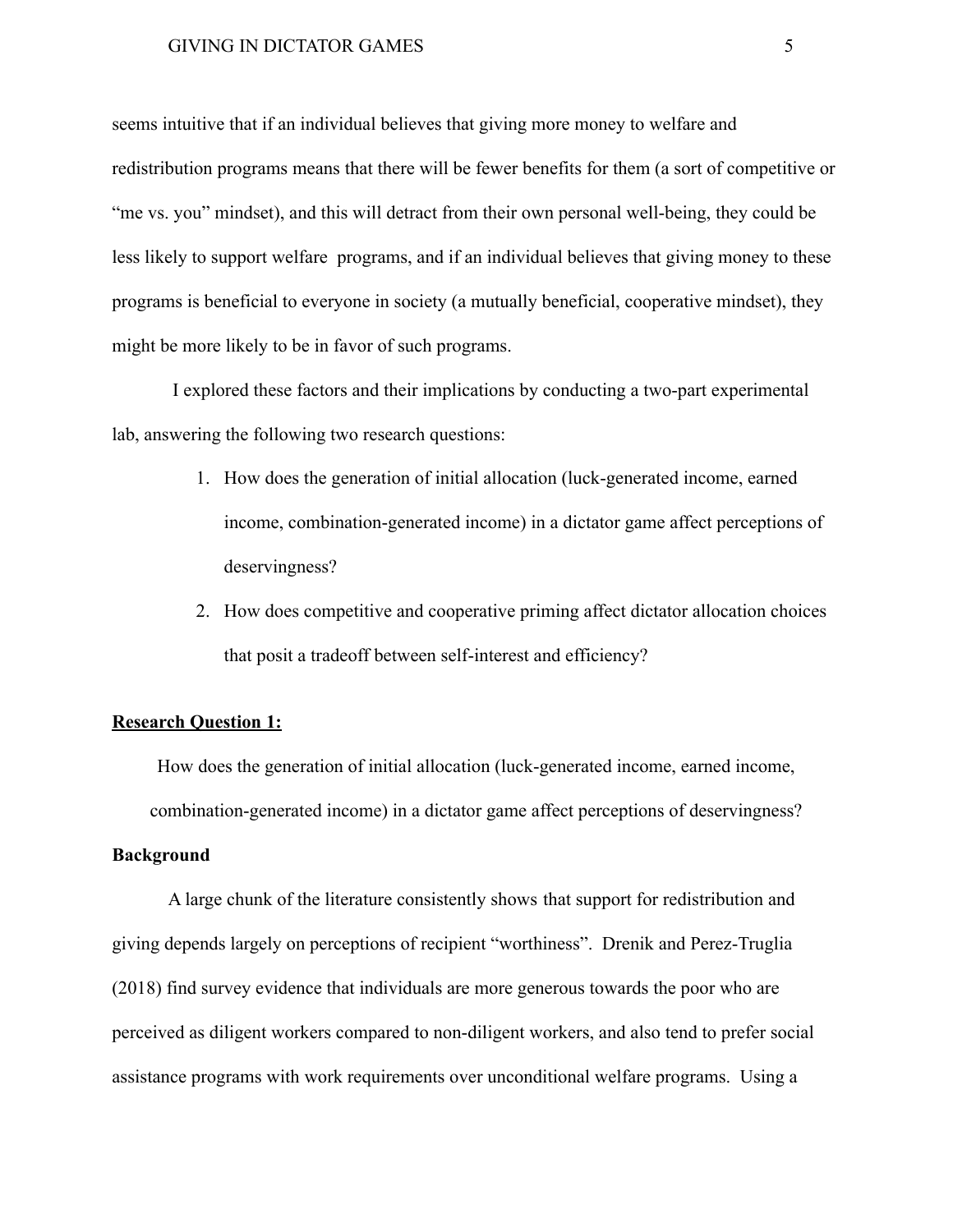lab-in-the-field experiment, Candelo et al. (2019) also finds that people are more willing to give higher charitable amounts towards recipients viewed as more "worthy", such as those with disabilities, children, or female heads of households  $\frac{1}{1}$ . Furthermore, a general pattern in survey data seems to suggest that one of the greatest predictors of support for redistribution programs is whether or not people perceive effort or luck as playing a more important role in explaining an individual's outcomes (Bowles and Gintis 2000, Fong 2007). If one believes that effort plays a more important role than luck in determining one's outcomes in life, it may result in less support for redistributive programs if it is perceived that the poor are simply poor because of laziness. On the other hand, people may support more redistribution to the poor if poverty is viewed as being caused by bad luck and circumstances the poor cannot control (Fong 2001).

Part of the literature based on redistribution and giving has focused on this aspect, how giving is affected by perceptions of luck and purposeful effort. In typical dictator games, the initial budget to allocate is randomly given by the experimenter. Experimenters have found that when the initial budget is earned by the dictator rather than randomly given, allocations to the recipient decrease significantly, showing an entitlement effect from the earning stage (Cherry et al 2002, Engel 2011, Demiral and Mollerstrom  $2020$ ).<sup>2</sup> In studies that involve third party dictators, it has been shown that although luck may play a factor in determining the payoffs of the participants involved, if participants have the option to guard themselves against bad luck (to a certain extent), some third party spectators find it fair to only equalize earnings in favor of

 $1$  Eckel and Grossman (1996) also find a significant increase in donations in a dictator game when the dictators are told that the recipient is a reputable charity (the American Red Cross), rather than another student in the laboratory.

 $2$  There is also an "earned property rights" effect documented. Subjects tend to give more to those in a dictator game who have increased aggregate income through their efforts (Fahr and Irlenbusch 2000, Jakiela 2015).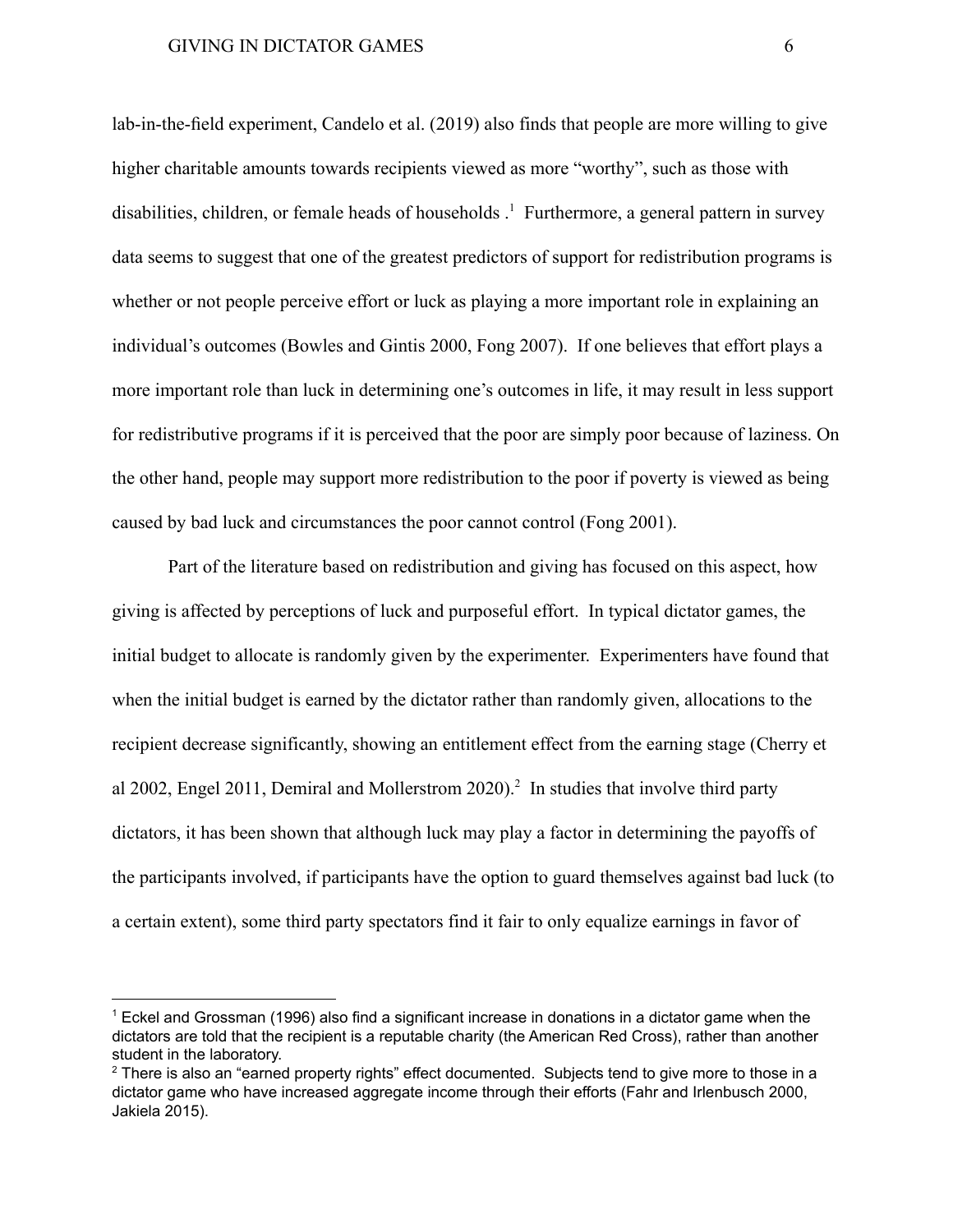participants who took the agency to guard against bad luck, suggesting that the spectators viewed fair outcomes as dependent on purposeful choices made by the agent. (Cappelen et al 2013, Mollerstrom et al 2015).

To further explore the effects these views of agency (whether or not outcomes are viewed as caused by luck or effort) can have, and whether exposure to either luck or effort induces changes in perceptions of deservingness, I created an experimental design close to that of Jakiela (2015), but while introducing a new intermediate level of agency. In Jakiela's design, participants are assigned to either a Luck or Effort treatment, to determine the initial budget in a dictator game. Under the Luck treatment, subjects roll a die to determine the initial budget. Under the Effort treatment, subjects play a real-effort task and their performance will earn the money in the initial budget. Based on this initial budget, a randomly chosen dictator decides how to allocate the budget with a recipient. I contribute to this literature on giving and redistributive preferences by introducing a third, new treatment, composed of a half-luck, half-effort budget generation, and by studying the effects of these three treatments not only on allocation amounts in the dictator game but also on survey responses regarding redistributive preferences and fairness views. My design, which includes the new half-luck, half-effort treatment and the addition of the survey, is an important contribution because it is unrealistic to assume that outcomes in life are either determined by pure luck or pure effort. Thus, the combination of both as a treatment allows for a more realistic reflection of outcomes in life . The addition of the survey at the end also allows me to study subjects' stated redistributive preferences and fairness views after they have been exposed to the luck, effort, or combination experience in their treatment group, letting me study whether or not exposure to these effects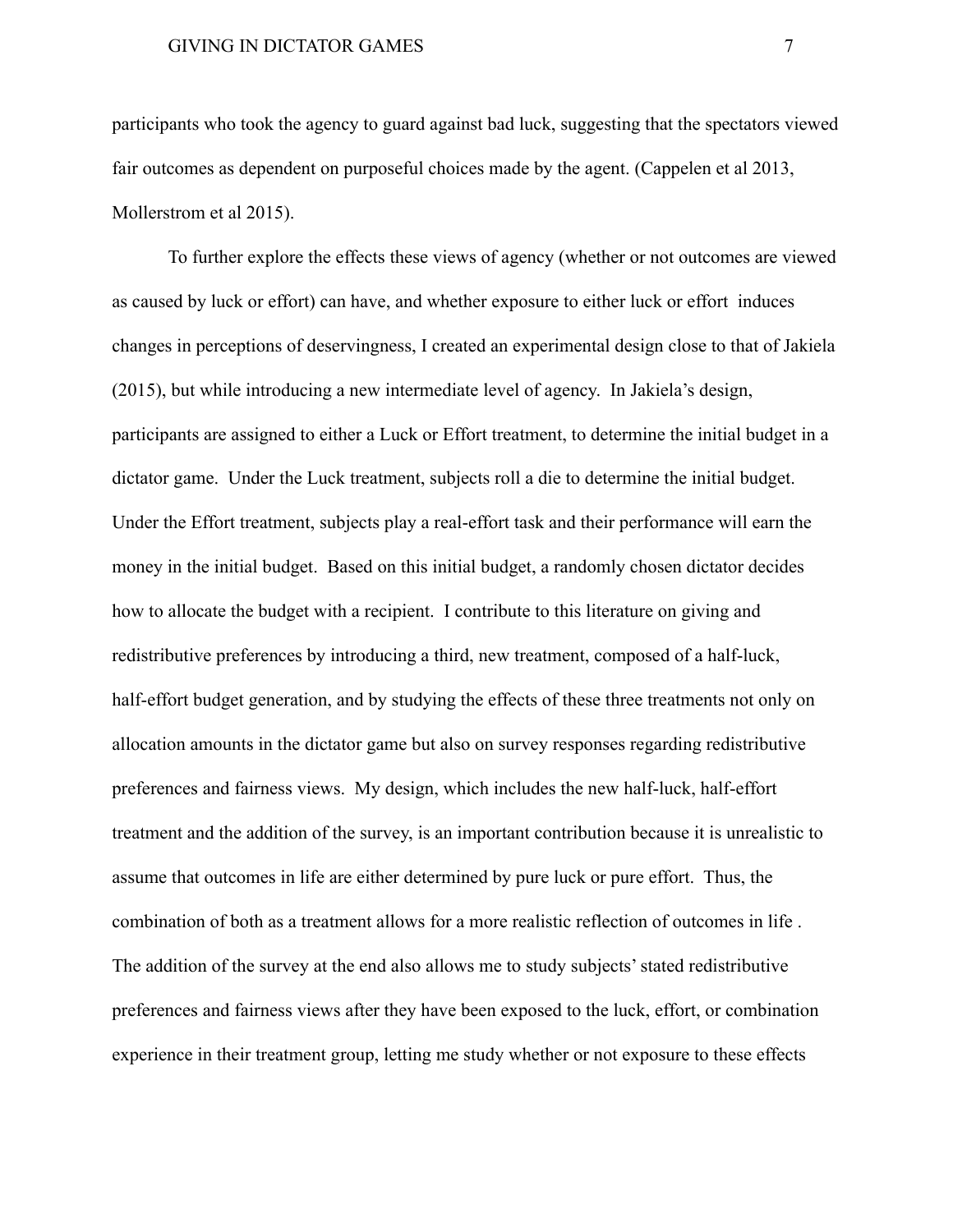changes their perceptions of "deservingness" as measured by their support for these preferences, but also expanding my research to be not just limited to allocations made an experimental lab, but to be more applicable and representative of real-life support for redistributive policies.

The motivation behind this work lies in understanding how perceptions of fairness affect people's actions and beliefs. Since fairness views are often context dependent, it is important to understand under what contexts people consider redistribution to be fair, especially for applications in redistributive politics. People's support for welfare and charity programs are motivated strongly by perceptions of deservingness, and to help optimize a better welfare system, it is important to determine policies that will be effective, but also that will be supported by the general public. While Jakiela seeks to find whether or not these luck or effort treatments reflect a respect for one's own and others' property rights in a Kenyan village, I seek to interpret if the 3 variations in luck and effort changes whether each individual views the recipient as "deserving", measured by the amount given in the dictator game and redistributional and fairness preferences in the survey. Based on the pattern seen in previous literature, I expect the effort treatment to result in less giving in the dictator game and a lower support for redistribution than shown in the luck treatment. Based on personal hypothesis, I expect the combination treatment to result in more giving and a higher support for redistribution than the effort or luck treatments. I predict that earnings based on pure effort would likely not create sympathy for those in poverty, and earnings from pure luck seem too simplistic to reflect the real world, but earning through effort and potentially losing half your earnings due to a coin flip may incite the subject to think of outcomes in the world as more circumstantial than just effort, hence generating more sympathy for those in poverty and a higher willingness to give and support redistribution.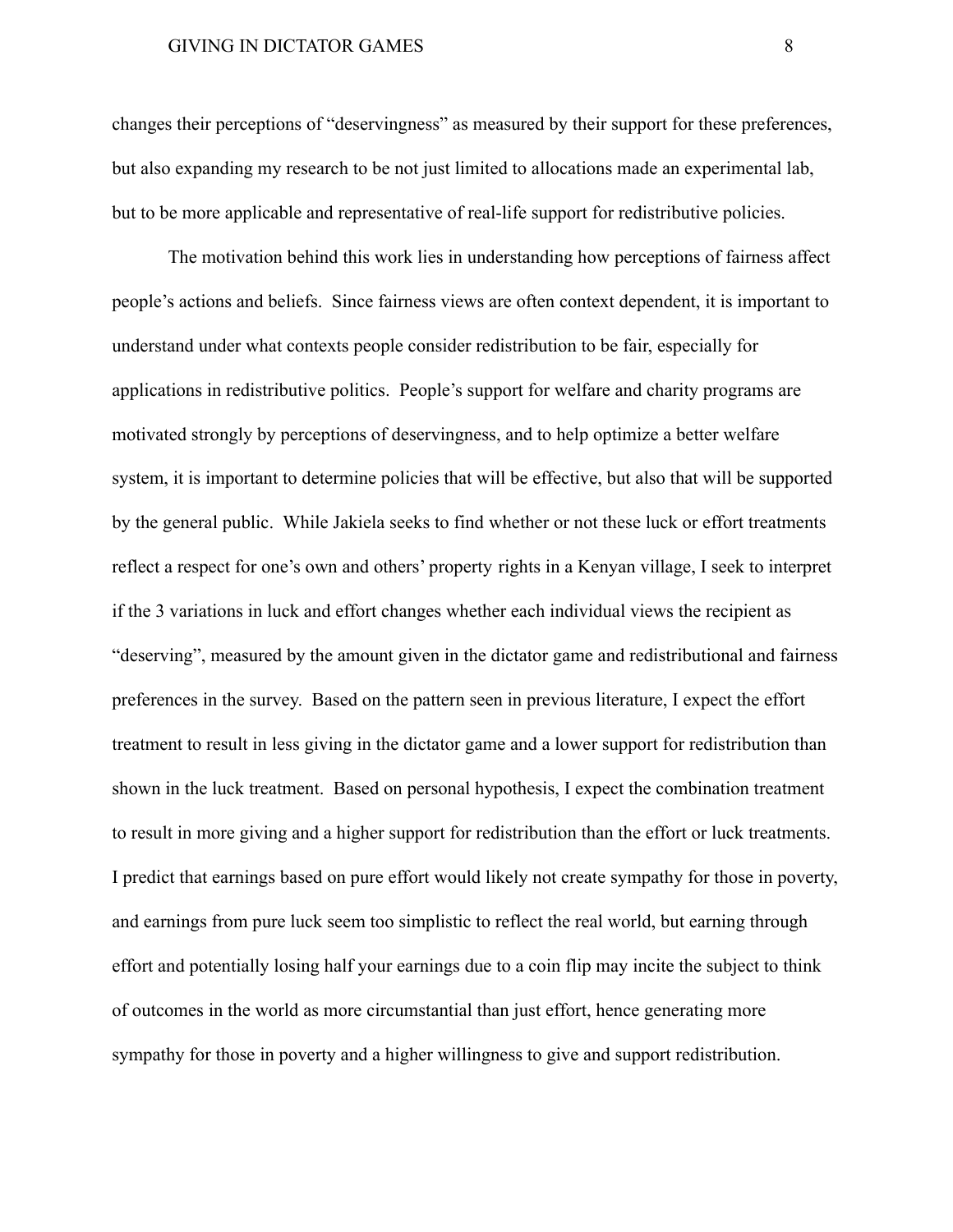#### **Research Question 2:**

How does competitive and cooperative priming affect dictator allocation choices between efficiency and inefficiency?

#### **Background**

Relative comparison to others is common and can make individuals less generous, especially when it makes individuals frame things in a competitive sense, as in "whatever I give comes at a loss to myself or my status". Bottan and Ricardo Perez-Truglia (2020) find, for example, that medical students show a preference for living in areas where they are relatively better off compared to the neighborhood, showing that these individuals care about their relative income status. Candelo et al. (2019), conducted an experiment in a low-income minority neighborhood, asking participants to make hypothetical allocations in a dictator game with each of 4 "worthy" recipients. Although subjects stated that they would give "worthier" recipients higher amounts in the hypothetical dictator games, when asked to choose one recipient to actually pay money to, participants consistently choose the least-expensive recipient, so as to maximize their own payoffs. Another paper found that in a multiplayer dictator game, where participants initially earn their starting incomes, ranking affects how much each participant is willing to give, where subjects who rank highest are much less likely to be generous with their allocations than those who placed second (Erkal et al 2011). These papers seem to suggest that relative comparison to others, which is often framed in a competitive sense (a me vs. you mindset), can have a significant effect on the resulting allocation choices and decisions people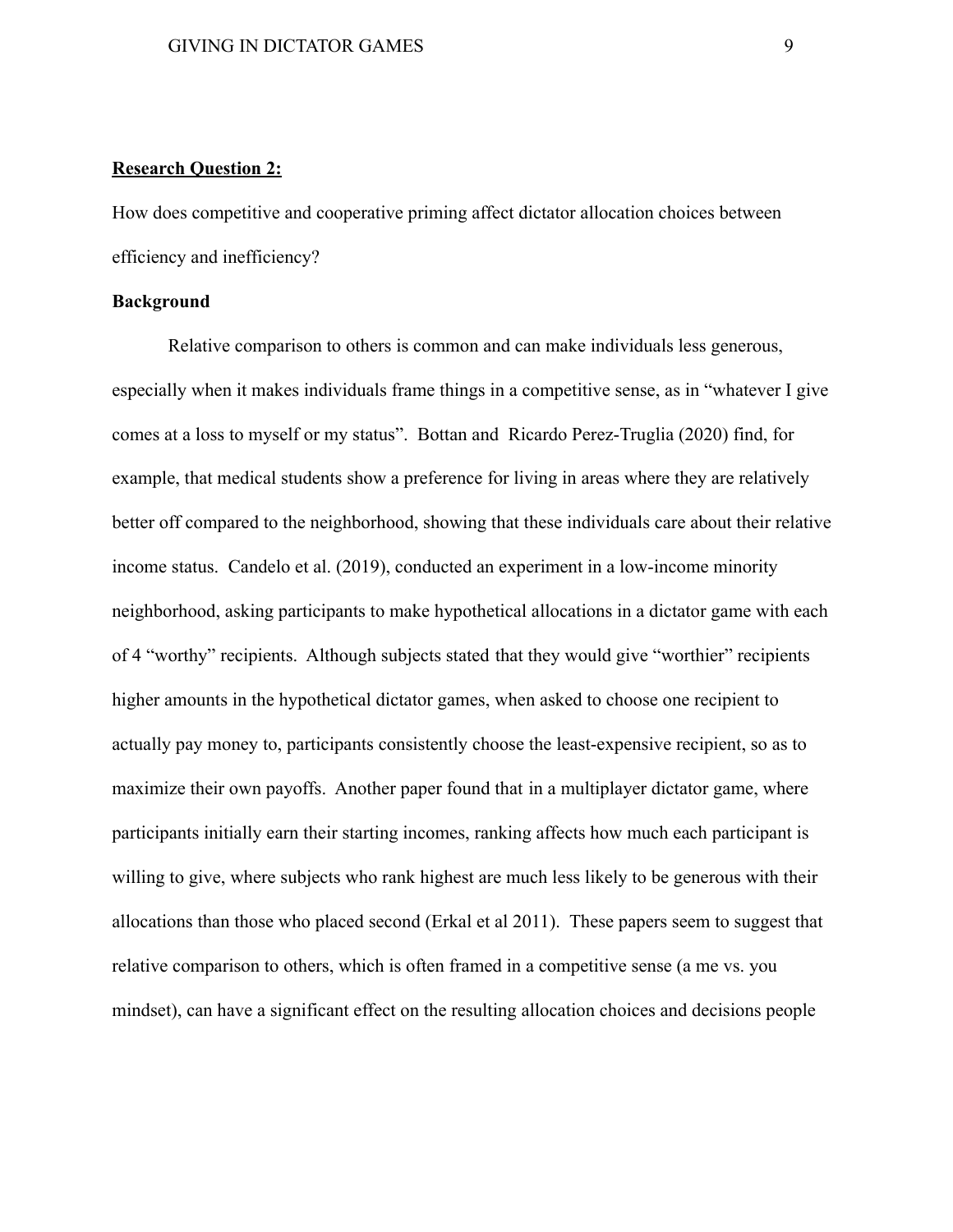make. Intuitively, this makes sense; people want to help others, but only if they can still preserve their relative rank.

On the other hand, cooperation may have an opposite effect on an individual's generosity. It has been found that subjects tend to allocate more to the other person if it is known that the other increased the overall shared budget through their efforts (Farh and Irlenbusch 2000). Bowles and Gintis (2000) suggest that people often act in accordance with concepts of reciprocity, where individuals show "a propensity to cooperate and share with others similarly disposed, even at personal cost".

What is further interesting, however, is not simply that social contexts may affect the amounts allocated, but also specifically affect whether or not an efficient choice is made. Jakiela and Ozier (2015) find that women feel a social pressure to share their income with kin, and so are willing to reduce their payoffs (and potential valuable investment opportunities) to hide their income from others. Another paper finds that dictators, between choosing to play a \$10 dictator game with a recipient, or quietly exiting the experiment with \$9 (so the recipient received \$0 and never found out that a dictator game would have been played), a significant portion (40%) chose to quietly exit, even though a more efficient choice would have been to either keep or split the \$10 between the two of them (Dana et al 2006).

This reveals the main motivations behind my experiment. I am interested in finding whether or not priming people to think competitively or cooperatively firstly has an effect on their dictator game allocations. To my knowledge, this is an experiment that has not been done before. However, I am also interested in finding the efficiency implications of these competitive and cooperative mindsets (whether people are more willing to choose a self-interest option over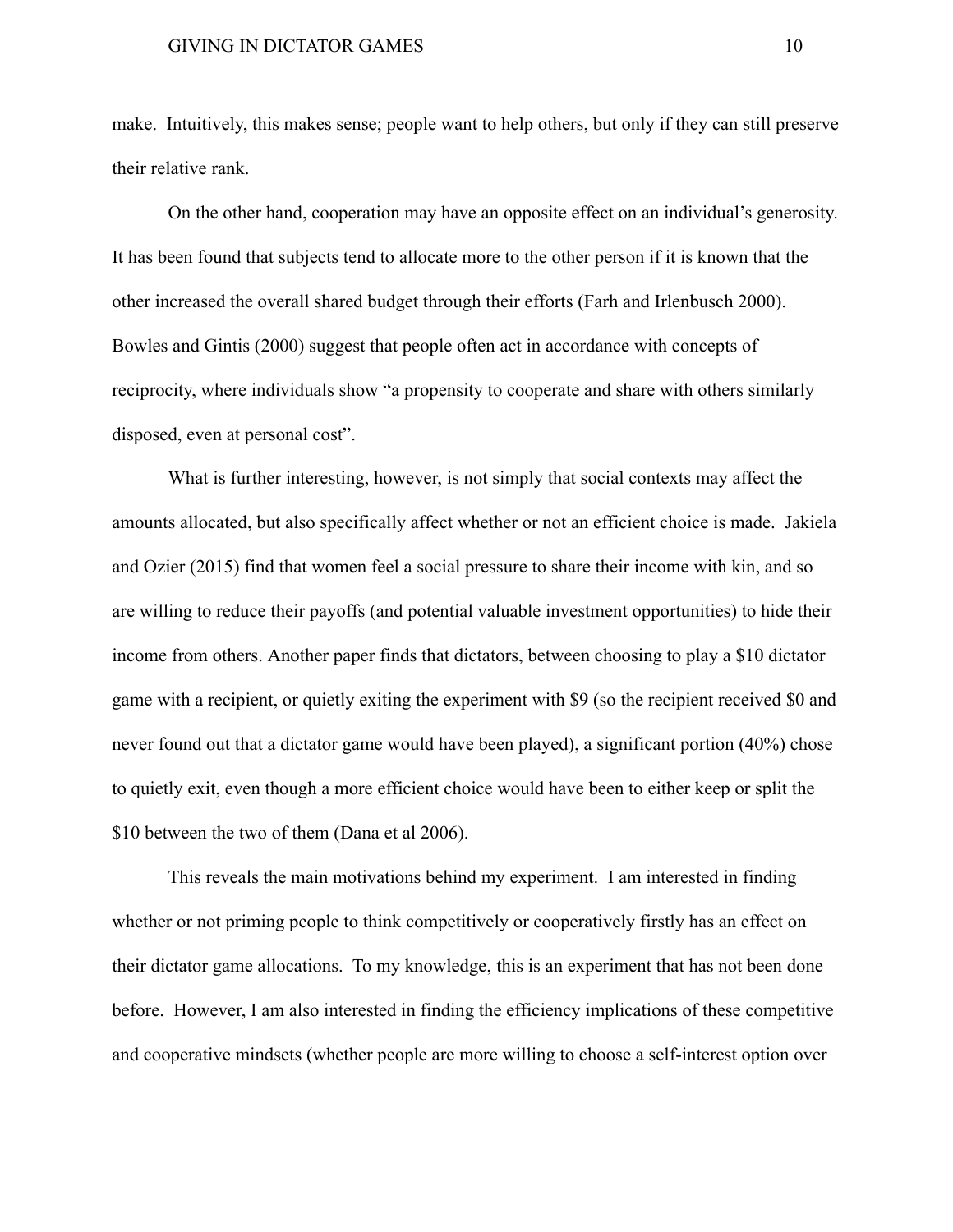an efficient option if they are competitively primed, and vice versa if they are cooperatively primed). This has significant implications for redistributive policies, if individuals consistently favor inefficient policies because they continually prioritize self-interest from competitive thinking. In Kuziemko et al (2013), the authors survey participants and find that last-place aversion is a significant factor in people's policy support. They find, incredibly, that support for a minimum wage increase is *lowest* among people who are just above the minimum wage line, and hypothesize that this is because those individuals realize that if the minimum wage is increased, they will be then be considered the lowest earning tier of society, while if the minimum wage is kept the same, they will be a tier above the lowest earning tier of society. Support for policies such as these could lead to great inefficiency if people are more concerned with their relative ranking than the overall health of society.

Since literature shows that relative comparison and working together with a shared earned budget can affect generosity, I hypothesize that priming participants to think competitively would decrease the amounts they are willing to share in a following dictator game and priming participants to think cooperatively would increase the amounts they are willing to share. Because studies also show evidence of last-place aversion, I hypothesize that competitive priming will further reinforce this last-place aversion, making subjects more likely to choose an inefficient but self-interested outcome in a limited choice dictator game (compared to the neutral treatment), and cooperative priming will reduce this last-place aversion, making subjects more likely to choose efficiency in a limited choice dictator game, even at the cost of their self-interest (compared to the neutral treatment).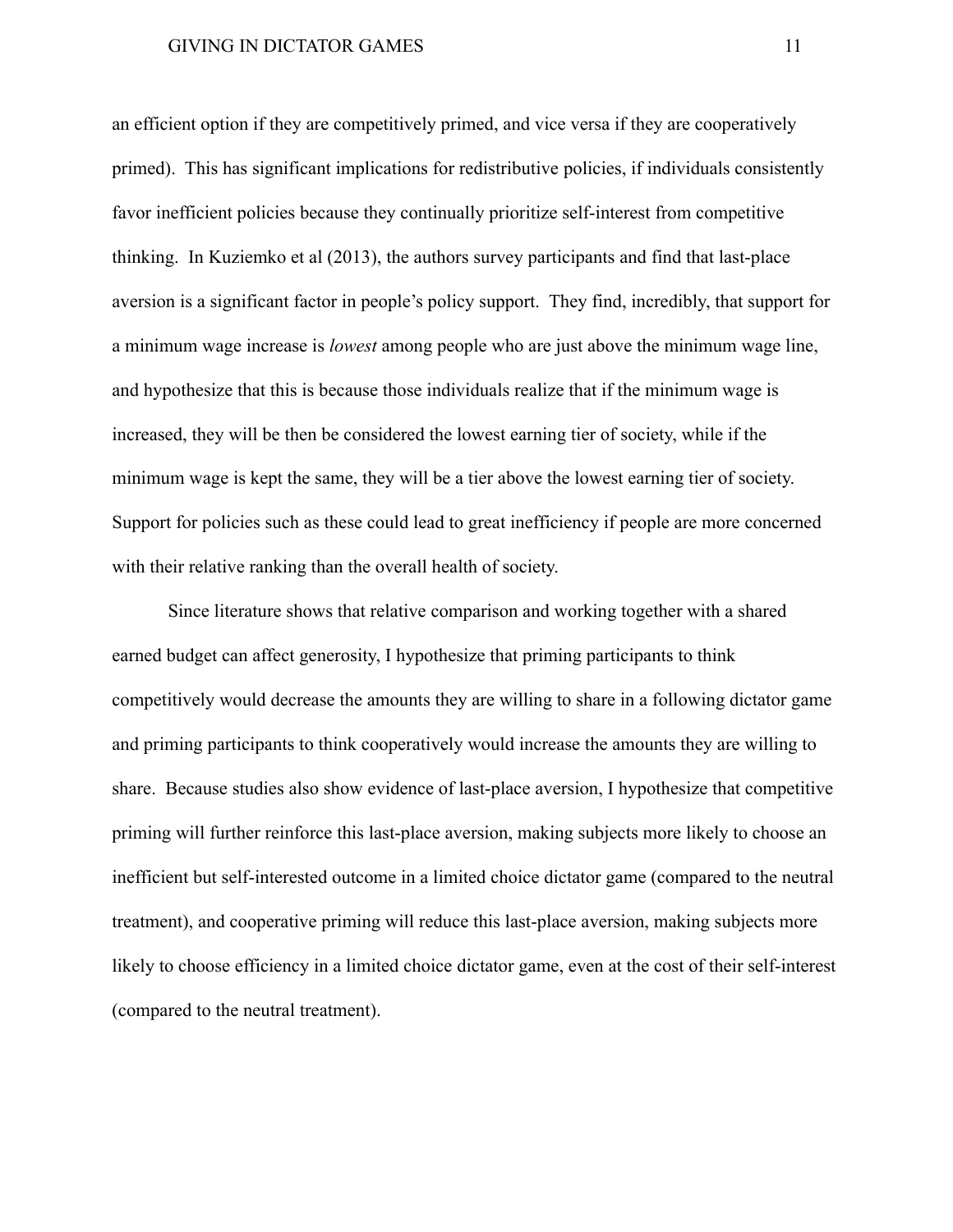#### **Methodology**

To answer both research questions, I carried out an online laboratory experiment. The subject pool consisted of 108 undergraduate and graduate students from Loyola Marymount University. Subjects were recruited via email through the LMU Economics Department's student emailing list and registered for experimental sessions on ORSEE. Students received a \$10 show-up fee, and were paid additionally according to the decisions made in the experiment. Sessions were run over Zoom, where subjects logged on, were told to turn off their camera and hide their name for privacy purposes, and were read instructions by the experimenters. After reading instructions, subjects were provided with a Qualtrics link, which they used to submit their responses for the experiment. Subjects were paid between \$10 and \$35 for an hour of their time. There were 4 stages of the experiment. Subjects were paid for their performance in a word-fill task stage, and subjects were paid for the decisions made in one additional randomly selected stage.

To answer whether effort, luck, or a combination affected "perceptions of deservingness" (Research Question #1), subjects were told that they had been paired with an anonymous partner from that session. Subjects were randomly assigned to a luck, effort, or combination treatment. In the Luck treatment, subjects were told that they would roll a virtual 20-sided die, and the number they rolled would be their starting dollar amount (for example, rolling an 8 means the starting budget would be \$8). In the Effort treatment, subjects were asked to play a counting-zeros task, and were told that they would earn \$1 for every problem they solved correctly.<sup>3</sup> In the Combination treatment, subjects were asked to play a counting-zeros task,

 $3\,$  In the counting zeros task, subjects are presented with grids of 0s and 1s and need to count the number of 0s in as many grids as possible. (Abeler et al., 2011).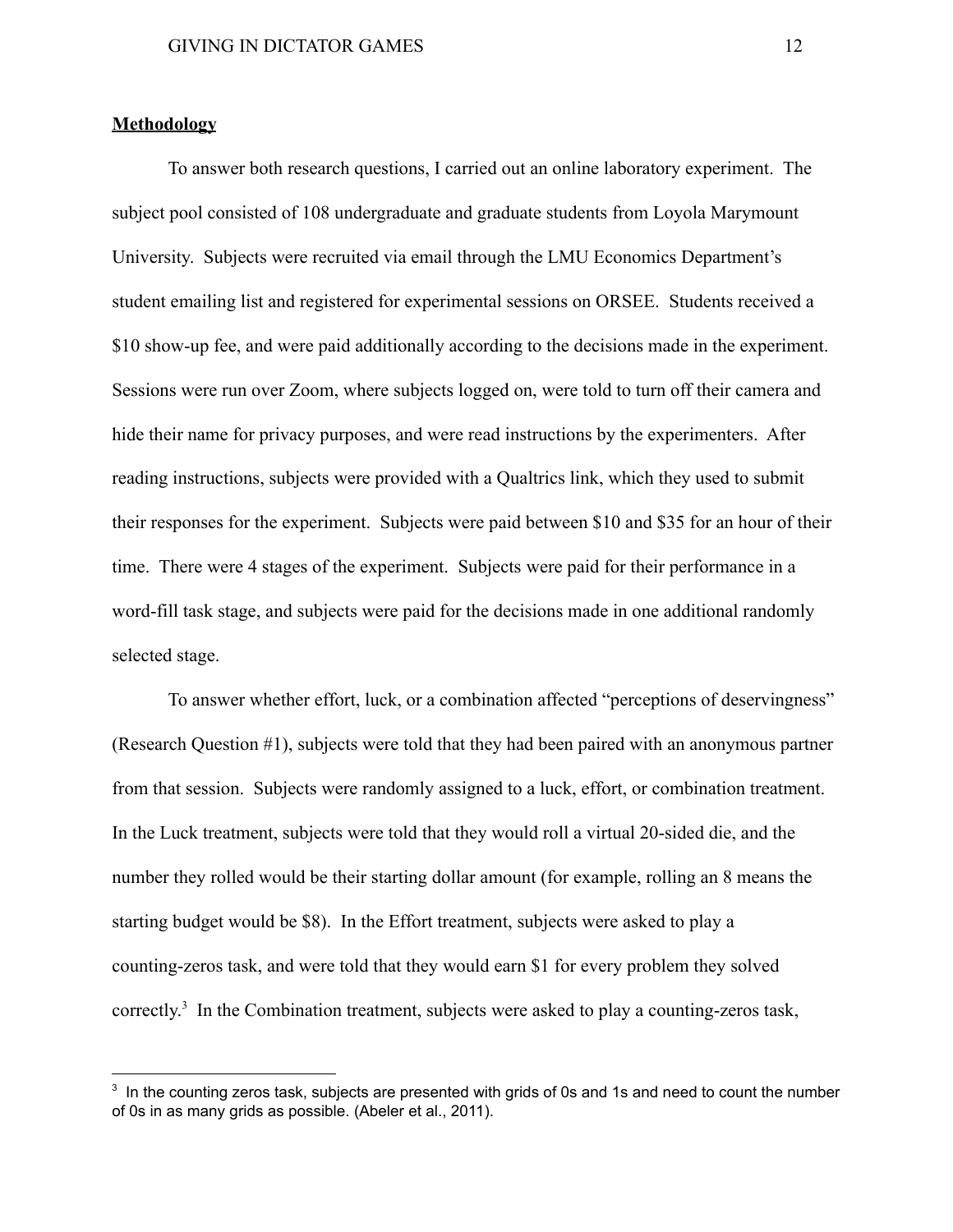where they earned \$1 for each problem solved correctly. However, they were then told to flip a virtual coin. If the coin landed on heads, the subject's initial budget was how much they had earned in the counting-zeros task. If the coin landed on tails, the subject's budget would be half of what they had earned in the counting-zeros task<sup>4</sup>. Potential budgets for all three treatments ranged from \$1 to \$20. In order to ensure comprehension, subject understanding is measured by asking subjects to answer 5 comprehension questions after reading their respective treatment instructions. If subjects do not correctly answer a comprehension question, the screen displays the correct answer to them before they move on. On average, subjects answered 4 or more of these questions correctly, indicating a reasonable comprehension level.

Subjects in all treatments first indicated how much they would like to allocate the budget between them and their partner for all potential whole dollar budget sizes from \$1 to \$20. Subjects then proceeded to their respective budget generation methods (rolling a die, counting zeros, or counting zeros and flipping a coin) to establish the actual budget size. One subject from each pair of partners was selected for potential payment (only this selected subject's budget and allocation choice would matter for payouts if this experimental stage was randomly selected for payment). Following the budget generation, subjects were asked to complete a questionnaire that collected demographic information and their responses regarding redistributional preferences and fairness views.<sup>5</sup> These questions were consolidated into 5 indexes which were

<sup>5</sup> Examples include Likert scale questions like: <sup>4</sup> The Combination Treatment is intended to reflect the reality that it is often a combination of luck and effort that affects the amount real-life earnings one receives (similar to the luck design in Erkal et al 2011).

<sup>● &</sup>quot;There is plenty of opportunity in America today. Anyone who works hard can go as far as he or she wants." (Strongly disagree… Strongly agree)

<sup>●</sup> **Welfare makes people work less than they would if there wasn't a welfare system.**" (Strongly disagree… Strongly agree)

<sup>●</sup> "If children from poor and rich backgrounds have unequal opportunities in life, do you think this is: " (Not a problem at all...A very serious problem)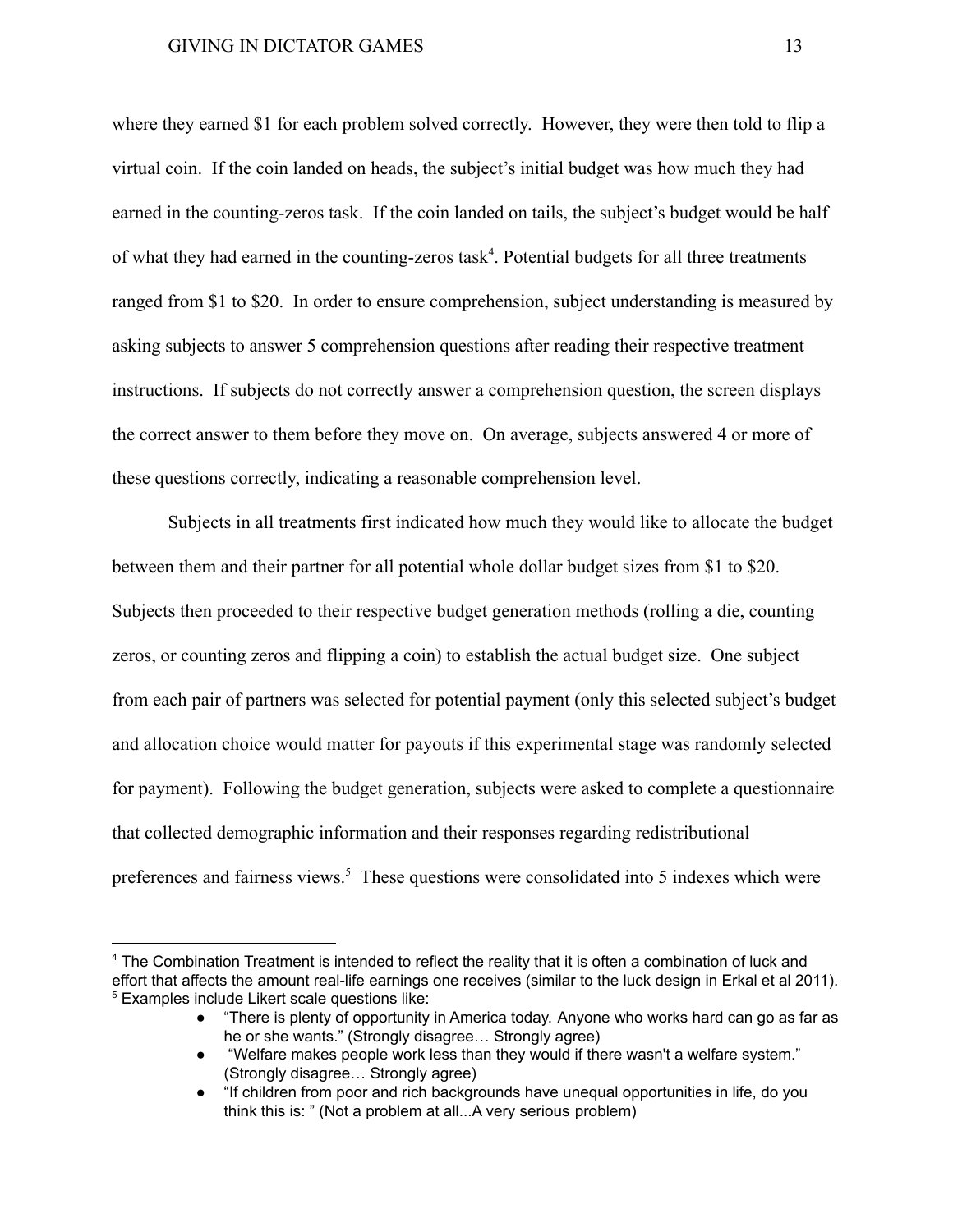treated as the dependent variables in my analysis: a belief in the causes of poverty and failure index, a support for redistribution index, a fairness index, an efficiency index, and a government trust index.<sup>6</sup> There was one unrelated attention check question embedded in the survey to make sure subjects were carefully reading the instructions and thoughtfully answering the survey questions; all but one subject correctly answered the attention check question.

To answer whether competitive, neutral, or cooperative priming affected dictator allocations and the choices made between self-interest and efficiency (Research Question #2), subjects were first primed, following a similar procedure to that of Mago & Pate (2021). In this priming stage, subjects were randomly assigned to a competitive, cooperative, or neutral treatment (seperate from the treatment assignment of Research Question #1). Subjects in the competitive and cooperative treatments were told they had been randomly and anonymously assigned a partner from the same session. All subjects were asked to perform a series of unscrambling problems where they were asked to unscramble 5 words, dropping one word, to make a coherent sentence with the remaining 4 words.<sup>7</sup> In the Competitive treatment, subjects were told that the person who unscrambled the most problems out of them and their partner would be paid \$15 if this stage was selected for payment, and the other would receive \$0. In the Cooperative treatment, subjects were told that if both unscrambled at least 7 problems correctly, both people in the pair would receive \$15 if this stage was selected for payment, and \$0 each if this was not achieved. In the Neutral treatment, subjects were told that they would be paid \$1.50 for each problem they unscrambled correctly if this stage was selected for payment.

 $6$  See the construction and definition of each index in the appendix

 $7$  For example, the words "job need food I the" can be unscrambled to read "I need the job" (removing the word "food")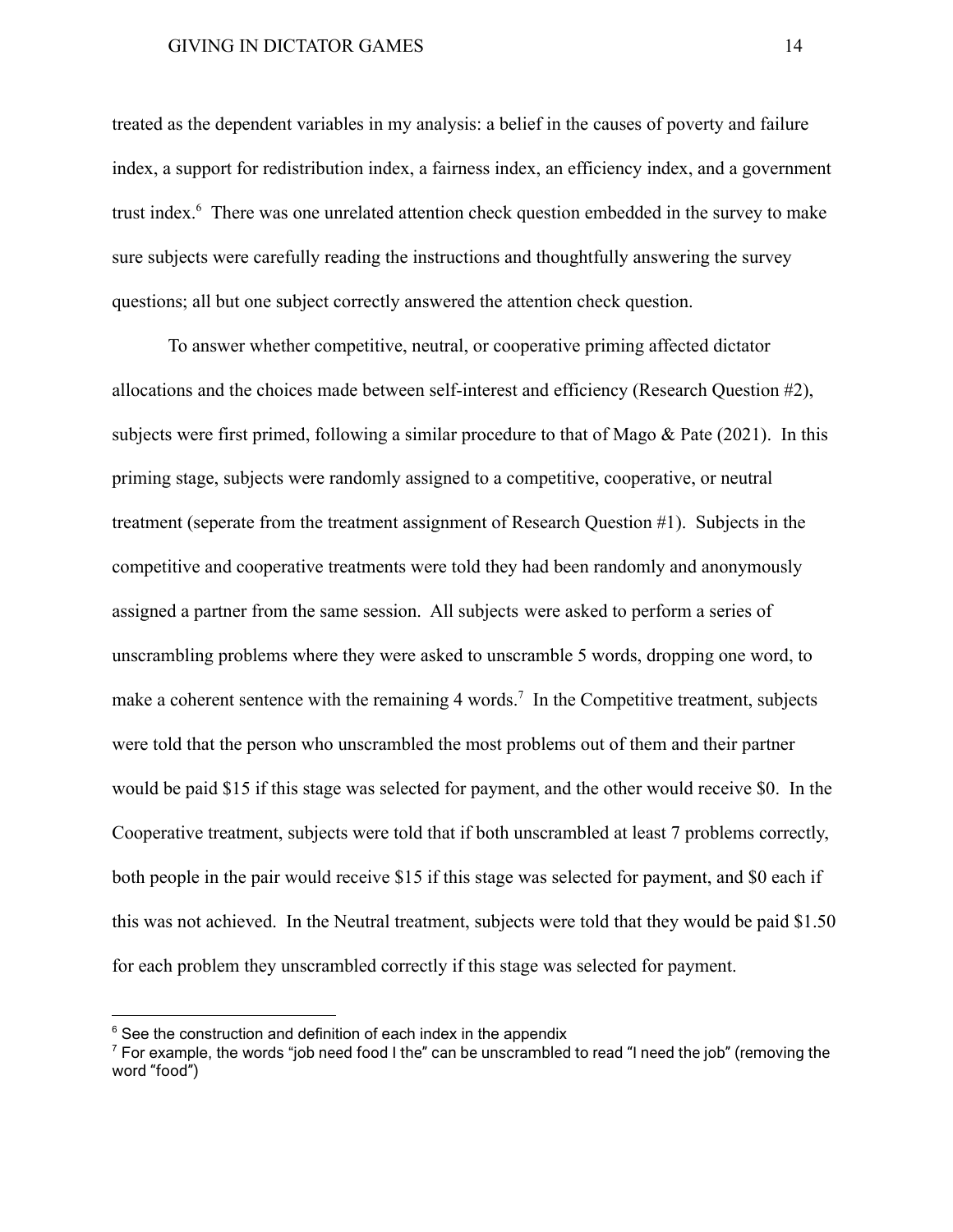Additionally, the sentences subjects were asked to unscramble varied by treatment. For example, competitive subjects unscrambled sentences like "Survival of the fittest" and "First place wins gold". Cooperative subjects unscrambled sentences like "Pursue the common good", while neutral subjects unscrambled sentences like "The sky is blue".

I checked whether subjects had been adequately primed by having all subjects complete the same word-fill task. Subjects were asked to complete 10 words shown like "l e a \_ ", which could be filled in as "lead", or "lean", or "lead", which I coded as competitive, cooperative, and neutral answers respectively.

Following the word-fill task, subjects proceeded to the dictator game and were given a new anonymous partner. All subjects were asked to allocate \$15 between them and their partner as their first allocation decision. All subjects then indicated their choices in 8 more limited choice dictator game decisions. These following 8 dictator games builds off of the efficiency vs self-interest treatment design in Charness and Rabin (2002), but I simplify the analysis to indicate whether the subject made a decision that was primarily efficient, self-interested, or motivated by wanting to earn more relative to their partner. These 8 dictator games gave only two allocation options, with each question juxtaposing different pairings of these three qualities. Here I define efficiency to mean that the sum of the payoffs for the pair is maximized. Self-interest is defined as maximizing one's own absolute earnings, regardless of their partner's earnings. Being concerned with relative payoffs means that subjects prioritize the option that allows them to earn more than their partner, even if this means their absolute earnings are decreased compared to the other option. Subjects were told that if this stage was selected for payment, one person from each partner pairing would be selected, and then one of their 9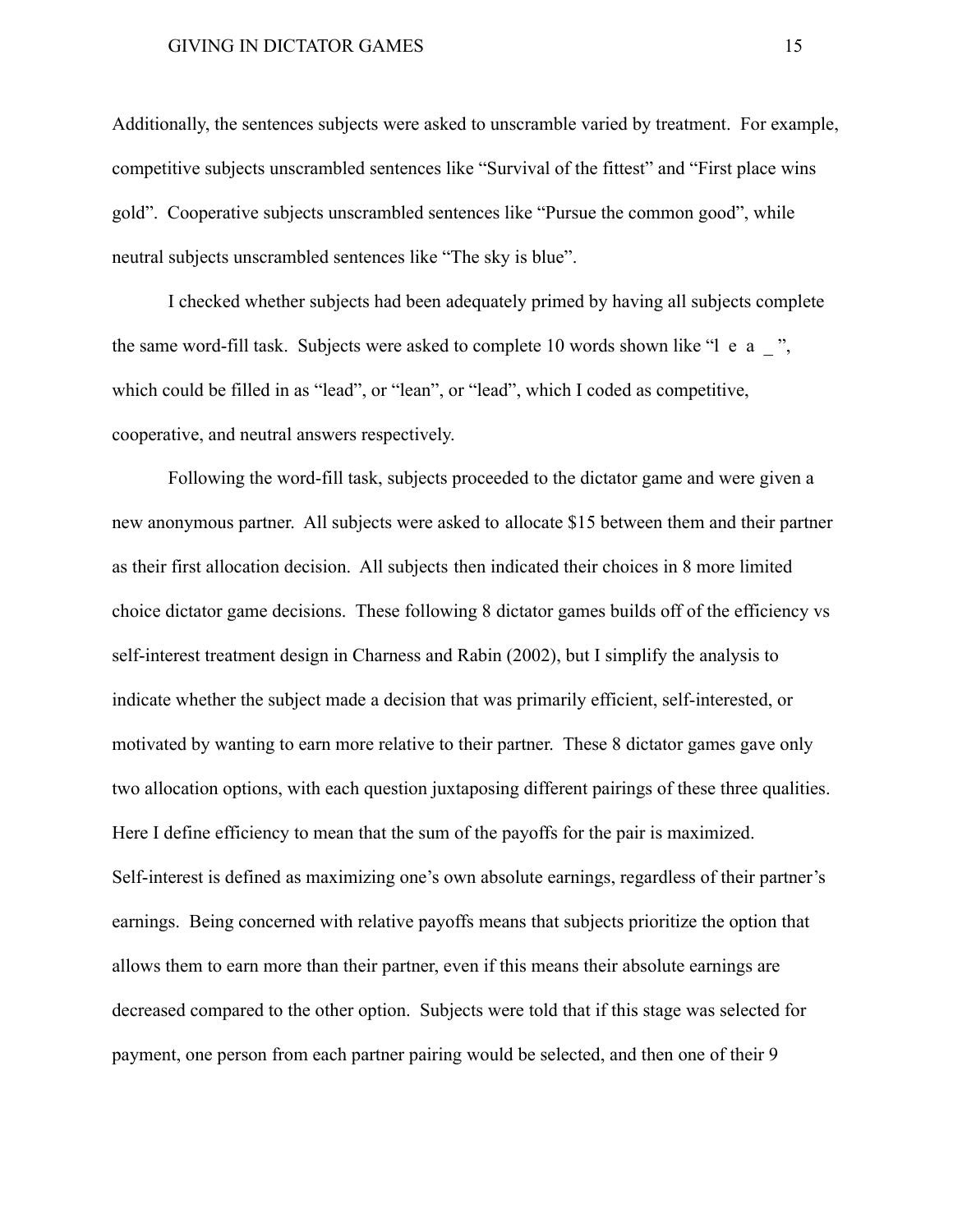decisions would be randomly selected and implemented for payment. An example of one of the limited-choice dictator games is as follows:

| Decision 4:          |          |                                                                               |      |          |
|----------------------|----------|-------------------------------------------------------------------------------|------|----------|
|                      |          | You may choose option 1 or option 2. Your partner has no choice in this game. |      |          |
|                      |          |                                                                               |      |          |
| Option 1<br>You get: | \$12     | <b>Option 2</b><br>You get                                                    | \$10 |          |
| Your partner gets:   | \$6      | Your partner gets:                                                            | \$14 |          |
|                      |          |                                                                               |      |          |
|                      | Option 1 |                                                                               |      | Option 2 |
|                      |          |                                                                               |      |          |
|                      |          |                                                                               |      |          |

One dominated-choice attention check decision was embedded in the questions, where subjects were asked to choose between \$16 for them and \$16 for their partner, or \$8 for them and \$8 for their partner. All subjects answered the expected (\$16,\$16) option, confirming subjects were paying attention and understood that these decisions could affect their potential payouts. At the end of each experimental session, subjects were informed which additional stage was selected for payment, were informed of their earnings, and were paid through Venmo within 24 hours of the conclusion of the experiment.

#### **Results**

#### **Research Question 1 (effect of luck/effort/combination on giving and on survey responses):**

To first observe the data, I plotted a bar chart of the average percentage given by each decision amount and treatment. Looking qualitatively at the bar charts in Fig.1, the only noticeable difference is a slight downwards trend in giving as the budget amount increases in the Luck treatment, compared to the Combination and Effort treatments.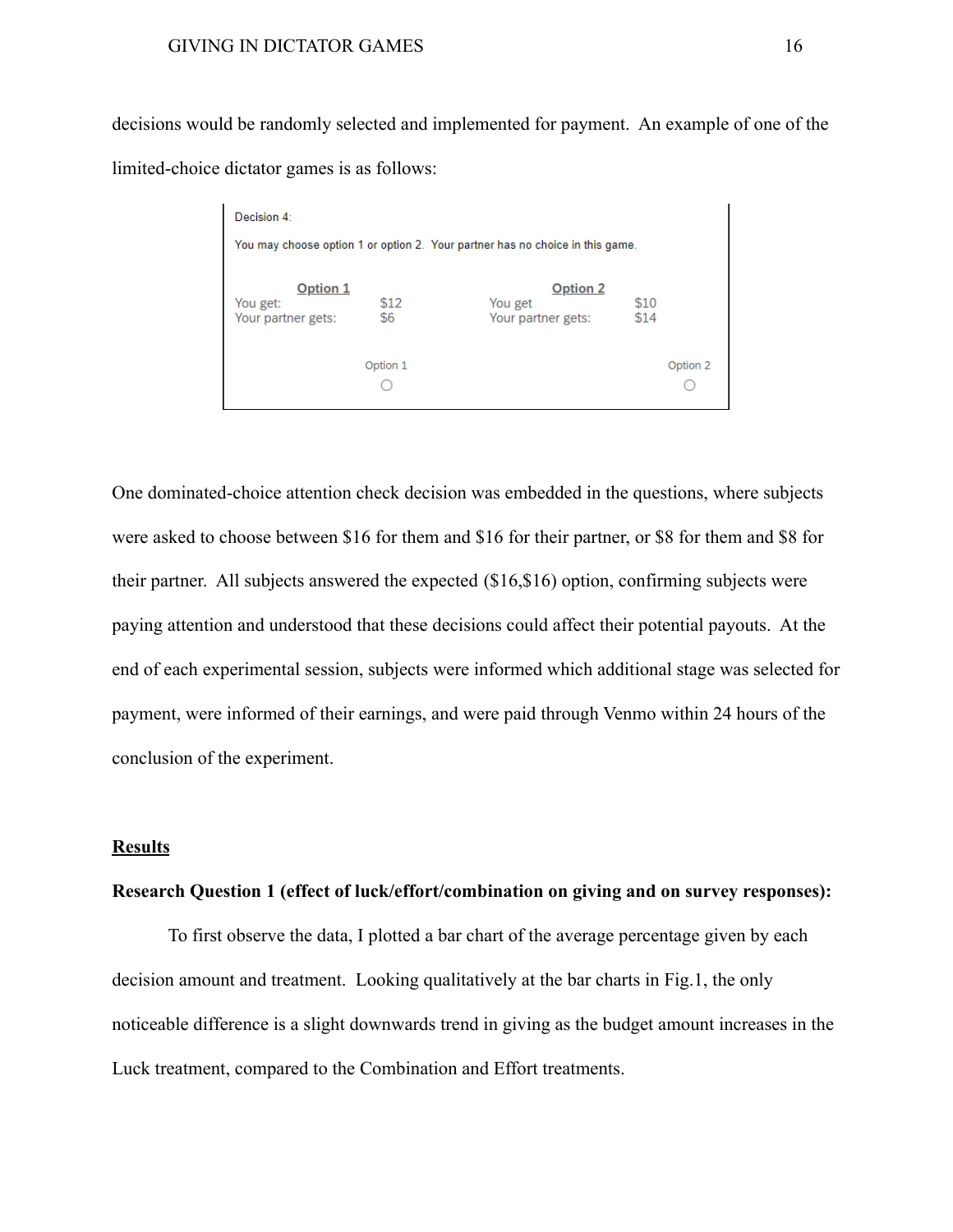



Noticing also that several subjects mentioned that the dollar amount of the budget mattered for their allocation decisions in their text explanations for their decisions, I coded a binary variable, cutoff, that equals 0 if the subject did not mention any cutoff and equals 1 if the subject mentioned that their decision-making for allocating changed in some way as the amount of money in the budget changed (since subjects were asked to make decisions for all potential budget sizes from \$1 to \$20). There were 23 subjects in total that mentioned this "cutoff" as a factor in their decision-making. I plotted the same bar charts again, but only with this subset of data where cutoff equaled 1, shown below.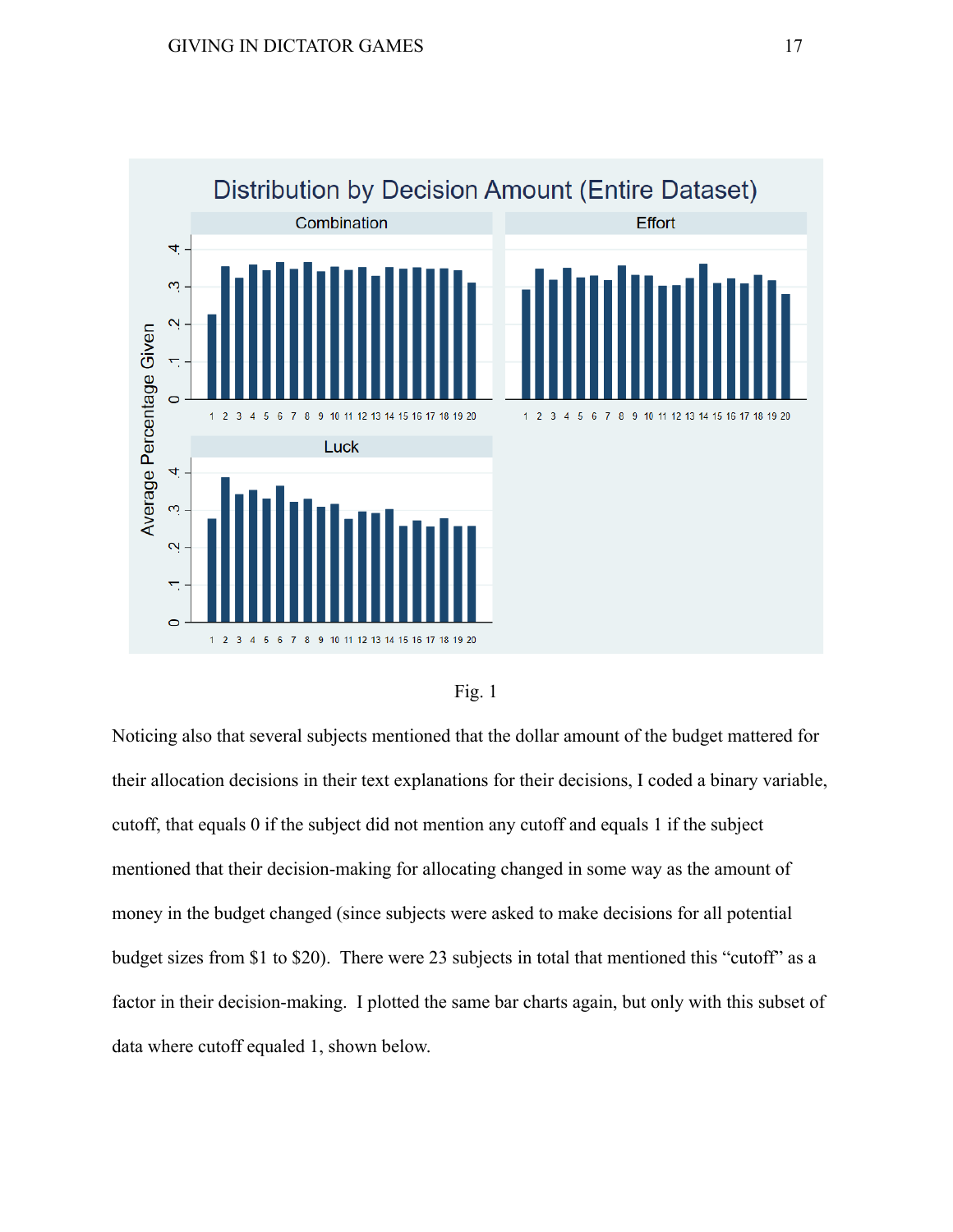



Interestingly, while all treatments indicate a decrease in giving towards the highest budget amounts, the trend is much more pronounced in the Effort and Luck treatments than in the Combination treatments, which I explore in a later regression.

I first perform a simple linear regression of percentage of budget given on treatment, adding controls for the size of the budget (Decision Amount controls) and controls for gender and race. I included all regressions with controls in Table 1 for completeness, but will focus on regression (2) due to my low estimating power when including additional controls for gender and race. In (2), we can see that although the Effort treatment has no statistically or economically significant effect on giving, the Combination treatment significantly increases giving at the 1%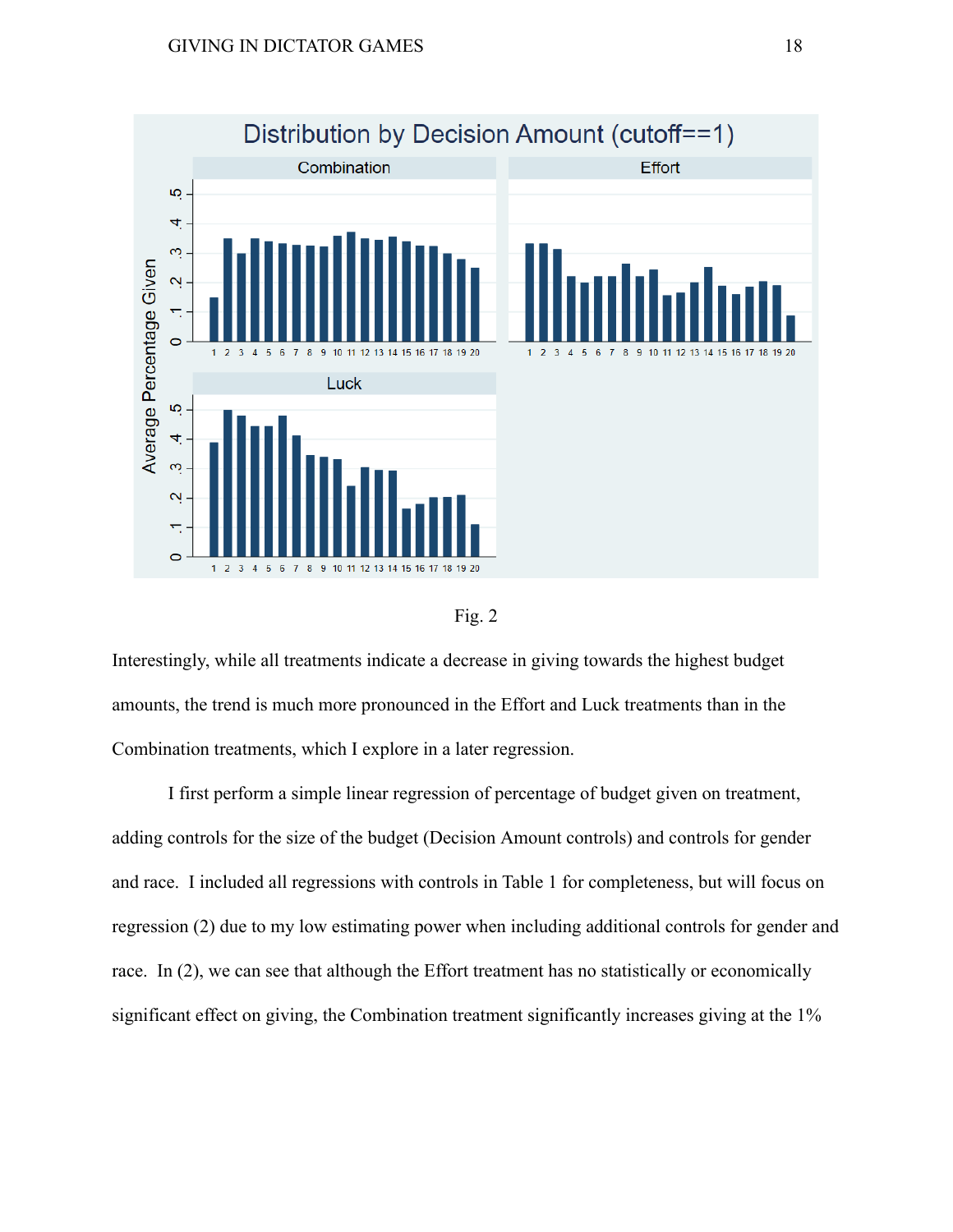|                              |             | Table 1     |            |            |            |
|------------------------------|-------------|-------------|------------|------------|------------|
|                              | (1)         | (2)         | (3)        | (4)        | (5)        |
| VARIABLES                    | % Given     | % Given     | % Given    | % Given    | % Given    |
| Combination                  | $0.0366***$ | $0.0366***$ | $0.0276**$ | $0.0231**$ | 0.0171     |
|                              | (0.0117)    | (0.0116)    | (0.0118)   | (0.0114)   | (0.0117)   |
| Effort                       | 0.0191      | 0.0191      | $0.0206*$  | 0.0123     | 0.0157     |
|                              | (0.0121)    | (0.0121)    | (0.0120)   | (0.0118)   | (0.0119)   |
| Constant                     | $0.305***$  | $0.247***$  | $0.307***$ | $0.276***$ | $0.324***$ |
|                              | (0.00894)   | (0.0281)    | (0.0285)   | (0.0282)   | (0.0286)   |
| Observations                 | 2.160       | 2,160       | 2,160      | 2,160      | 2,160      |
| R-squared                    | 0.005       | 0.016       | 0.118      | 0.033      | 0.129      |
| Controls for Decision Amount |             | YES         | YES        | YES        | YES        |
| Gender                       |             |             |            | <b>YES</b> | YES        |
| Race                         |             |             | <b>YES</b> |            | YES        |

significance level. The size of this effect is 14.8% of the mean giving for the Luck treatment,

which is an economically significant effect.

Robust standard errors in parentheses \*\*\*  $p<0.01$ , \*\*  $p<0.05$ , \*  $p<0.1$ 

The result regarding the Effort treatment contradicts my earlier prediction, given that effort-based budgets did not decrease amounts given in the dictator game, and seems to have no significant difference from the Luck treatment. This is surprising given previous literature that has found significant decreases in giving when comparing Effort to Luck treatments. However, the Combination treatment aligns with my earlier hypothesis, resulting in significantly more giving than the Luck treatment.

I then perform the same regressions, but using my survey indices as my dependent

variables. My 5 survey indices can be interpreted as follows:

- 1. Belief in causes of poverty/failure index:
	- a. 0 indicates a belief that luck is the biggest cause of poverty/failure, 1 indicates a belief that lack of effort is the biggest cause of poverty/failure
- 2. Support for redistribution index:
	- a. 0 indicates subject does not support redistribution, 1 indicates strong support for redistribution
- 3. Fairness index: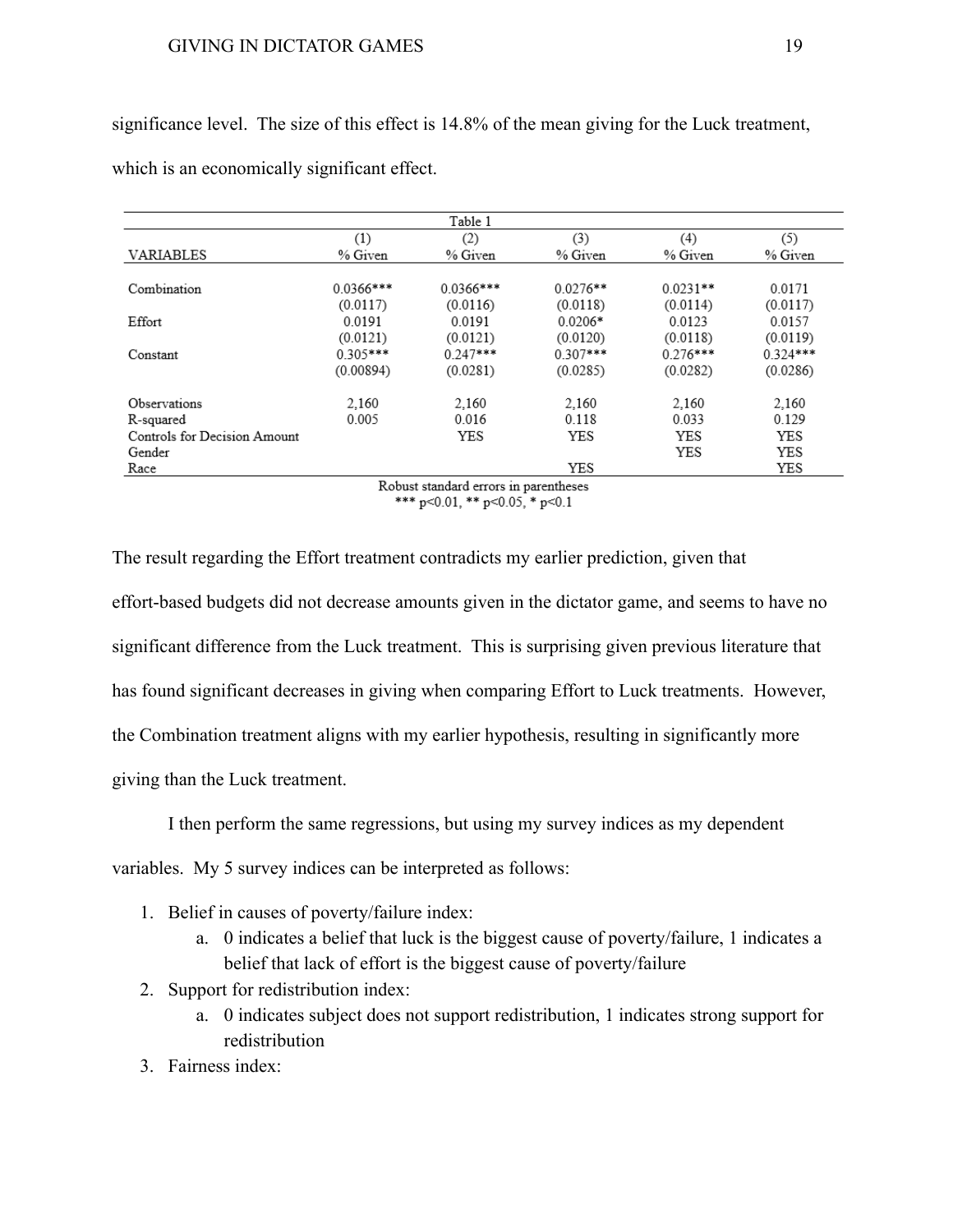- a. 0 indicates subject views income and/or effort inequalities among society as acceptable, 1 indicates that subject views these inequalities as unacceptable
- 4. Efficiency index:
	- a. 0 indicates a belief that increasing taxes on high income individuals would not be efficient for society, 1 indicates a belief that this would be efficient for society
- 5. GovTrust index:
	- a. 0 indicates a lack of trust in the government to do "what is right", indicates a strong level of trust in the government to do "what is right"

Similarly, I focus on my regressions without race and gender controls due to low estimating

|              |               |                                               | Table 2        |                  |                  |
|--------------|---------------|-----------------------------------------------|----------------|------------------|------------------|
|              | (1)           | (2)                                           | (3)            | (4)              | (5)              |
| VARIABLES    | Beliefs score | Redistribution                                | Fairness score | Efficiency score | Gov. Trust score |
|              |               | score                                         |                |                  |                  |
| Combination  | $-0.114***$   | $0.0741*$                                     | $0.102***$     | $0.264***$       | $-0.0648$        |
|              | (0.0370)      | (0.0409)                                      | (0.0385)       | (0.0933)         | (0.0402)         |
| Effort       | $-0.0595$     | 0.0301                                        | 0.0486         | $0.208**$        | $-0.0185$        |
|              | (0.0383)      | (0.0436)                                      | (0.0392)       | (0.100)          | (0.0395)         |
| Constant     | $0.378***$    | $0.738***$                                    | $0.720***$     | $0.556***$       | $0.361***$       |
|              | (0.0278)      | (0.0274)                                      | (0.0294)       | (0.0712)         | (0.0308)         |
| Observations | 108           | 108                                           | 108            | 108              | 108              |
| R-squared    | 0.083         | 0.027                                         | 0.064          | 0.075            | 0.028            |
|              |               | <b>Polizat</b> standard errors in narontheses |                |                  |                  |

power, but these expanded tables are included in the appendix.

Robust standard errors in parentheses \*\*\*  $p<0.01$ , \*\*  $p<0.05$ , \*  $p<0.1$ 

Looking at Table 2, we can see that the Effort treatment does not have a statistically significant effect on any survey indices except efficiency, where effort increases the likelihood of subjects to view taxes on high income individuals as efficient for society, with an effect size of 37% of the Luck treatment efficiency score mean. The Combination treatment seems to have a significant effect on nearly all survey indices in the intuitive directions. For example, the Combination treatment reflects more belief that luck can be a cause of poverty and failure than the Luck treatment, at the 1% significance level, which is an effect size measuring 30% decrease of the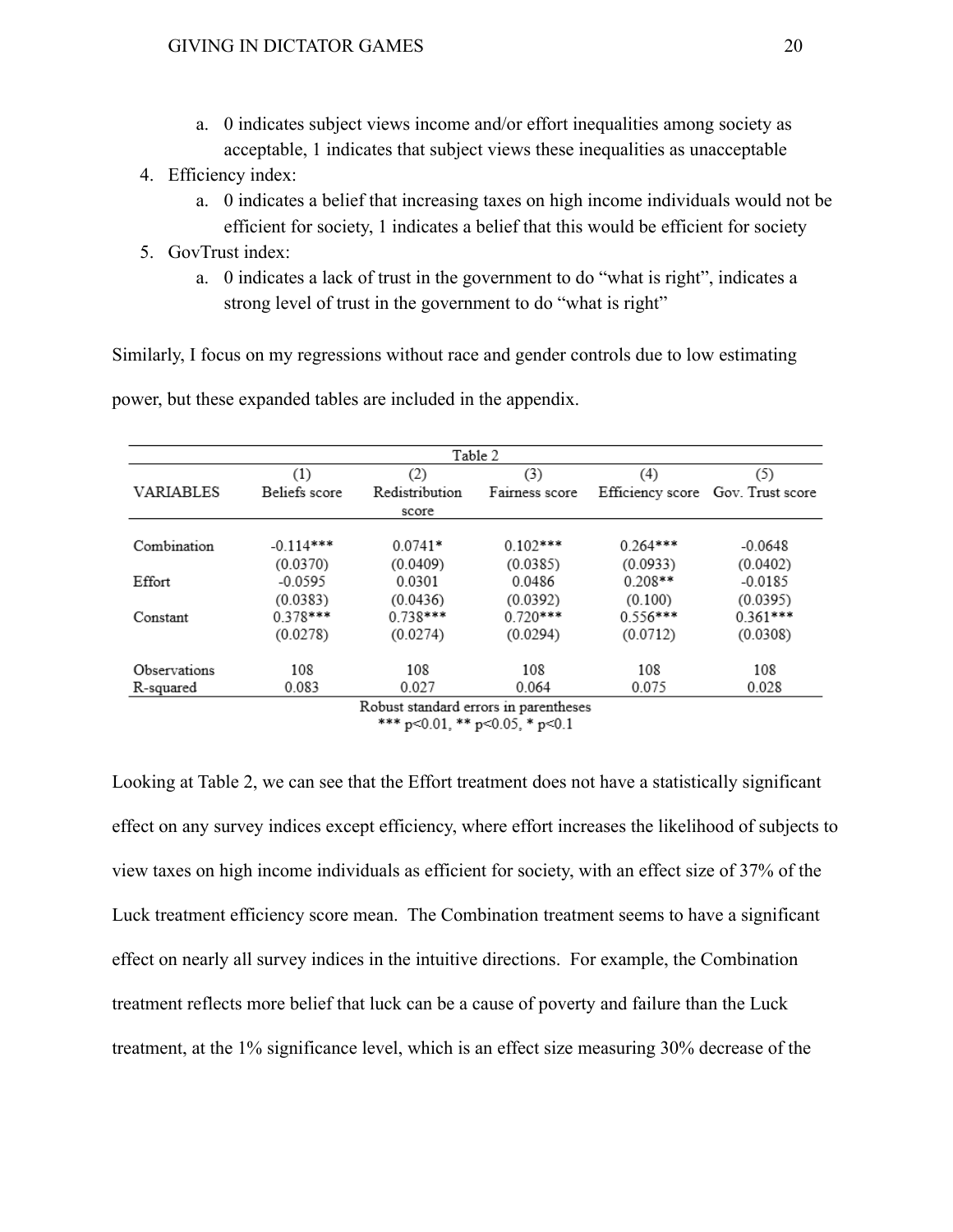Luck treatment beliefs score mean. Similarly, Combination subjects are marginally more likely to support redistribution, significantly more likely to think income and effort inequalities are unacceptable, and significantly more likely to think that taxing high-income individuals would be efficient for society, compared to Luck subjects. The increased efficiency score for Effort subjects was unexpected, given that I would have expected an entitlement effect for wanting to keep effort-based earnings and given that most of the subject's demographics reported that subjects were from families with above average incomes (which I would have assumed would lead to an aversion to taxing high-income families). However, the effect of Combination on the survey indices was as predicted (with the caveat that increased support for redistribution being only marginally significant rather than very significant).

After examining these results, I additionally regressed each survey index on the percentage given in the dictator game. Since my survey was added to the experimental design to provide more concrete applicability to the real world (by investigating whether subjects reflected more support for certain redistributive policies), this was an intriguing question to establish whether the allocations made in the dictator game matched the stated views in the survey (i.e. if allocations made in an experimental lab were predictive of how subjects' generosity, views of deservingness, or support for policies in the real world).

|                 |               | Table 3        |                |                  |            |
|-----------------|---------------|----------------|----------------|------------------|------------|
|                 | (1)           | (2)            | (3)            | (4)              | (5)        |
| VARIABLES       | Beliefs score | Redistribution | Fairness score | Efficiency score | Gov. Trust |
|                 |               | score          |                |                  | score      |
|                 |               |                |                |                  |            |
| Average % given | $-0.216**$    | $0.314***$     | $0.254***$     | $0.509**$        | 0.0291     |
|                 | (0.0862)      | (0.0996)       | (0.0855)       | (0.237)          | (0.102)    |
| Constant        | $0.390***$    | $0.672***$     | 0.688***       | $0.549***$       | $0.324***$ |
|                 | (0.0328)      | (0.0407)       | (0.0327)       | (0.0920)         | (0.0397)   |
| Observations    | 108           | 108            | 108            | 108              | 108        |
| R-squared       | 0.062         | 0.102          | 0.084          | 0.053            | 0.001      |
|                 |               |                |                |                  |            |

Robust standard errors in parentheses \*\*\*  $p<0.01$ , \*\*  $p<0.05$ , \*  $p<0.1$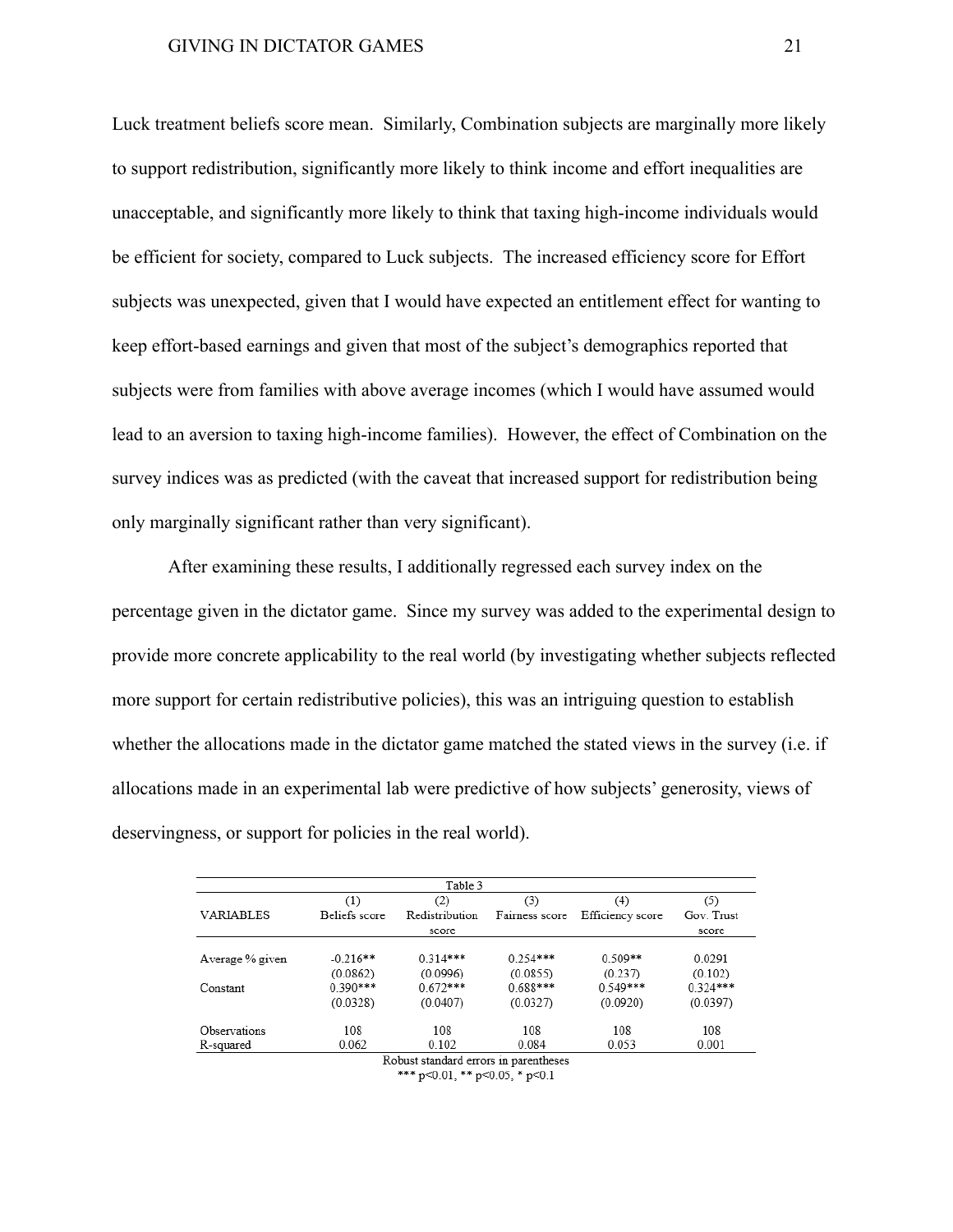In Table 3, we find that the average percentage given in a dictator game does indeed predict responses to most survey indices at a significant level. A higher average percentage given predicts more belief that luck causes poverty and failure, more support for redistribution, a stronger view that inequalities are unacceptable, and a stronger belief that taxing high-income individuals is efficient for society. These results are also large economic effects, with the smallest effect size (the increase in fairness score) being a 36.9% of the mean score of subjects who gave  $0\%$  on average. As dictator games are a commonly used tool in economics to study generosity in the lab, this is an important finding to reinforce the external validity of dictator games. Although there are many differences between a tightly controlled laboratory experiment and the real world, dictator game decisions are at least predictive of subjects' stated responses regarding support for potential real-world policies.

Another analysis seeks to investigate whether treatment increases the likelihood that a dictator gives at all, rather than by increasing the amount given. I created a binary variable called "gave any", coded as 1 for a dictator who gave more than 0%, and coded as 0 for a dictator who gave 0%. Visualizing first the fraction of subjects that gave any nonzero amount by treatment, we get the following histogram.

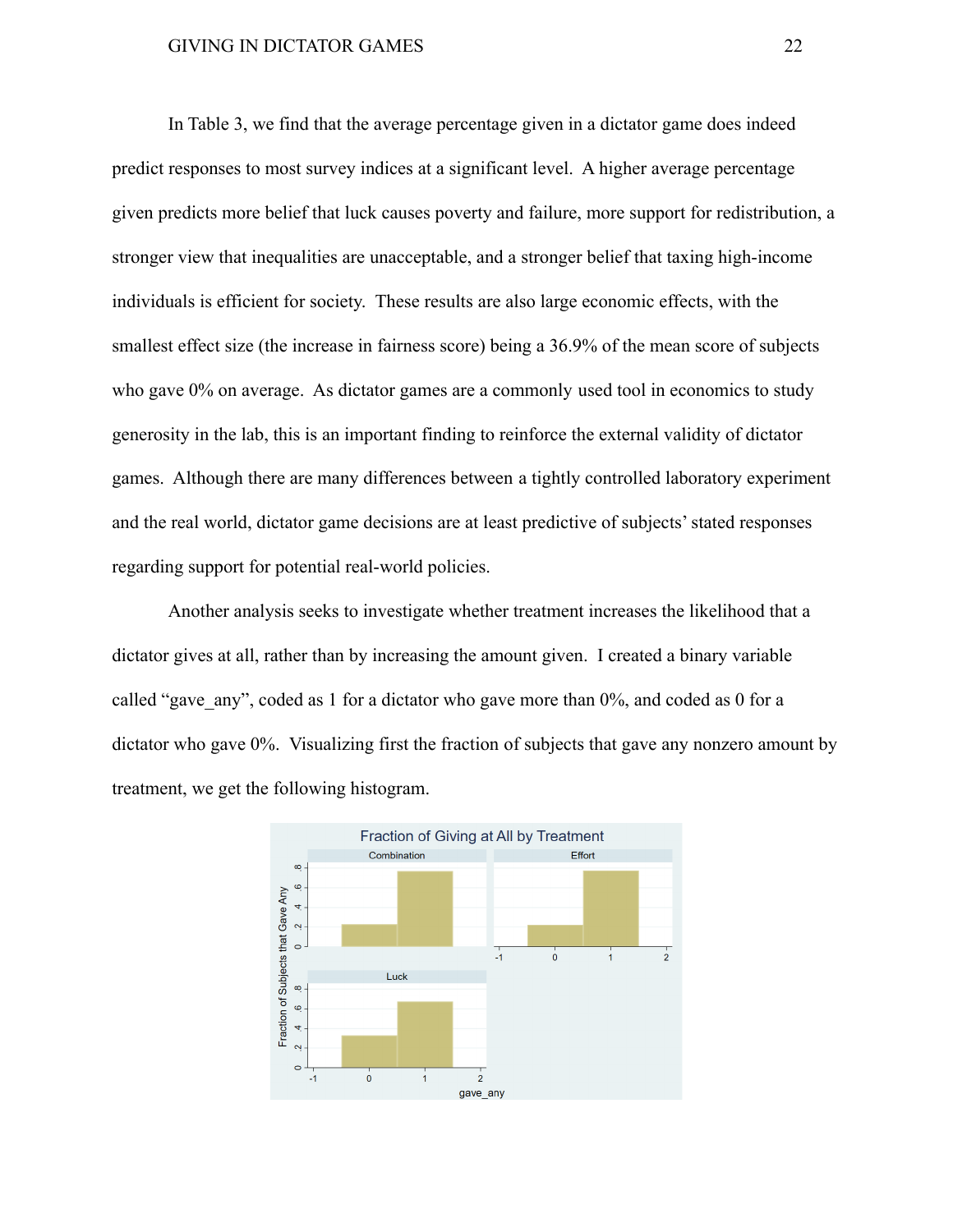There appears to be more subjects who give a nonzero amount in the Combination and Effort treatments compared to the Luck treatment. Regressing my binary variable give\_any on treatment, I find the following.

|                              |             | Table 4     |             |             |             |
|------------------------------|-------------|-------------|-------------|-------------|-------------|
|                              | (1)         | (2)         | (3)         | (4)         | (5)         |
| <b>VARIABLES</b>             | Gave any    | Gave any    | Gave anv    | Gave any    | Gave any    |
|                              |             |             |             |             |             |
| Combination                  | $0.0972***$ | $0.0972***$ | $0.0717***$ | $0.0567**$  | 0.0376      |
|                              | (0.0235)    | (0.0235)    | (0.0238)    | (0.0226)    | (0.0232)    |
| Effort                       | $0.103***$  | $0.103***$  | $0.109***$  | $0.0825***$ | $0.0934***$ |
|                              | (0.0234)    | (0.0234)    | (0.0234)    | (0.0225)    | (0.0227)    |
| Constant                     | $0.672***$  | $0.452***$  | $0.566***$  | $0.538***$  | $0.620***$  |
|                              | (0.0175)    | (0.0504)    | (0.0517)    | (0.0505)    | (0.0521)    |
| Observations                 | 2,160       | 2.160       | 2.160       | 2.160       | 2,160       |
| R-squared                    | 0.012       | 0.027       | 0.123       | 0.065       | 0.152       |
| Controls for Decision Amount |             | YES         | YES         | YES         | YES         |
| Gender                       |             |             |             | YES         | YES         |
| Race                         |             |             | YES         |             | YES         |

Robust standard errors in parentheses \*\*\*  $p<0.01$ , \*\*  $p<0.05$ , \*  $p<0.1$ 

Again, highlighting regression (2) (without controls for race and gender), it appears as though the Effort treatment makes subjects 10.3% more likely to give a nonzero amount (a 22.8% effect size compared to the Luck mean), and the Combination treatment makes subjects 9.7% more likely to give a nonzero amount (a 21.5% effect size compared to the Luck mean), than the Luck treatments. These are both significant effects at the 1% significance level, and ones I would judge as economically significant, since both effect sizes are above 20%. Here, the Combination treatment simply reflects consistency with our earlier results (that Combination makes dictators either give more or are more likely to give a nonzero amount), but surprisingly, Effort actually makes subjects *more* likely to give a nonzero amount than Luck, which is the opposite of the expected direction, since Effort did not significantly increase the percentage of giving in my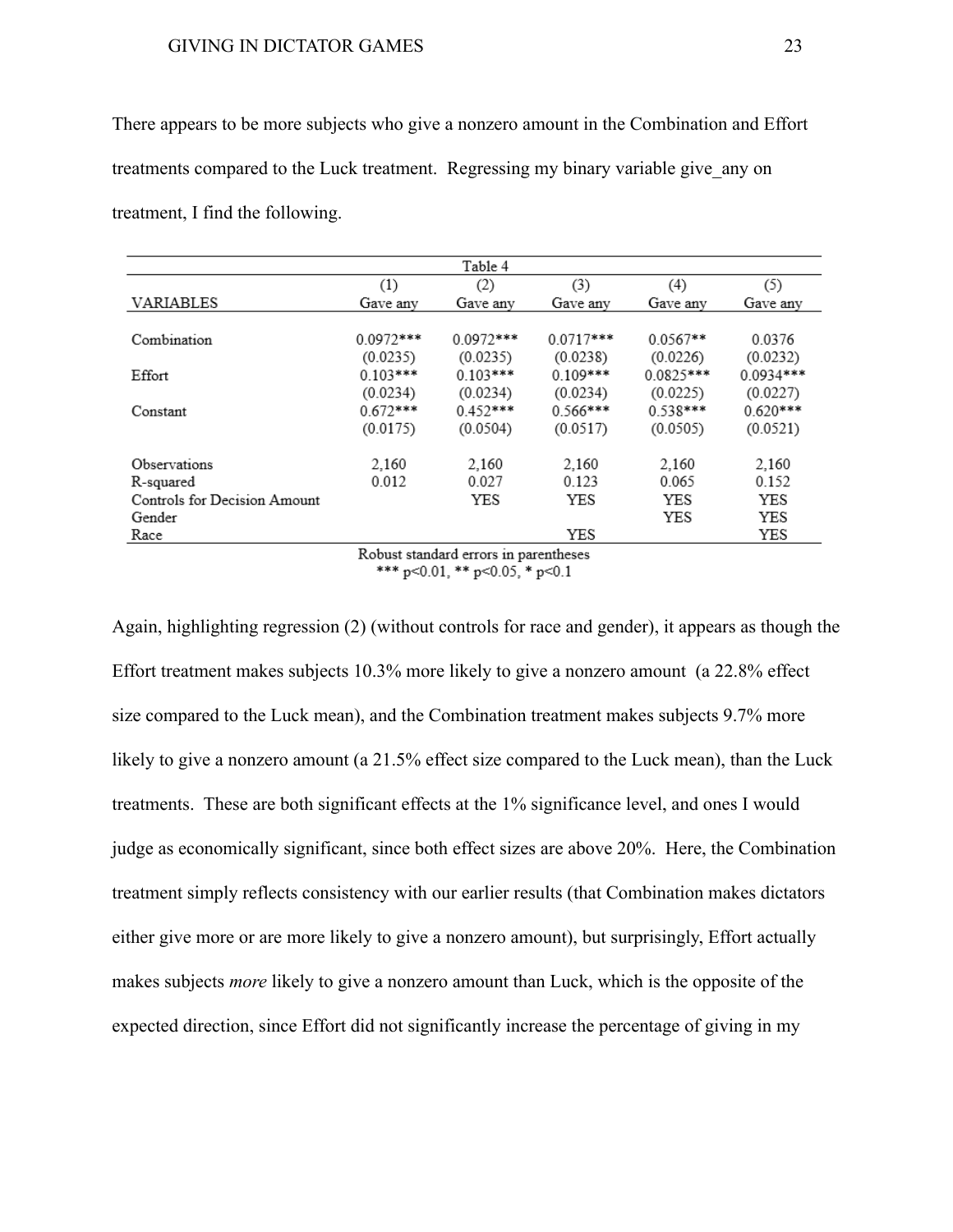earlier regression and since previous literature predicts that effort-based budgets make dictators less generous than luck-based budgets.

A last analysis seeks to explain the trend shown in Fig. 2, where Luck and Effort both have a downward trend compared to Combination, in average percentage given as the decision amounts increase (with Luck having the most pronounced downward trend). Running an interaction regression, where decision amount interacts with the treatment category, I find the following results shown in Table 5.

|                               |              | Table 5      |              |              |
|-------------------------------|--------------|--------------|--------------|--------------|
|                               | (1)          | (2)          | (3)          | (4)          |
| VARIABLES                     | % Given      | % Given      | % Given      | % Given      |
|                               |              |              |              |              |
| Combination                   | $-0.198***$  | $-0.211***$  | $-0.165***$  | $-0.150**$   |
|                               | (0.0587)     | (0.0560)     | (0.0624)     | (0.0608)     |
| Effort                        | $-0.213***$  | $-0.196***$  | $-0.197***$  | -0.169***    |
|                               | (0.0612)     | (0.0607)     | (0.0597)     | (0.0574)     |
| Decision Amount               | $-0.0185***$ | $-0.0185***$ | $-0.0185***$ | $-0.0185***$ |
|                               | (0.00310)    | (0.00281)    | (0.00311)    | (0.00286)    |
| Combination x Decision Amount | 0.0190***    | $0.0190***$  | $0.0190***$  | $0.0190***$  |
|                               | (0.00463)    | (0.00400)    | (0.00475)    | (0.00421)    |
| Effort x Decision Amount      | $0.0107**$   | $0.0107**$   | $0.0107**$   | $0.0107**$   |
|                               | (0.00454)    | (0.00430)    | (0.00448)    | (0.00415)    |
| Constant                      | $0.513***$   | $0.496***$   | $0.465***$   | $0.377***$   |
|                               | (0.0406)     | (0.0508)     | (0.0409)     | (0.0535)     |
| Observations                  | 460          | 460          | 460          | 460          |
|                               |              |              |              |              |
| R-squared                     | 0.135        | 0.282        | 0.155        | 0.328        |
| Race                          |              | YES          |              | YES          |
| Gender                        | - -          |              | YES          | YES          |

Robust standard errors in parentheses \*\*\* p<0.01, \*\* p<0.05, \* p<0.1

Focusing on regression (1), I find that the different treatments firstly have significantly different intercepts, with the average percentage given for a \$1 budget in the Luck treatment being 51.3%, but 31.5% in the Combination treatment and 30% in the Effort treatment. Additionally, the effect on percentage given as decision amount increases is different by treatment. For the Luck treatment, as decision amounts increase by \$1, the percentage given decreases by 1.85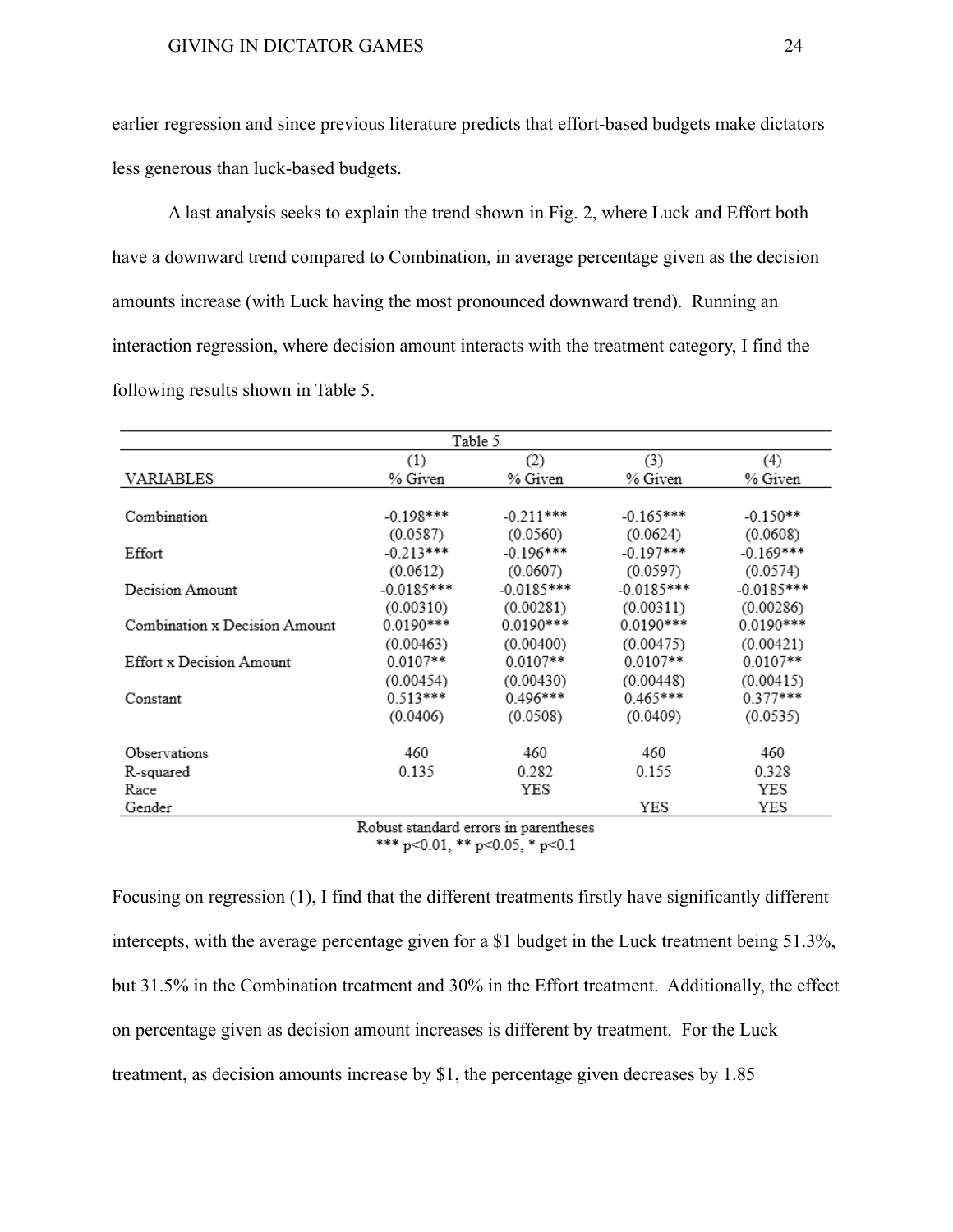percentage points. This effect is significant at the 1% significance level. However for the Combination treatment and Effort treatments, there is an additional effect of increasing the percentage given by 0.05%, and decreasing the percentage given by 0.78%, respectively. Running a t-test to see if these overall slopes are significantly different from zero, I find that the effect of decision amount on percentage given for the Effort treatment is significant at the 5% significance level, but is not significant for the Combination treatment.

> test g1decision\_amount+comboInteraction =0  $(1)$  g1decision\_amount + comboInteraction = 0  $F(1, 454) =$  $0.02$  $Prob > F =$ 0.8877 test g1decision\_amount+effortInteraction =0  $(1)$  g1decision amount + effortInteraction = 0  $F(1, 454) =$ 5.44 Prob > F =  $0.0201$

# **Research Question 2 (effect of competitive/cooperative priming on dictator game choices between self-interest and efficiency):**

To first ensure my priming was sufficient for each treatment, I coded a competitive and cooperative score for each subject based on their responses to the word-fill task (filling in the word blanks with "competitive" words increased their competitive score by 1, and "cooperative" responses increased the cooperative score). I then regressed each score on treatment (which were neutral, competitive, or cooperative for this research question). My results are displayed in Table 6. I find that the Competitive treatment significantly increases the competitive score at the and decreases the cooperative score at the 1% level, indicating that competitive subjects were properly primed. However, the Cooperative treatment fails to cause any significant changes in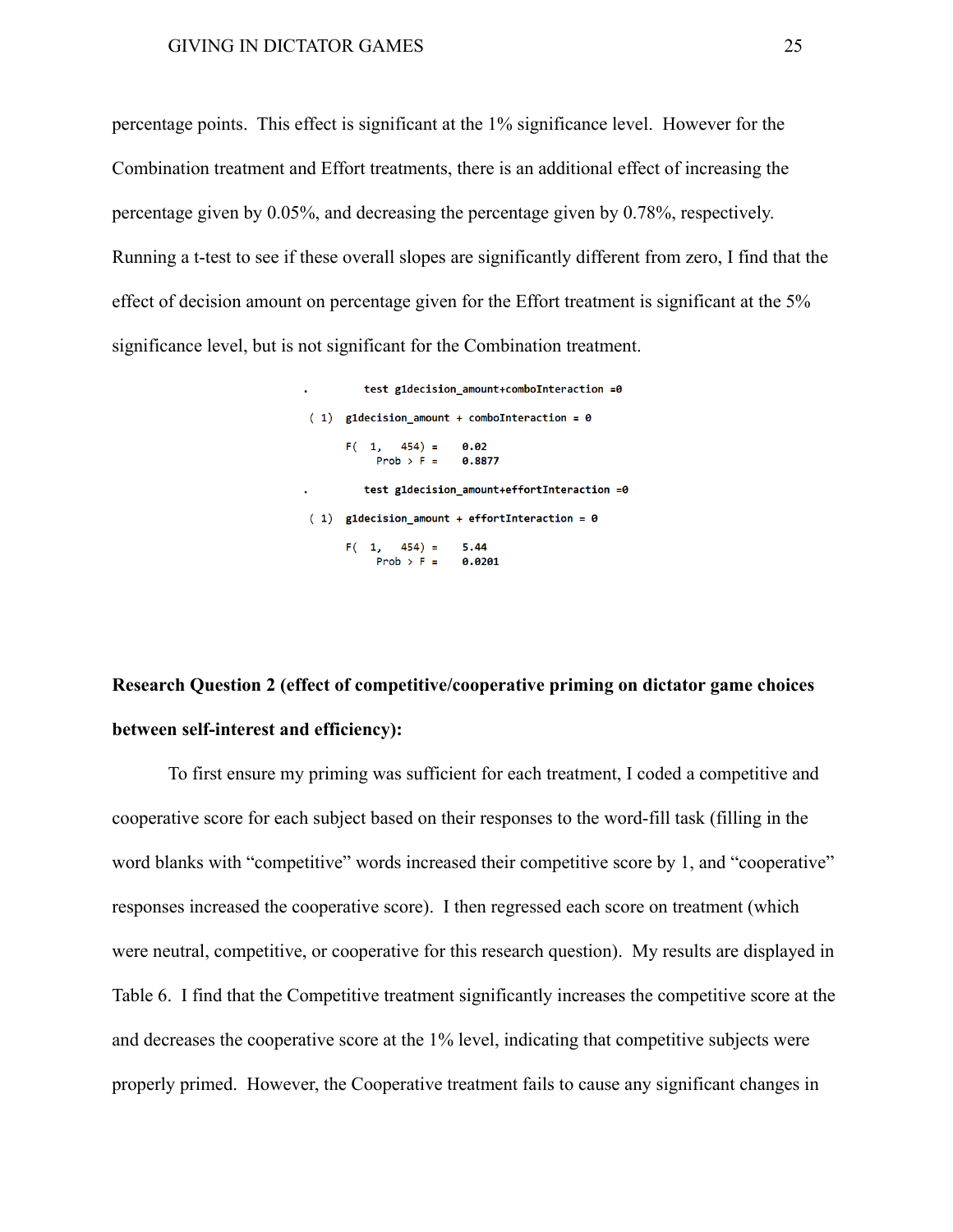the competitive and cooperative scores, leaving pause as to whether these subjects were adequately primed.

|                              | Table 6 - Priming Check               |             |
|------------------------------|---------------------------------------|-------------|
|                              | (1)                                   | (2)         |
| <b>VARIABLES</b>             | Competitive                           | Cooperative |
|                              | score                                 | score       |
|                              |                                       |             |
| Competitive                  | $0.656***$                            | $-1.180***$ |
|                              | (0.226)                               | (0.295)     |
| Cooperative                  | $-0.0216$                             | $-0.134$    |
|                              | (0.247)                               | (0.355)     |
| Constant (Neutral Treatment) | 1.400***                              | 3.486***    |
|                              | (0.170)                               | (0.218)     |
| Observations                 | 108                                   | 108         |
| R-squared                    | 0.092                                 | 0.124       |
|                              | Robust standard errors in parentheses |             |

\*\*\*  $p<0.01$ , \*\*  $p<0.05$ , \*  $p<0.1$ 

I begin my regression analysis of the results by first regressing the basic dictator game question on treatment (given \$15, how percentage did subjects choose to allocate to their partner?), to see if competitive or cooperative treatments had any effect on basic generosity levels. I find no significant effect of either the Competitive or Cooperative treatment on the percentage given by the dictator.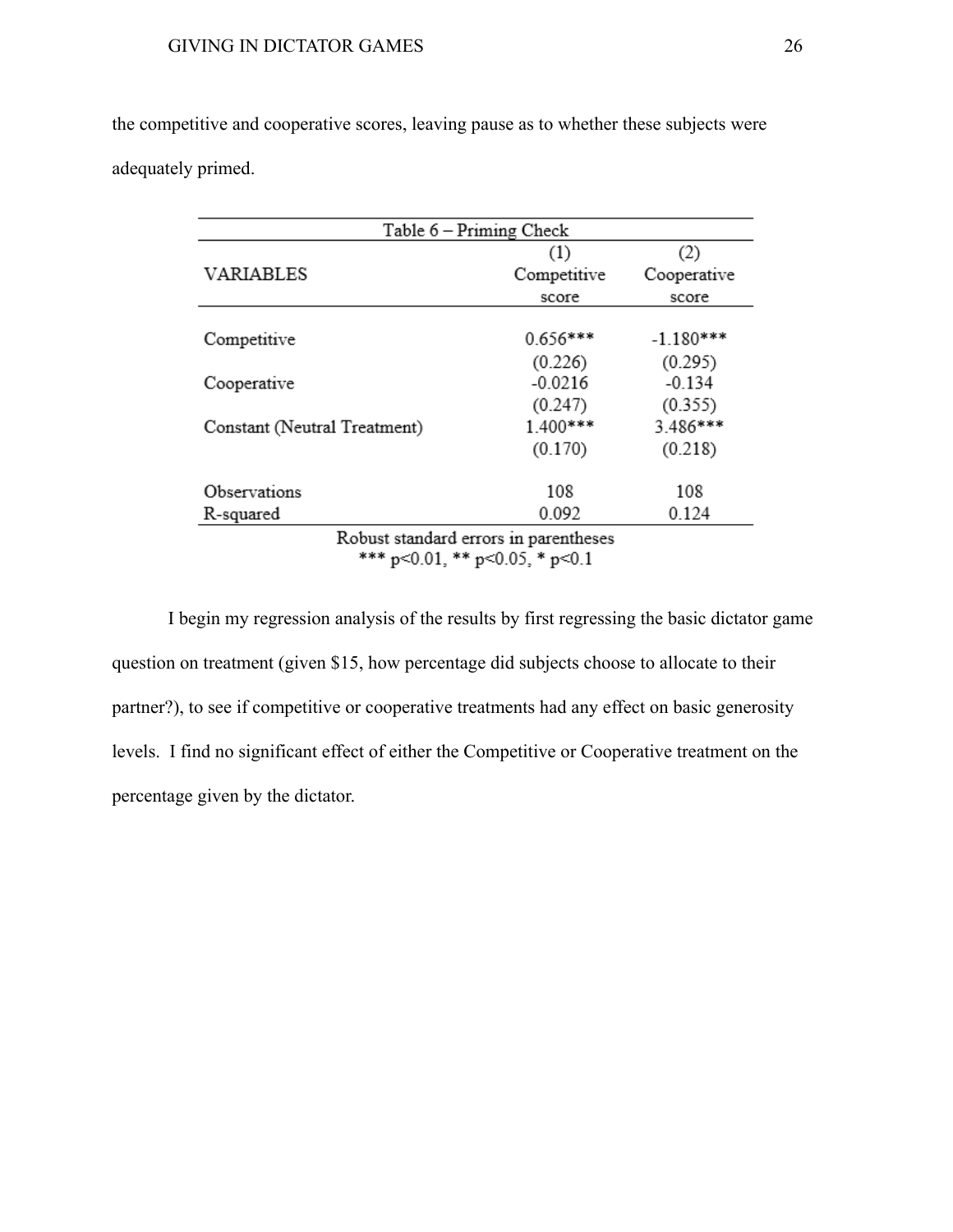.

|                  |            | Table 7 - Basic Giving                |            |            |
|------------------|------------|---------------------------------------|------------|------------|
|                  | (1)        | (2)                                   | (3)        | (4)        |
| <b>VARIABLES</b> | % Given    | % Given                               | % Given    | % Given    |
|                  |            |                                       |            |            |
| Competitive      | $-0.0615$  | $-0.0716$                             | $-0.0698$  | $-0.0799$  |
|                  | (0.0496)   | (0.0528)                              | (0.0463)   | (0.0506)   |
| Cooperative      | $-0.00533$ | $-0.00575$                            | $-0.0213$  | $-0.0190$  |
|                  | (0.0467)   | (0.0493)                              | (0.0457)   | (0.0486)   |
| Constant         | $0.349***$ | $0.430***$                            | $0.401***$ | $0.462***$ |
|                  | (0.0328)   | (0.0446)                              | (0.0318)   | (0.0485)   |
| Observations     | 108        | 108                                   | 108        | 108        |
| R-squared        | 0.018      | 0.145                                 | 0.098      | 0.206      |
| Race             |            | YES                                   |            | YES        |
| Gender           |            |                                       | YES        | YES        |
|                  |            | Robust standard errors in parentheses |            |            |

\*\*\*  $p<0.01$ , \*\*  $p<0.05$ , \*  $p<0.1$ 

My main research question revolved around analyzing whether Competitive vs Cooperative treatments make subjects more likely to choose dictator game options that were primarily efficient, self-interested, or motivated by wanting to earn more relative to their partner, when faced with limited choice dictator games that juxtapose different pairings of these three priorities. Utilizing the simple social preferences model and theory put forth in Charness and Rabin (2002), I coded each response to indicate its alignment with efficient preferences, self-interested preferences, or relative payoff motivations as predicted by their model. Note that efficiency is defined as maximizing the sum of the payoffs for the pair. Self-interest is defined as maximizing one's own absolute earnings, regardless of their partner's earnings. Being concerned with relative payoffs (which I term as the variable "More than partner") means that subjects prioritize the option that allows them to earn more than their partner, even if this means their absolute earnings are decreased compared to the other option.<sup>8</sup>

<sup>&</sup>lt;sup>8</sup> For example, let Option 1 indicate \$4 for yourself and \$16 for your partner and Option 2 indicate \$0 for each of you. Choosing Option 1 would prioritize your self-interest and the group's efficiency, since you choose to maximize your absolute earnings regardless of your partner's earnings and you chose the option that maximized the pair's payoffs. However, choosing Option 2 would prioritize your relative standing, since you would receive an equal payoff to your partner, compared to Option 1 where you would receive a payoff that was smaller than your partner's.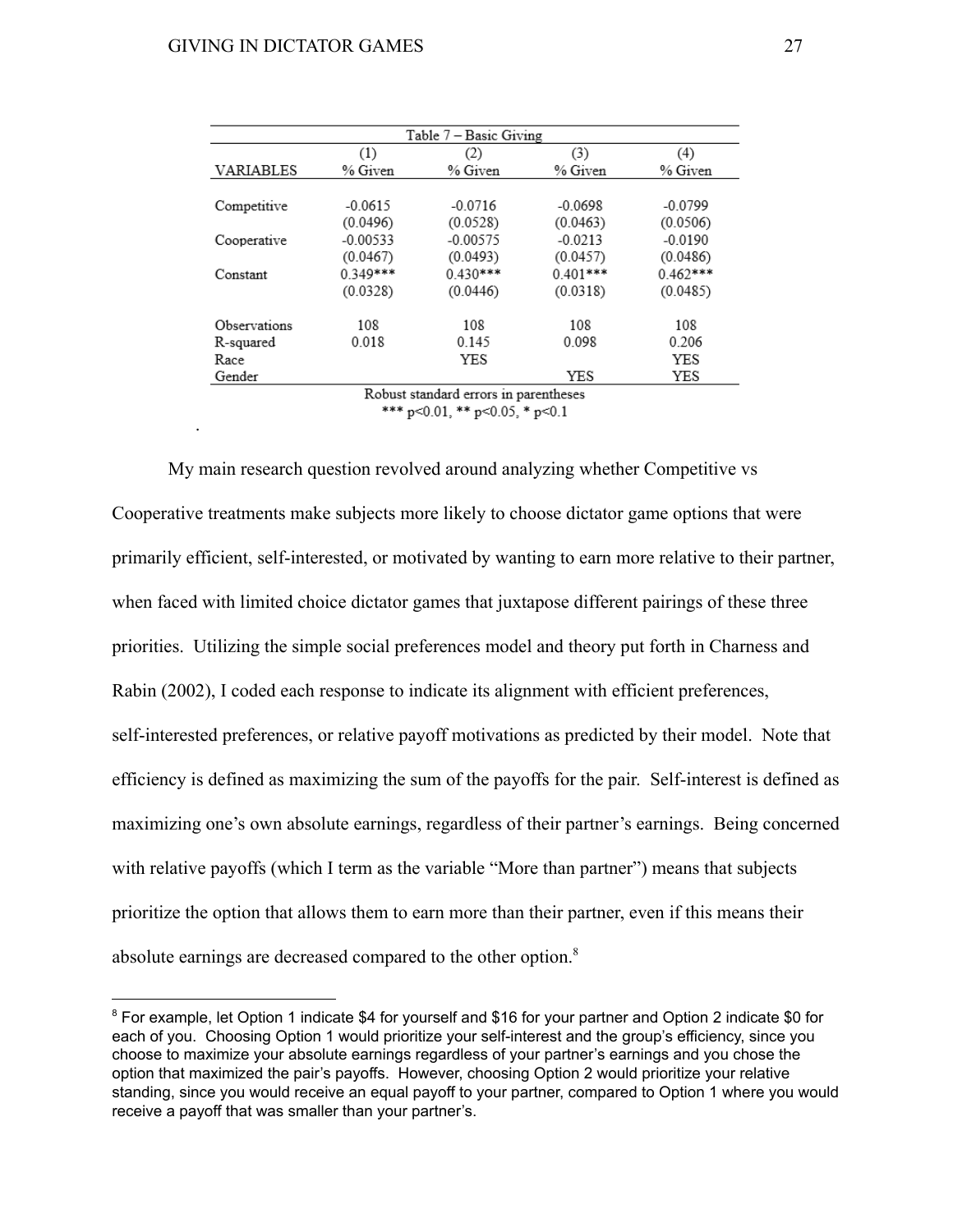After coding each decision and flagging each subject's decisions as indicating efficiency, self-interest, or relative-payoff motivations for each of the 8 limited choice dictator games, I ran 3 regressions analyzing how treatment affected which of these 3 priorities subjects were likely to focus on when making decisions . I analyzed treatment's effect on priorities in pairs, since the limited choice dictator games only offered 2 choices, and so only presented two conflicting priorities at a time. For my first regression, I focused on whether treatment made subjects more likely to make efficient choices or self-interested choices. I created a binary variable called typeEorS, which was coded as a 0 for subjects that more often chose efficient choices, and coded as a 1 for subjects that more often chose self-interested choices. I regressed this typeEorS binary variable on treatment, and reported my results in Table 8. For my second regression, I focused on whether treatment made subjects more likely to make efficient choices or relative-payoff-motivated choices. I created a binary variable called typeEorM, which was coded as a 0 for subjects that more often chose efficient choices, and coded as a 1 for subjects that more often chose choices that ensured earnings greater than or equal to that of their partner's. I regressed this typeEorM binary variable on treatment, and reported my results in Table 9. For my third regression, I focused on whether treatment made subjects more likely to make relative-payoff-motivated or self-interested choices. I created a binary variable called typeMorS, which was coded as a 0 for subjects that more often chose choices that ensured earnings greater than or equal to that of their partner's, and coded as a 1 for subjects that more often chose self-interested choices. I regressed this typeMorS binary variable on treatment, and reported my results in Table 10.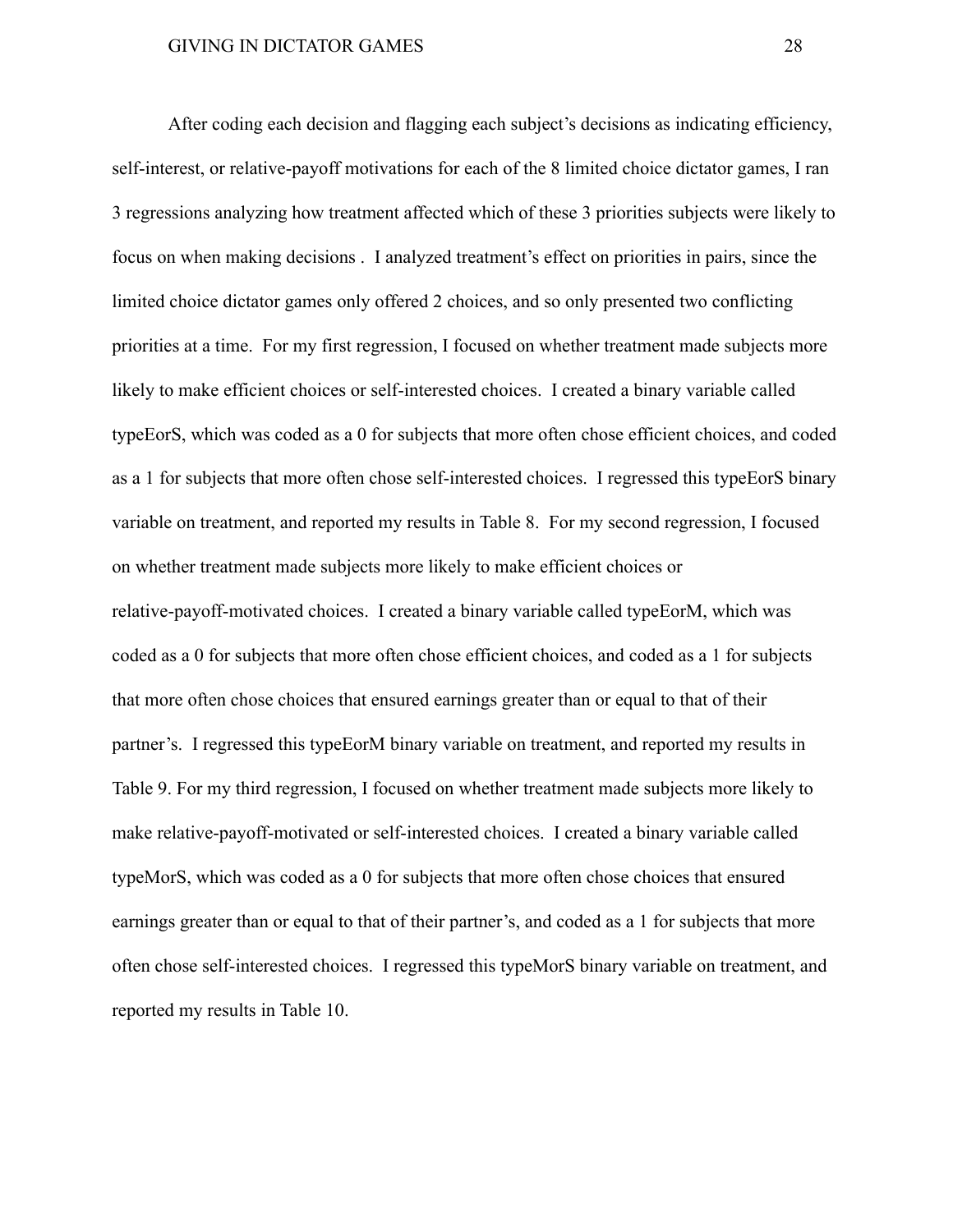|                                                    |           |           | Table 8 - Efficient vs. Self-interested person |                                                        |              | Table 9 – Efficient vs. More than Partner person |           |            |           |
|----------------------------------------------------|-----------|-----------|------------------------------------------------|--------------------------------------------------------|--------------|--------------------------------------------------|-----------|------------|-----------|
| $(0 = \text{Efficient}, 1 = \text{Self-interset})$ |           |           |                                                | $(0 = \text{Efficient}, 1 = \text{More than Partner})$ |              |                                                  |           |            |           |
|                                                    | (1)       | (2)       | (3)                                            | (4)                                                    |              | (1)                                              | (2)       | (3)        | (4)       |
| VARIABLES                                          | E or S    | E or S    | E or S                                         | E or S                                                 | VARIABLES    | E or M                                           | E or M    | E or M     | E or M    |
|                                                    |           |           |                                                |                                                        |              |                                                  |           |            |           |
| Competitive                                        | $-0.0302$ | $-0.0155$ | $-0.0328$                                      | $-0.0183$                                              | Competitive  | $-0.0857*$                                       | $-0.0741$ | $-0.0854*$ | $-0.0724$ |
|                                                    | (0.0617)  | (0.0687)  | (0.0612)                                       | (0.0679)                                               |              | (0.0480)                                         | (0.0530)  | (0.0487)   | (0.0532)  |
| Cooperative                                        | $0.185**$ | $0.214**$ | $0.179**$                                      | $0.209**$                                              | Cooperative  | $-0.0317$                                        | $-0.0185$ | $-0.0310$  | $-0.0159$ |
|                                                    | (0.0882)  | (0.0955)  | (0.0895)                                       | (0.0965)                                               |              | (0.0610)                                         | (0.0641)  | (0.0631)   | (0.0655)  |
| Constant                                           | $0.0857*$ | 0.127     | $0.103*$                                       | 0.138                                                  | Constant     | $0.0857*$                                        | 0.0967    | 0.0836     | 0.0904    |
|                                                    | (0.0480)  | (0.110)   | (0.0577)                                       | (0.113)                                                |              | (0.0480)                                         | (0.0863)  | (0.0543)   | (0.0904)  |
| Observations                                       | 108       | 108       | 108                                            | 108                                                    | Observations | 108                                              | 108       | 108        | 108       |
| R-squared                                          | 0.076     | 0.129     | 0.079                                          | 0.131                                                  | R-squared    | 0.028                                            | 0.113     | 0.028      | 0.115     |
| Race                                               |           | YES       |                                                | YES                                                    | Race         |                                                  | YES       |            | YES       |
| Gender                                             |           |           | YES                                            | YES                                                    | Gender       |                                                  |           | YES        | YES       |
|                                                    |           |           | Robust standard errors in parentheses          |                                                        |              | Robust standard errors in parentheses            |           |            |           |

\*\*\*  $p<0.01$ , \*\*  $p<0.05$ , \*  $p<0.1$ 

\*\*\*  $p<0.01$ , \*\*  $p<0.05$ , \*  $p<0.1$ 

|                  | Table 10 - More than Partner vs. Self-interest person |          |            |            |  |  |  |  |
|------------------|-------------------------------------------------------|----------|------------|------------|--|--|--|--|
|                  | $(0 = More than Partner, 1 = Self-interest)$          |          |            |            |  |  |  |  |
|                  | (1)                                                   | (2)      | (3)        | (4)        |  |  |  |  |
| <b>VARIABLES</b> | M or S                                                | M or S   | M or S     | M or S     |  |  |  |  |
|                  |                                                       |          |            |            |  |  |  |  |
| Competitive      | $0.115*$                                              | 0.0902   | $0.117*$   | 0.0882     |  |  |  |  |
|                  | (0.0661)                                              | (0.0761) | (0.0662)   | (0.0753)   |  |  |  |  |
| Cooperative      | 0.0347                                                | 0.0505   | 0.0384     | 0.0475     |  |  |  |  |
|                  | (0.0792)                                              | (0.0716) | (0.0799)   | (0.0720)   |  |  |  |  |
| Constant         | $0.857***$                                            | 0.888*** | $0.845***$ | $0.895***$ |  |  |  |  |
|                  | (0.0600)                                              | (0.0915) | (0.0657)   | (0.0935)   |  |  |  |  |
| Observations     | 108                                                   | 108      | 108        | 108        |  |  |  |  |
|                  |                                                       |          |            |            |  |  |  |  |
| R-squared        | 0.027                                                 | 0.294    | 0.030      | 0.296      |  |  |  |  |
| Race             |                                                       | YES      |            | YES        |  |  |  |  |
| Gender           |                                                       |          | YES        | YES        |  |  |  |  |
|                  | Distance as a direct concern for a consistence.       |          |            |            |  |  |  |  |

Robust standard errors in parentheses<br>\*\*\* p<0.01, \*\* p<0.05, \* p<0.1

As hypothesized earlier, I had expected to find that a Competitive treatment would make subjects more likely to be a self-interested person, rather than an efficient person. I predicted that a Cooperative treatment would make subjects more likely to be efficient. Focusing on regression (1) in Table 8, I find the Competitive treatment has no significant effect on making a person more likely to be primarily motivated by efficiency or self-interest. However, the direction of the coefficient is negative, implying that competitively primed subjects are more likely to be efficient, and although this coefficient is not statistically significant, this could be due to low estimating power, since this coefficient *is* an effect size equal to 35% of the control group mean. Interestingly, the Cooperative treatment makes subjects significantly more likely to be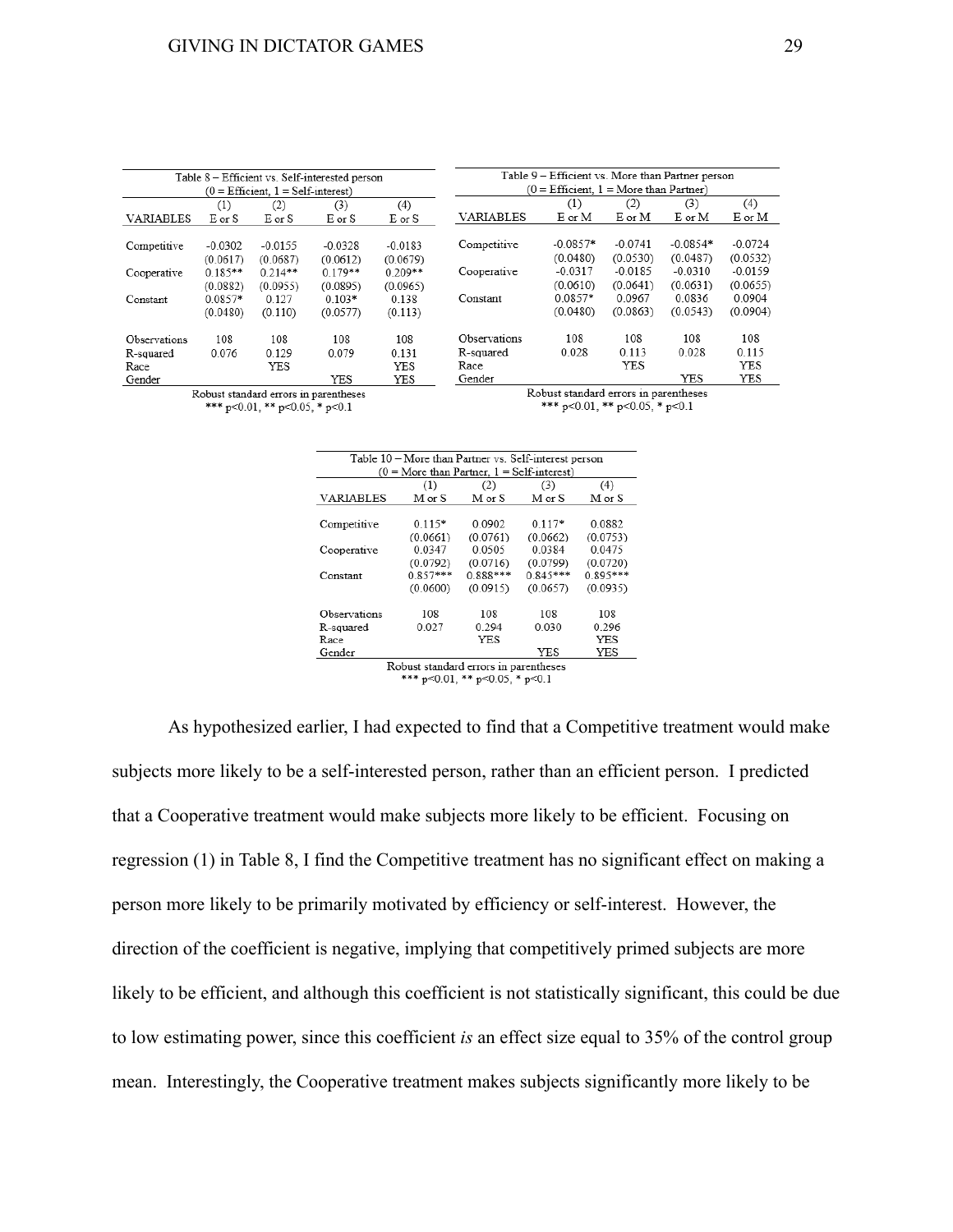self-interested, at the 5% significance level, at an enormous economic significance. Both of these estimates are very surprising, since both are in the opposite of the predicted directions. I had also predicted that Competitive treatments would cause subjects to focus more on relative standing, and Cooperative treatments would cause subjects to focus more on efficiency, and in Table 9, I find that Competitive treatments make subjects more likely to be efficient at a marginal significance level. I also find that Cooperative treatments, while not statistically significant, make subjects also more likely to be efficient, with an effect size of 37% of the control mean. Lastly, in Table 10, I find that Competitive treatments influence subjects to be more focused on their absolute take-home, rather than their relative standing, at a marginal significance level, but find no effect of Cooperative treatment on the focus between relative and absolute monetary maximization. Combined, these three tables provide mixed results. The Competitive treatment seems to consistently move subjects in the direction of efficiency, but are more focused on prioritizing self-interest (or maximizing absolute take-home) when compared to relative standing. The Cooperative treatment moves subjects towards different focuses, but shows a lack of focus on relative standing. These results encourage further investigation to better explain these surprising findings, but also provide a key insight: given the differing priorities shown from the different tables, the results show that subjects perceive and prioritize absolute payoffs differently than relative payoffs. Since there was a consistent lack of prioritization on relative payoffs, these results are contrary to the expectations I gathered from previous literature, where relative standing had influential effects on subjects' decision making.

### **Discussion**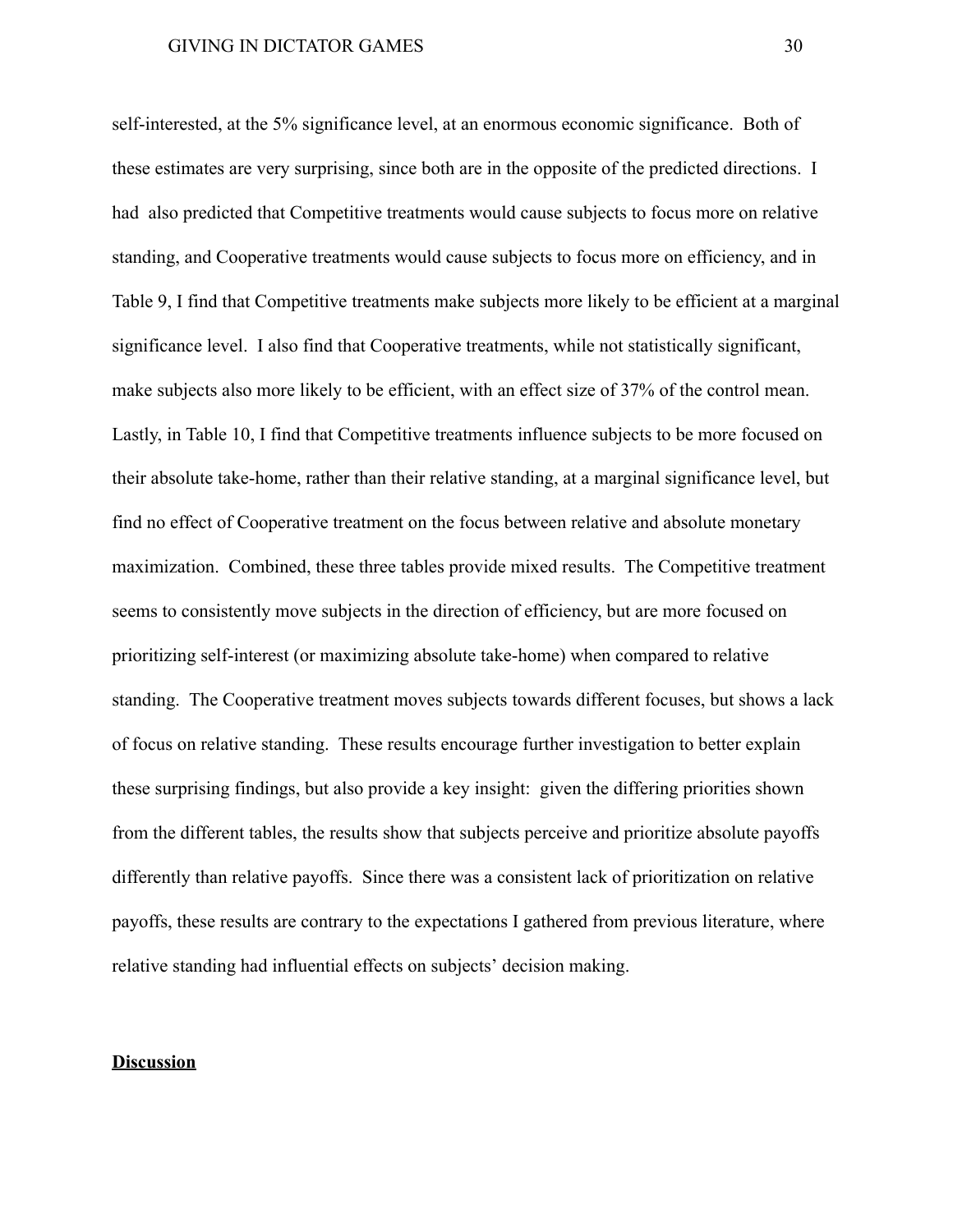Ultimately, the research conducted seeks to answer two questions: "How does the generation of initial allocation (luck-generated income, earned income, combination-generated income) in a dictator game affect perceptions of deservingness?" and "How does competitive and cooperative priming affect dictator allocation choices between efficiency and inefficiency?" By conducting an online laboratory experiment utilizing two modified dictator games and analyzing the following data, I have found that while the Effort treatment generally has little effect on giving amount and survey responses (in contradiction to predictions from previous literature), the Combination treatment significantly increases giving and shifts responses on most survey indices in the expected directions, suggesting that subjects are accommodating for luck playing a larger role in life outcomes than before experiencing the Combination treatment in their answers. Unexpectedly, although the Effort treatment does not have an effect on the percentage given in a dictator game, the Effort treatment shows a large and significant increase in the likelihood to give some nonzero sum.

I speculate that the Combination treatment significantly increases giving and support for fairness because the world is a place where your outcomes are determined by a combination of effort and circumstance, but sometimes this is easy to forget. Therefore, the Combination treatment, blatantly presenting the potential to lose half of your effort-based earnings through a coin-flip, reminds subjects of the fact that outcomes are partially determined by effort but partially by luck as well, making subjects more sympathetic to the idea of other subjects perhaps suffering an unlucky outcome and increasing overall generosity. On the other hand, I speculate that my results for the Effort treatment were not as expected (contrary to previous literature, my results showed no significant effect on percentage given, whereas previous literature showed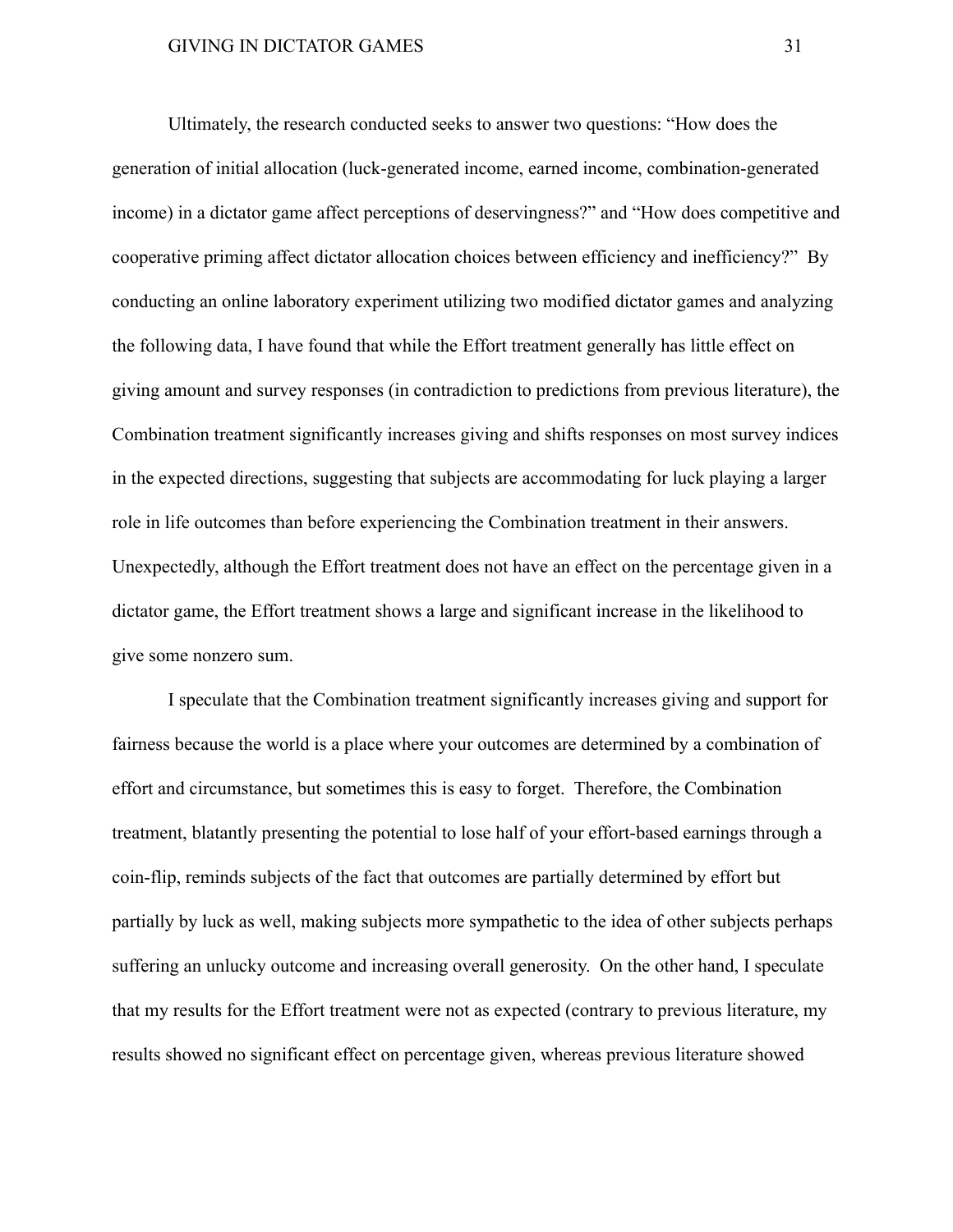decreased generosity compared to the luck treatment) because subjects may have thought the real-effort counting-zeros task was very difficult. Some subjects mentioned in their qualitative explanations that the counting-zeros task was harder than they had anticipated. If I had unintentionally made the counting-zeros task more difficult than should be reasonably expected, then subjects in the Effort treatment might expect other subjects in the Effort treatment to not earn very much, leading Effort subjects to be much more likely to give some nonzero amount, in order to help out their partner if they had earned very little due to the difficulty of the counting-zeros task. However, effort-based earnings often also create an entitlement effect, and so effort subjects may be less likely to give a large percentage of their earnings. These two opposing effects may explain the results we see here, why Effort subjects may be more likely to give a nonzero amount (a slight positive effect on minimal generosity out of sympathy for the difficulty of the Effort task), but not a significantly different percentage of giving (due to the negative effect from the entitlement effect).

Importantly, I find that dictator game allocations *are* highly predictive of subjects' survey responses, suggesting that dictator game results are possibly more applicable to situations outside the laboratory than some criticisms suggest, since generosity in the dictator game here accurately reflected subject-reported survey views on redistribution and fairness. I lastly find that the decision amount has an impact on the percentage given (greater decision amounts result in less generosity) and that this effect differs by treatment, with the most significant effect occurring in the Luck treatment, followed by a significant effect in the Effort treatment. I speculate that this is likely because college-aged students (who typically have small incomes) become more influenced by greed as the monetary amounts rise, but find it easier to justify giving less when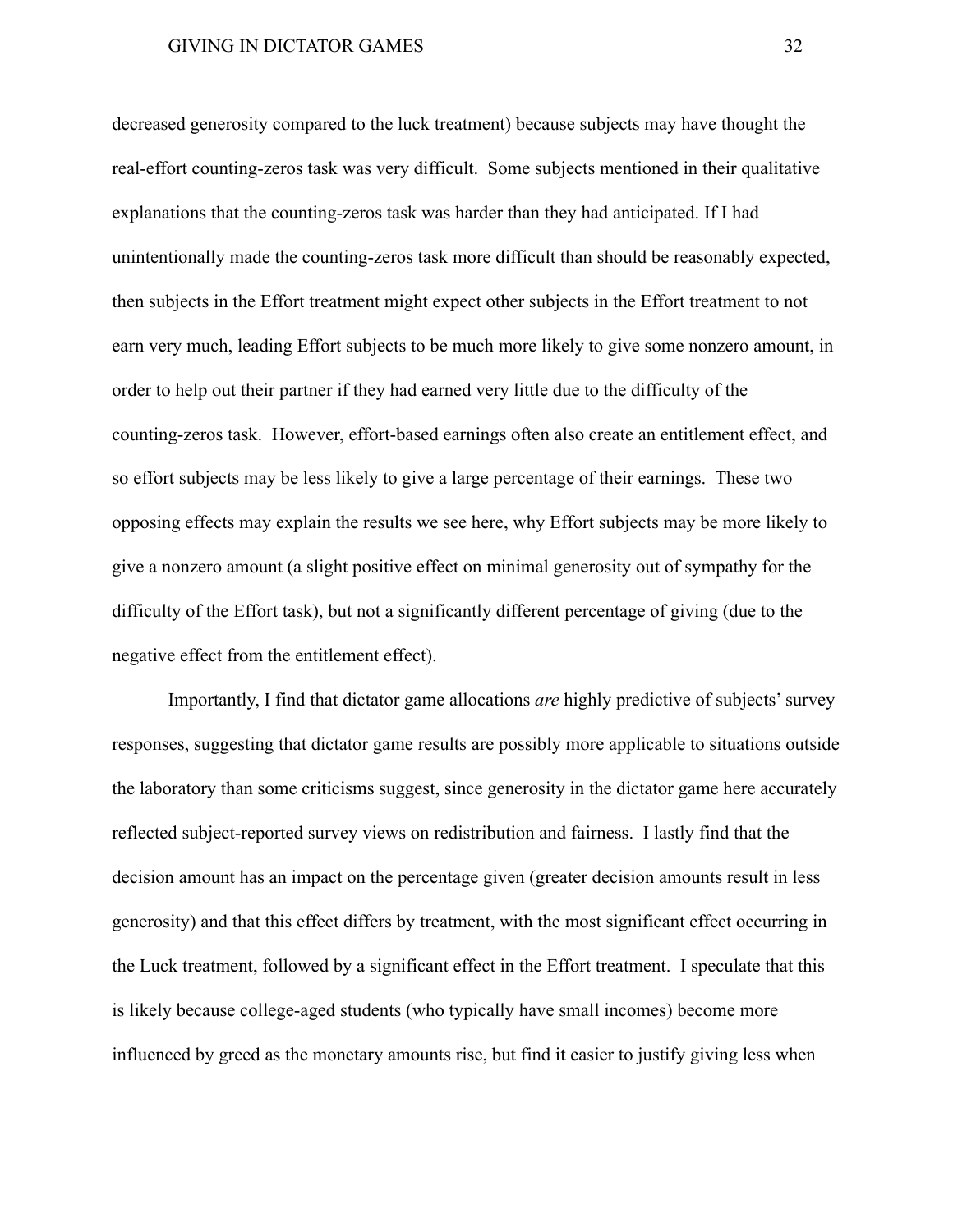the monetary amount is Luck based. Since it is "unlikely" they will roll a high amount of money, they can keep it for themselves if that fortuitous roll happens, whereas in the Effort and Combination treatments there is more control over the likelihood of receiving a high amount of money, and so subjects are less able to justify a lack of generosity).

For my second research question, I firstly find that although my Competitive prime seems effective, my Cooperative priming is questionable. Future research should investigate whether a stronger prime would produce similar or differing results. Although my Competitive and Cooperative treatments have no effect on basic giving in a dictator game, I find results of mixed significance and implications for the effects of treatment on self-interest, relative standing, and efficiency prioritizations. Competitive subjects seem to paradoxically be more focused on efficiency, and prioritize absolute payoffs compared to relative payoffs. However, since both Competitive and Cooperative treatments show a lack of prioritization on relative payoffs and since the results differ when analyzing self-interest and relative standing, this provides critical evidence implying that subjects view and respond to absolute payoffs differently than relative payoffs.

These results are meant to help to understand how specific contexts of thinking affect views of fairness and sharing, and lend suggestive light to how redistribution policies may be better designed and framed to garner support and maximize efficiency in our societies. Further investigation may be needed to further parse the effects of competitive and cooperative mindsets on generosity and generosity-related priorities. However, regarding my first research question, it is true that outcomes in the real world are often a result of a combination of luck and effort. This paper presents evidence that, when reminded of this fact, individuals become more generous and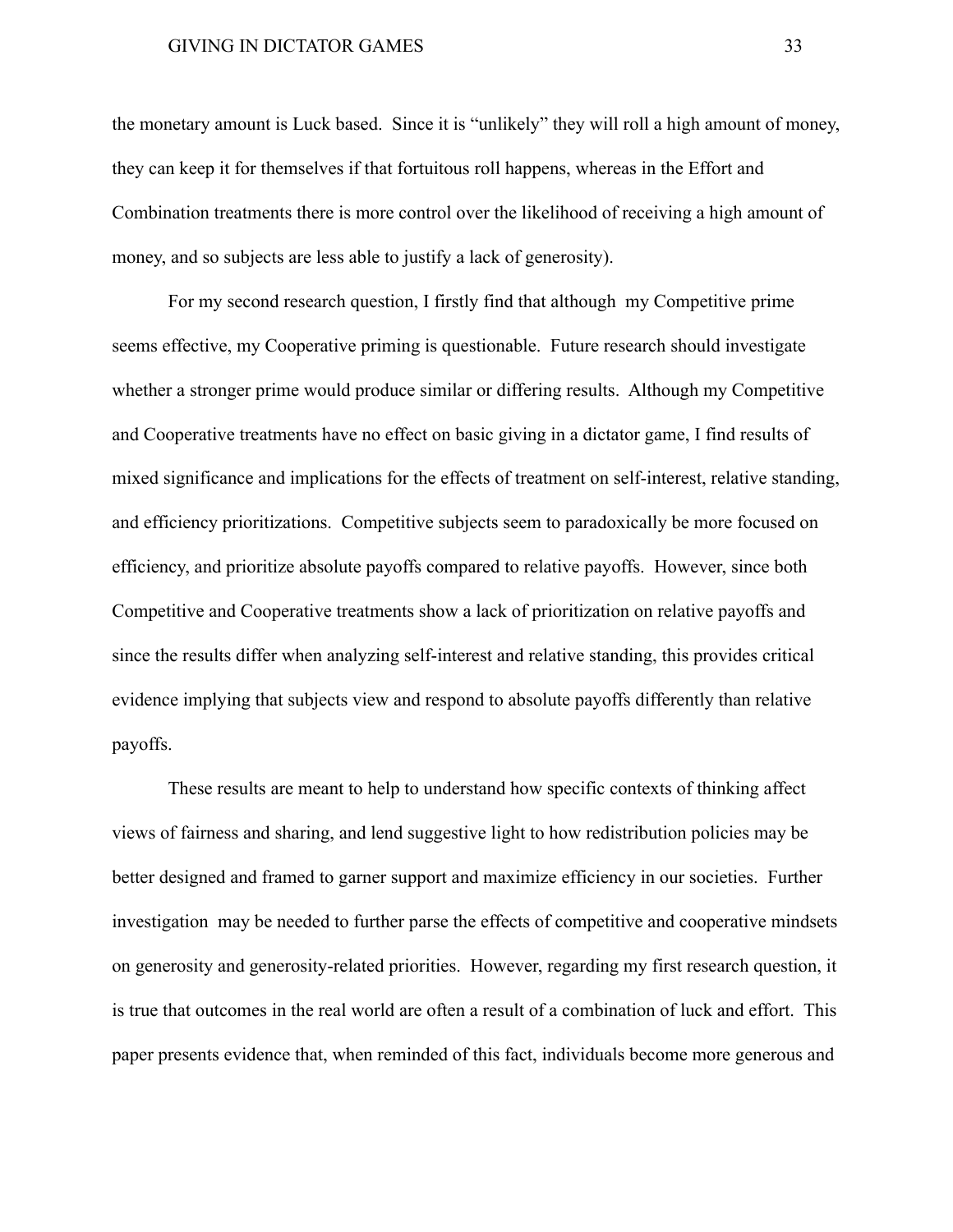are more strongly supportive of fairness. Perhaps there may be disjointness in how people think about redistribution and generosity in an ideal, abstract way, and how people react to related tax and redistribution policies in real life. If this is true, then reminding people of the fact that we live in a world determined both by luck and effort may result in a higher willingness to vote for and support such redistributive policies. Perhaps redistributive and welfare policies could be more effectively framed as helping those who are adversely affected by circumstance in this combination-based world, in order to garner support in developing better systems for those in need.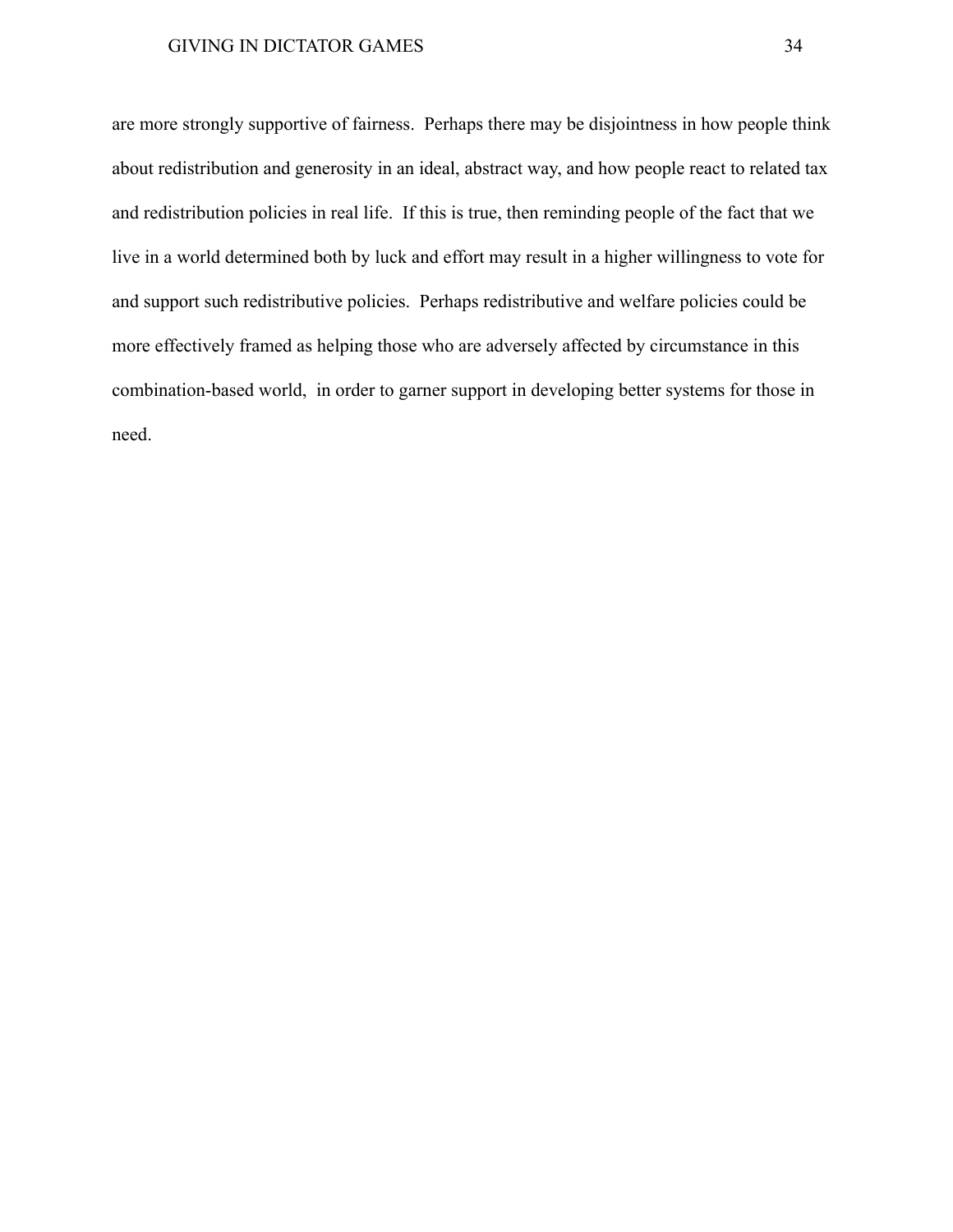#### References

- Abeler, Johannes, Armin Falk, Lorenz Goette and David Huffman. 2011. "Reference Points and Effort Provision." American Economic Review. 101(2): 470-492 .
- Andreoni, J., & Miller, J. (2002). Giving According to GARP: An Experimental Test of the Consistency of Preferences for Altruism. *Econometrica, 70*(2), 737-753. doi:10.1111/1468-0262.00302
- Bottan, N., & Perez-Truglia, R. (2019). Choosing Your Pond: Location Choices and Relative Income. *AEA Randomized Controlled Trials*. doi:10.1257/rct.4203-1.0
- Bowles, S., & Gintis, H. (2000). Reciprocity, Self-Interest, and the Welfare State. *Nordic Journal of Political Economy, 26*, 33-53.
- Candelo, N., Oliveira, A. C., & Eckel, C. (2019). Worthiness versus Self‐Interest in Charitable Giving: Evidence from a Low‐Income, Minority Neighborhood. *Southern Economic Journal, 85*(4), 1196-1216. doi:10.1002/soej.12342
- Cappelen, A. W., Konow, J., Sørensen, E. Ø, & Tungodden, B. (2013). Just Luck: An Experimental Study of Risk-Taking and Fairness. *American Economic Review, 103*(4), 1398-1413. doi:10.1257/aer.103.4.1398
- Charness, G., & Rabin, M. (2002). Understanding Social Preferences with Simple Tests. *The Quarterly Journal of Economics, 117*(3), 817-869. doi:10.1162/003355302760193904
- Cherry, T. L., Frykblom, P., & Shogren, J. F. (2002). Hardnose the Dictator. *American Economic Review, 92*(4), 1218-1221. doi:10.1257/00028280260344740
- Dana, J., Cain, D. M., & Dawes, R. M. (2006). What you don't know won't hurt me: Costly (but quiet) exit in dictator games. *Organizational Behavior and Human Decision Processes, 100*(2), 193-201. doi:10.1016/j.obhdp.2005.10.001
- Demiral, E. E., & Mollerstrom, J. (2020). The entitlement effect in the ultimatum game does it even exist? *Journal of Economic Behavior & Organization, 175*, 341-352. doi:10.1016/j.jebo.2018.08.022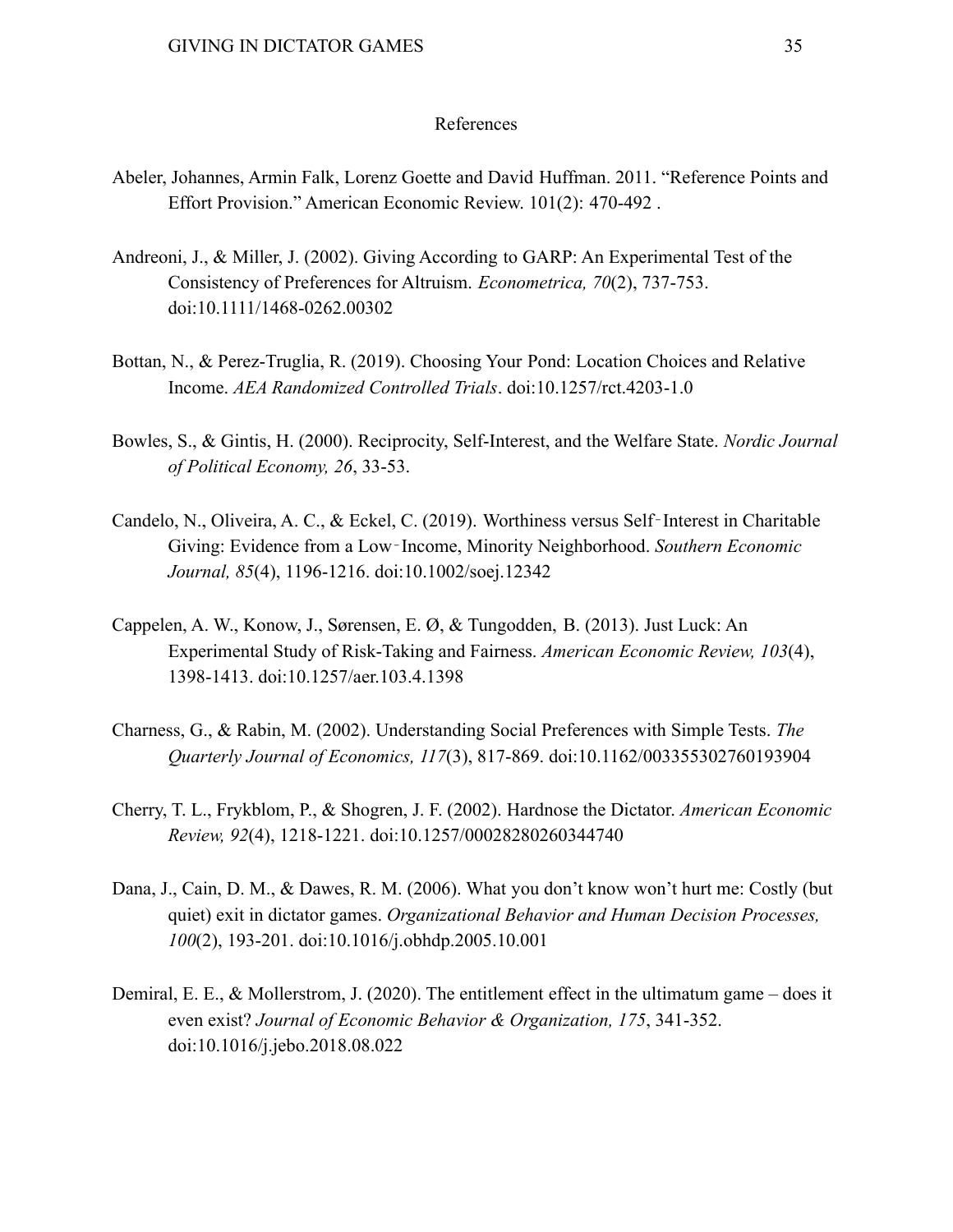- Drenik, A., & Perez-Truglia, R. (2018). Sympathy for the diligent and the demand for workfare. *Journal of Economic Behavior & Organization, 153*, 77-102. doi:10.1016/j.jebo.2018.06.015
- Eckel, C. C., & Grossman, P. J. (1996). Altruism in Anonymous Dictator Games. *Games and Economic Behavior, 16*(2), 181-191. doi:10.1006/game.1996.0081
- Engel, C. (2011). Dictator games: A meta study. *Experimental Economics, 14*(4), 583-610. doi:10.1007/s10683-011-9283-7
- Erkal, N., Gangadharan, L., & Nikiforakis, N. (2011). Relative Earnings and Giving in a Real-Effort Experiment. *American Economic Review, 101*(7), 3330-3348. doi:10.1257/aer.101.7.3330
- Fahr, R., & Irlenbusch, B. (2000). Fairness as a constraint on trust in reciprocity: Earned property rights in a reciprocal exchange experiment. *Economics Letters, 66*(3), 275-282. doi:10.1016/s0165-1765(99)00236-0
- Fehr, E., & Schmidt, K. M. (2006). Chapter 8 The Economics of Fairness, Reciprocity and Altruism – Experimental Evidence and New Theories. *Handbook of the Economics of Giving, Altruism and Reciprocity Foundations,* 615-691. doi:10.1016/s1574-0714(06)01008-6
- Fong, C. M. (2007). Evidence from an Experiment on Charity to Welfare Recipients: Reciprocity, Altruism and the Empathic Responsiveness Hypothesis. *The Economic Journal, 117*(522), 1008-1024. doi:10.1111/j.1468-0297.2007.02076.x
- Forsythe, R., Horowitz, J. L., Savin, N., & Sefton, M. (1994). Fairness in Simple Bargaining Experiments. *Games and Economic Behavior, 6*(3), 347-369. doi:10.1006/game.1994.1021
- Jakiela, P. (2015). How fair shares compare: Experimental evidence from two cultures. *Journal of Economic Behavior & Organization, 118*, 40-54. doi:10.1016/j.jebo.2015.02.017
- Jakiela, P., & Ozier, O. (2015). Does Africa Need a Rotten Kin Theorem? Experimental Evidence from Village Economies. *The Review of Economic Studies, 83*(1), 231-268. doi:10.1093/restud/rdv033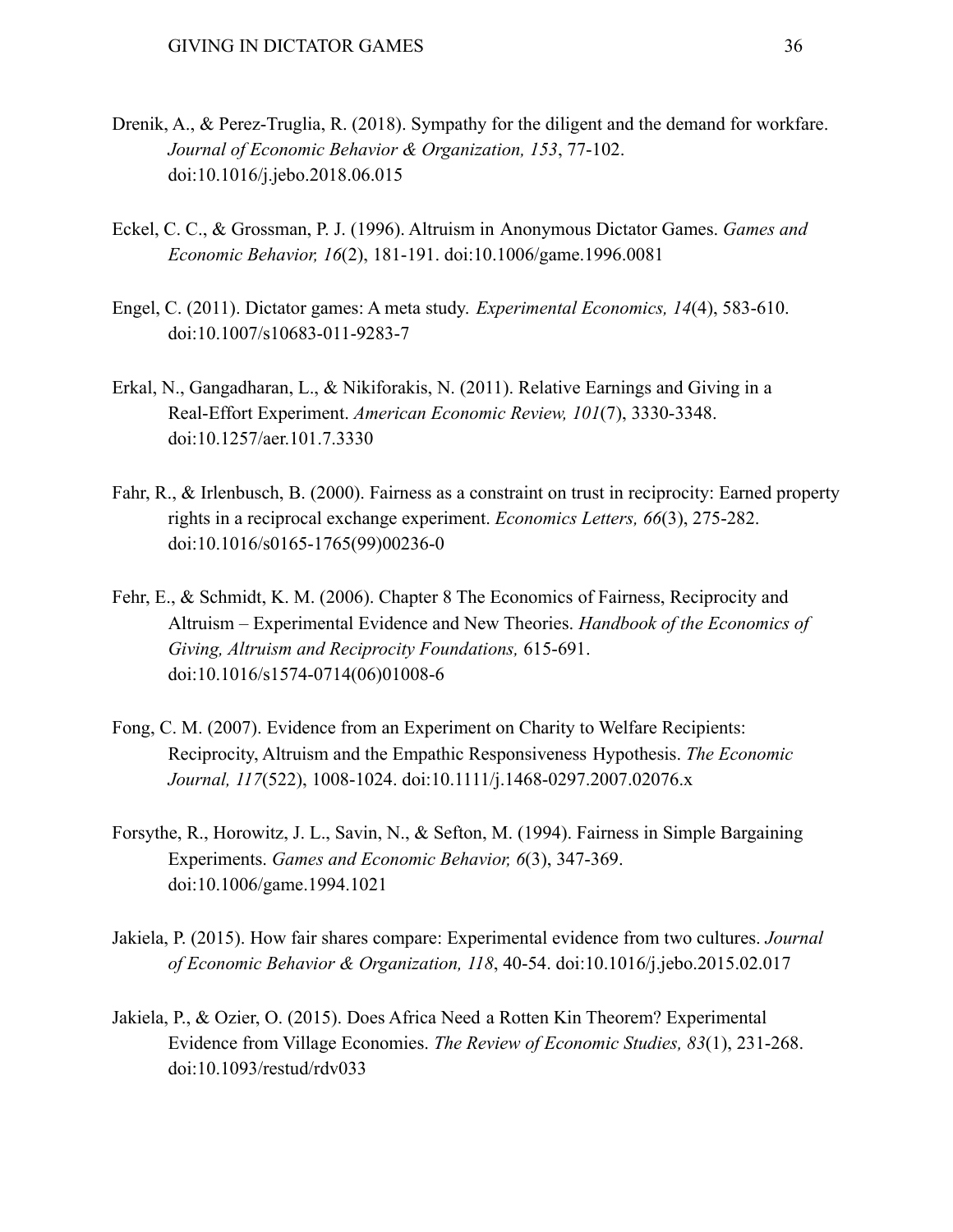- Kuziemko, I., Buell, R., Reich, T., & Norton, M. (2013). Last-place Aversion: Evidence and Redistributive Implications. *PsycEXTRA Dataset*. doi:10.1037/e570052013-103
- Levitt, S. D., & List, J. A. (2007). What Do Laboratory Experiments Measuring Social Preferences Reveal About the Real World? *Journal of Economic Perspectives, 21*(2), 153-174. doi:10.1257/jep.21.2.153
- List, J. (2007). On the Interpretation of Giving in Dictator Games. *Journal of Political Economy, 115*(3), 482-493. doi:10.1086/519249
- Mago, S., & Pate, J. (2021). Coordination and Priming in a Threshold Volunteer's Dilemma Game. Manuscript submitted for publication.
- Mollerstrom, J., Reme, B., & Sørensen, E. Ø. (2015). Luck, choice and responsibility An experimental study of fairness views. *Journal of Public Economics, 131*, 33-40. doi:10.1016/j.jpubeco.2015.08.010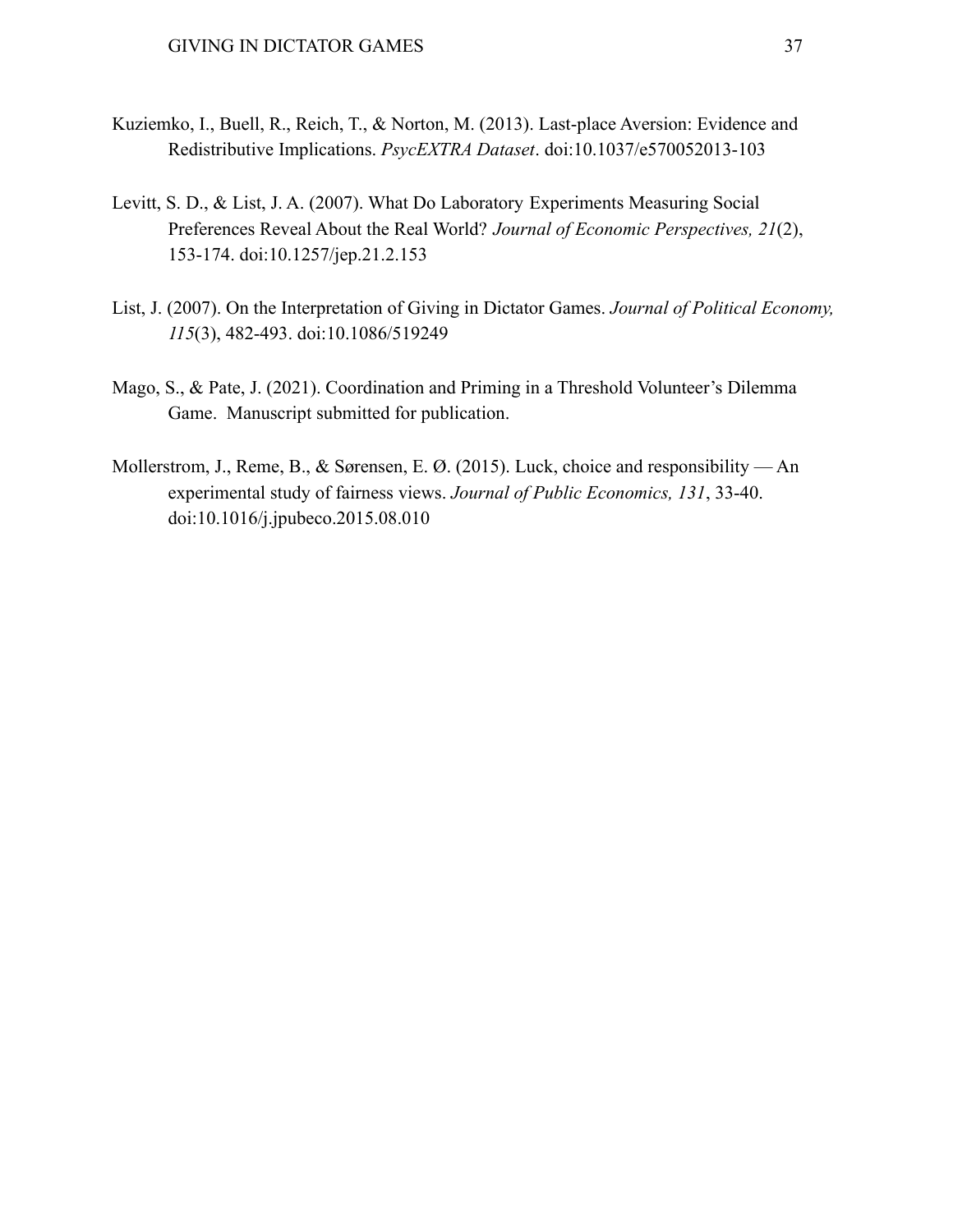## Appendix

## Construction of Survey Indices:

- 1. Belief in the causes of poverty and failure index
	- a. Index coded so that 0 corresponds to belief in luck and 1 corresponds to belief in effort causing one's outcomes in life  $\rightarrow$  each response type is coded to have a point value, then the sum of the points for the 7 questions are divided by 28 (the highest number of possible points)
	- b. 7 questions:
		- i. There is plenty of opportunity in America today. Anyone who works hard can go as far as he or she wants. Scale between "disagree strongly" (coded as 0) to "agree strongly" (coded as 4)
		- ii. Most people who don't succeed in life are just plain lazy. Scale between "disagree strongly" (coded as 0) to "agree strongly" (coded as 4)
		- iii. People who fail at a job have usually not tried hard enough. Scale between "disagree strongly" (coded as 0) to "agree strongly" (coded as 4)
		- iv. Welfare makes people work less than they would if there wasn't a welfare system. Scale between "disagree strongly" (coded as 0) to "agree strongly" (coded as 4)
		- v. Welfare helps people get on their feet when facing difficult situations such as unemployment, a divorce or a death in the family. Scale between "disagree strongly" (coded as 4) to "agree strongly" (coded as 0)
		- vi. Please choose a number on the on the scale indicating which of the following more often explains why a person is poor: Scale between "lack of effort on his/her part" (coded as 4) to "circumstances beyond his or her control" (coded as 0)
		- vii. Please choose a number on the on the scale indicating which of the following more often explains why a person is rich: Scale between "strong effort on his/her part" (coded as 4) to "circumstances beyond his or her control" (coded as 0)
- 2. Support for redistribution index
	- a. Index coded so that 0 indicates not supporting redistribution and 1 indicates support for redistribution  $\rightarrow$  each response type is coded to have a point value,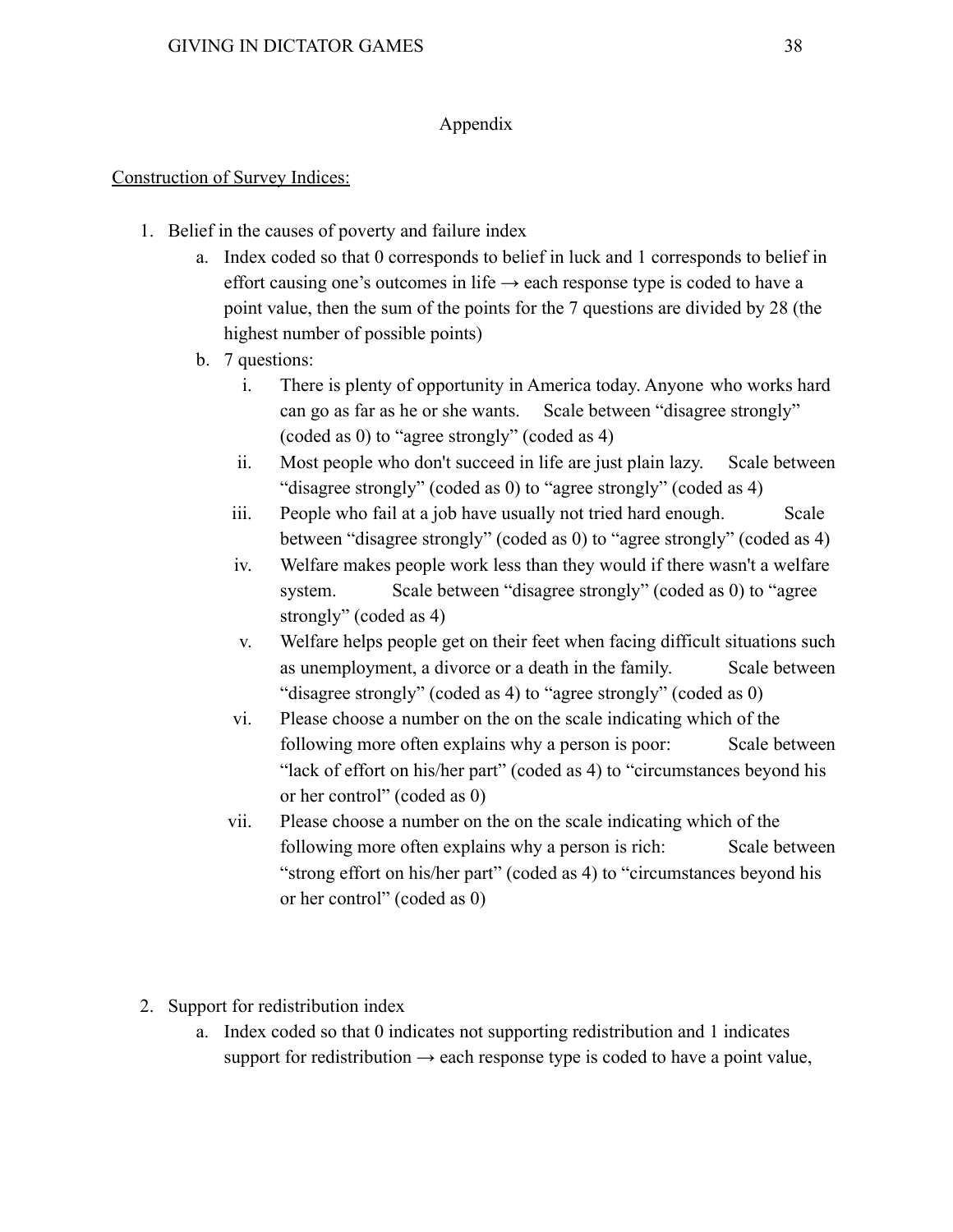then the sum of the points for the 5 questions are divided by 12 (the highest number of possible points)

- b. 5 questions:
	- i. To reduce income differences between rich and poor people, the government (at the local, state, or federal level) has the ability and the tools to do: Nothing at all (coded as 0); Not much (coded as 1); Some (coded as 2) ; A lot (coded as 3)
	- ii. Some people think that the government (at the local, state, or federal level) should not care about income differences between rich and poor people. Others think that the government should do everything in its power to reduce income inequality. Rate on a scale of 1 to 7 on how you feel about this issue, with 1 being the government should not concern itself with income inequality and 7 being the government should do everything in its power to reduce income inequality. (1 was coded as 0 and 67 was coded as 6)
	- iii. Do you think that the government should help poor people by giving them food? Yes (coded as 1); No (coded as 0)
	- iv. Do you think that the government should help poor people by helping them to find a good job? Yes (coded as 1); No (coded as 0)
	- v. Do you think that the government should help poor people by giving them money? Yes (coded as 1); No (coded as 0)
- 3. Fairness index
	- a. Index coded so that 0 indicates inequalities in income and effort being acceptable and 1 indicates that these inequalities are unacceptable  $\rightarrow$  each response type is coded to have a point value, then the sum of the points for the 6 questions are divided by 12 (the highest number of possible points)
	- b. 6 questions:
		- i. How big of an issue do you think income inequality is in America? Not an issue at all (coded as 0); A small issue (coded as 1); An issue (coded as 2); A serious issue (coded as 3); A very serious issue (coded as 4)
		- ii. Which statement do you agree with most? (Please pick the one closest to your views, even if it does not match your view perfectly.)
			- High-income individuals are entitled to keep a very large share of their income and should not have to pay high taxes, even if that means less government revenues available to help low-income families make ends meet. (coded as 0)
			- It is important to ensure enough government revenues to fund programs that help low-income families make ends meet, even if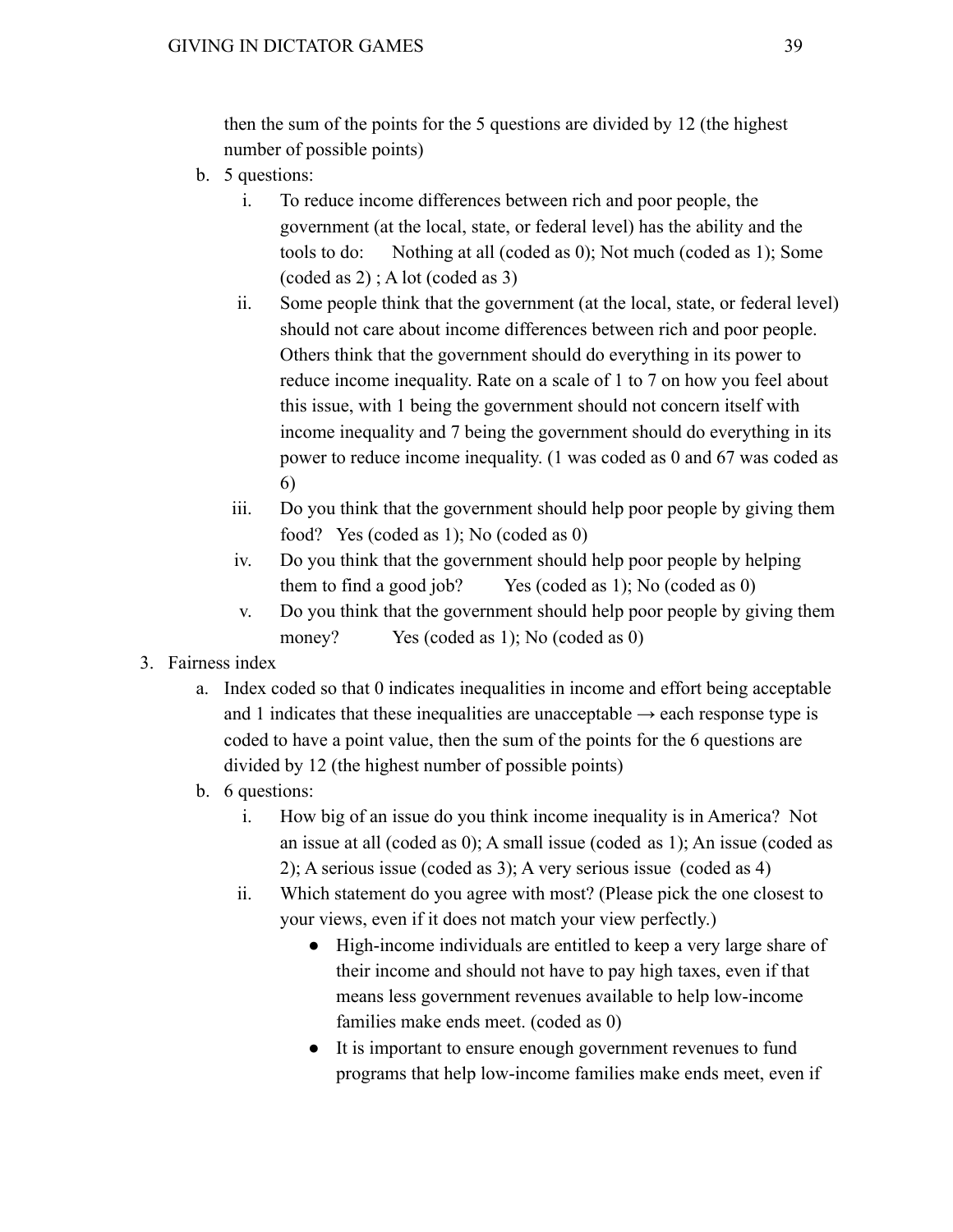that means that high-income individuals will have to pay higher taxes on their high incomes. (coded as 1)

- iii. Which statement most closely reflects your view?
	- People with the same income should pay the same level of federal income taxes, regardless of how they earned their income and whether they worked hard for it. (coded as 1)
	- People who have worked hard for their income should be taxed less than those who have not worked hard for it, even if that means that people with the same income will end up paying different taxes. (coded as 0)
- iv. Which statement do you agree with most? (Please pick the one closest to your view, even if it does not match your view perfectly)
	- Wealthy parents should be allowed to pass on all of their wealth to their children. As a result, some children will start their own life with much larger wealth just by virtue of being born in a richer family. (coded as 0)
	- Children should not start their life with much larger wealth just by virtue of being born in a richer family. Part of the wealth passed on by parents to their children should therefore be taxed, even if that means that some parents who have worked hard will be taxed. (coded as 1)
- v. Do you think the economic system in the United States is:
	- Basically fair, since all Americans have an equal opportunity to succeed (coded as 0)
	- Basically unfair, since all Americans do not have an equal opportunity to succeed (coded as 1)
- vi. If children from poor and rich backgrounds have unequal opportunities in life, do you think this is:
	- Not a problem at all (coded as 0)
	- A small problem (coded as 1)
	- $\bullet$  A problem (coded as 2)
	- A serious problem (coded as 3)
	- A very serious problem (coded as 4)
- 4. Efficiency index
	- a. Index coded so that 0 indicates increasing taxes on high income people is not efficient for society and 1 indicates this is efficient  $\rightarrow$  each response type is coded to have a point value, then the point value is divided by 2 (the highest number of possible points)
	- b. 1 question: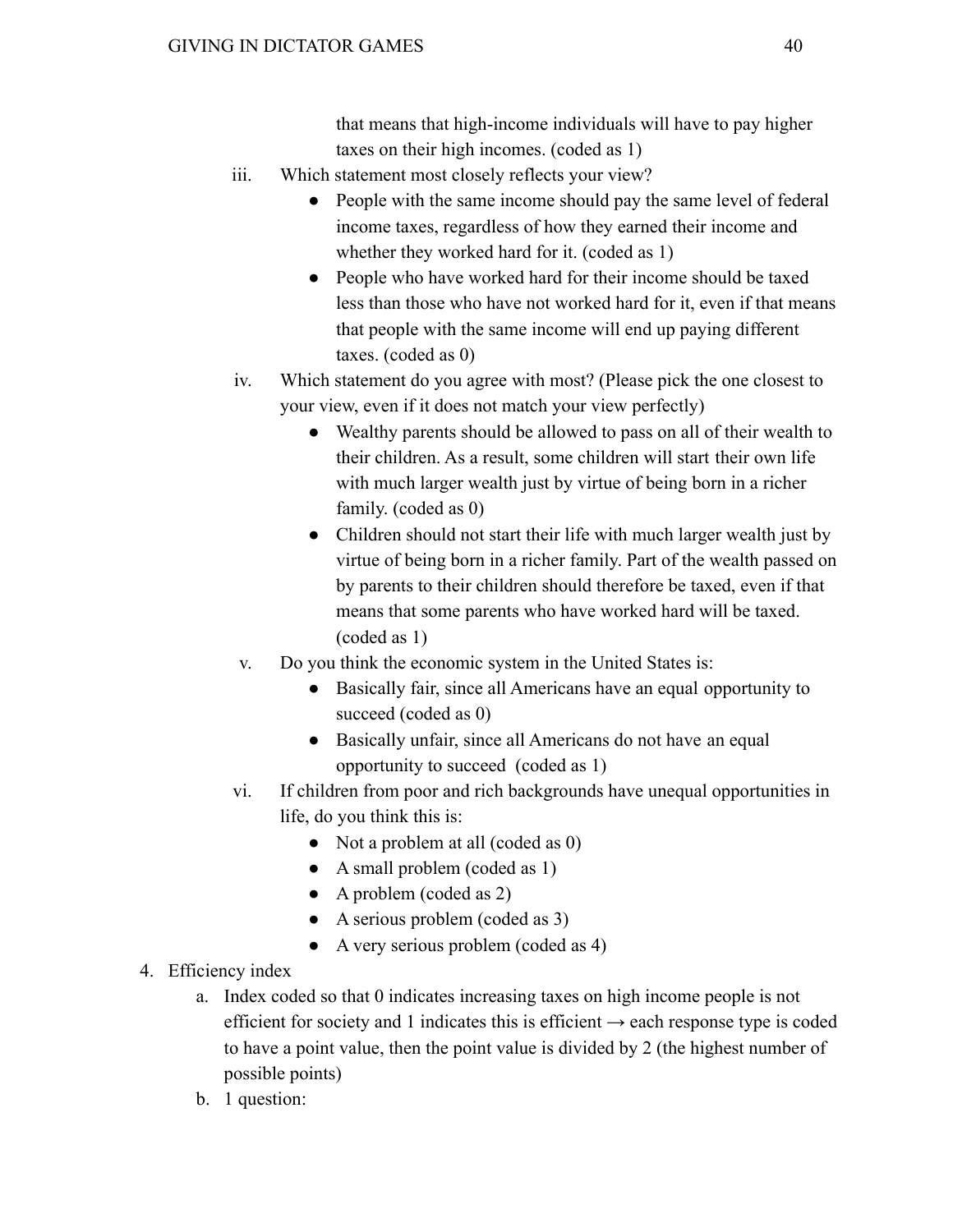- i. Do you think that increasing income taxes on high-income households would hurt economic activity, not have an effect on economic activity, or help economic activity in the U.S.?
	- Hurt economic activity in the US (coded as 0)
	- Not have an effect on economic activity in the US (coded as 1)
	- Help economic activity in the US (coded as 2)
- 5. Government trust index
	- a. Index coded so that 0 indicates you cannot trust the government to do what is right and 1 indicates that you can trust the government to do what is right  $\rightarrow$  each response type is coded to have a point value, then the point value is divided by 3 (the highest number of possible points)
	- b. 1 question:
		- i. How much of the time do you think you can trust our federal government to do what is right? Almost always (coded as 3); A lot of the time (coded as 2); Not very often (coded as 1); Almost never (coded as 0)

|                  |               | Table A.1     |               |               |
|------------------|---------------|---------------|---------------|---------------|
|                  | (1)           | (2)           | (3)           | (4)           |
| <b>VARIABLES</b> | Beliefs score | Beliefs score | Beliefs score | Beliefs score |
| Combination      | $-0.114***$   | $-0.0996**$   | $-0.0957$ *** | $-0.0813**$   |
|                  | (0.0370)      | (0.0395)      | (0.0350)      | (0.0377)      |
| Effort           | $-0.0595$     | $-0.0649$     | $-0.0503$     | $-0.0564$     |
|                  | (0.0383)      | (0.0404)      | (0.0378)      | (0.0393)      |
| Constant         | $0.378***$    | $0.422***$    | $0.339***$    | $0.392***$    |
|                  | (0.0278)      | (0.0422)      | (0.0290)      | (0.0416)      |
| Observations     | 108           | 108           | 108           | 108           |
| R-squared        | 0.083         | 0.183         | 0.141         | 0.244         |
| Race             |               | YES           |               | YES           |
| Gender           |               |               | YES           | YES           |

Additional Regression Tables:

Robust standard errors in parentheses \*\*\* p<0.01, \*\* p<0.05, \* p<0.1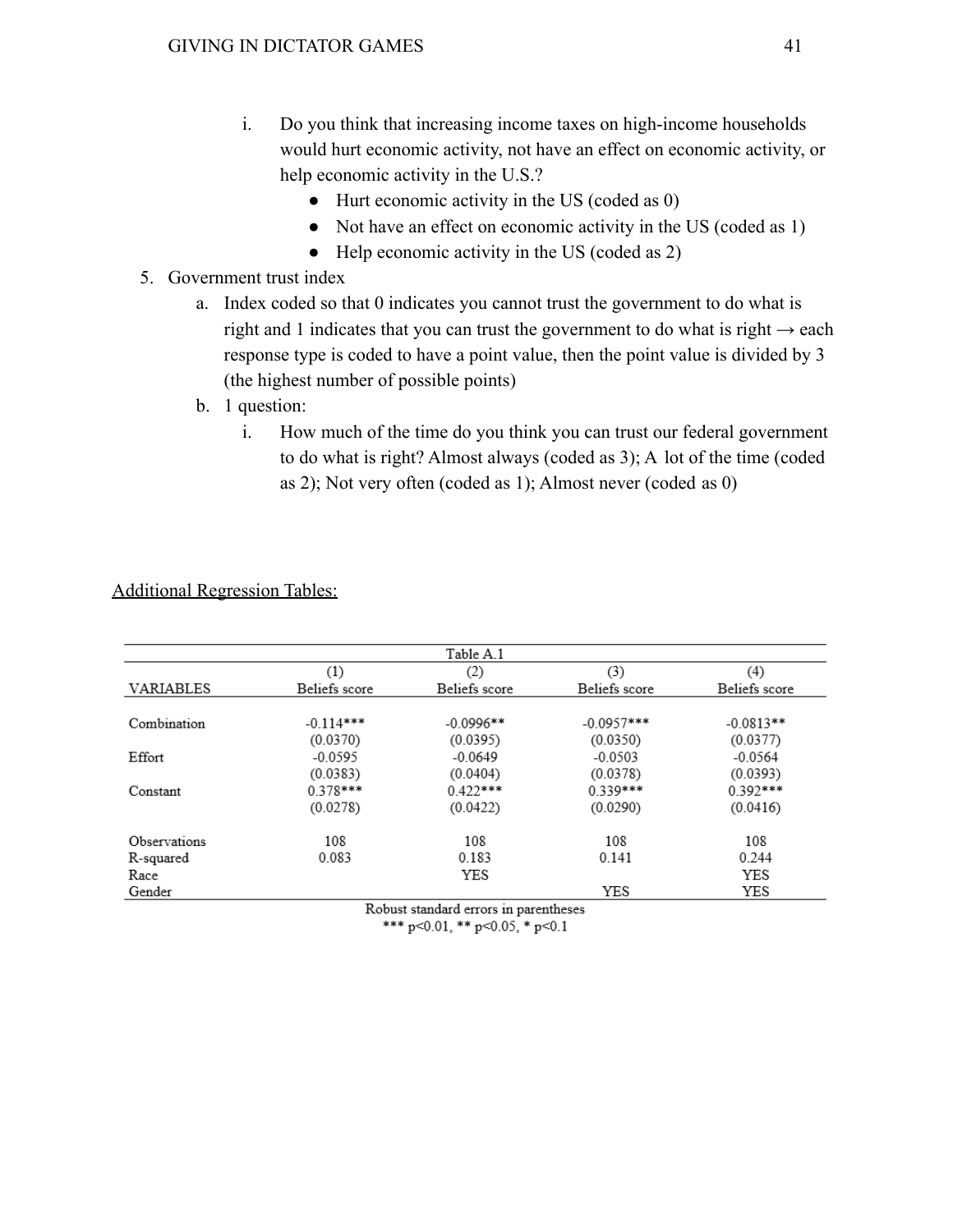| Table A.2    |                      |                      |                      |                      |  |  |  |  |
|--------------|----------------------|----------------------|----------------------|----------------------|--|--|--|--|
|              | (1)                  | (2)                  | (3)                  | (4)                  |  |  |  |  |
| VARIABLES    | Redistribution score | Redistribution score | Redistribution score | Redistribution score |  |  |  |  |
| Combination  | $0.0741*$            | 0.0581               | $0.0739*$            | 0.0558               |  |  |  |  |
|              | (0.0409)             | (0.0440)             | (0.0398)             | (0.0423)             |  |  |  |  |
| Effort       | 0.0301               | 0.0471               | 0.0300               | 0.0460               |  |  |  |  |
|              | (0.0436)             | (0.0460)             | (0.0432)             | (0.0457)             |  |  |  |  |
| Constant     | $0.738***$           | $0.735***$           | $0.739***$           | $0.739***$           |  |  |  |  |
|              | (0.0274)             | (0.0514)             | (0.0289)             | (0.0526)             |  |  |  |  |
| Observations | 108                  | 108                  | 108                  | 108                  |  |  |  |  |
| R-squared    | 0.027                | 0.127                | 0.027                | 0.128                |  |  |  |  |
| Race         |                      | YES                  |                      | YES                  |  |  |  |  |
| Gender       |                      |                      | YES                  | YES                  |  |  |  |  |

Robust standard errors in parentheses<br>\*\*\* p<0.01, \*\* p<0.05, \* p<0.1

|              |                | Table A.3      |                |                |
|--------------|----------------|----------------|----------------|----------------|
|              | (1)            | (2)            | (3)            | (4)            |
| VARIABLES    | Fairness score | Fairness score | Fairness score | Fairness score |
|              |                |                |                |                |
| Combination  | $0.102***$     | $0.0980**$     | $0.0914**$     | $0.0846**$     |
|              | (0.0385)       | (0.0412)       | (0.0388)       | (0.0408)       |
| Effort       | 0.0486         | $0.0725*$      | 0.0434         | $0.0663*$      |
|              | (0.0392)       | (0.0401)       | (0.0395)       | (0.0397)       |
| Constant     | $0.720***$     | $0.666***$     | $0.742***$     | $0.687***$     |
|              | (0.0294)       | (0.0430)       | (0.0328)       | (0.0444)       |
| Observations | 108            | 108            | 108            | 108            |
| R-squared    | 0.064          | 0.188          | 0.083          | 0.221          |
| Race         |                | YES            |                | YES            |
| Gender       |                |                | YES            | YES            |

Robust standard errors in parentheses<br>\*\*\* p<0.01, \*\* p<0.05, \* p<0.1